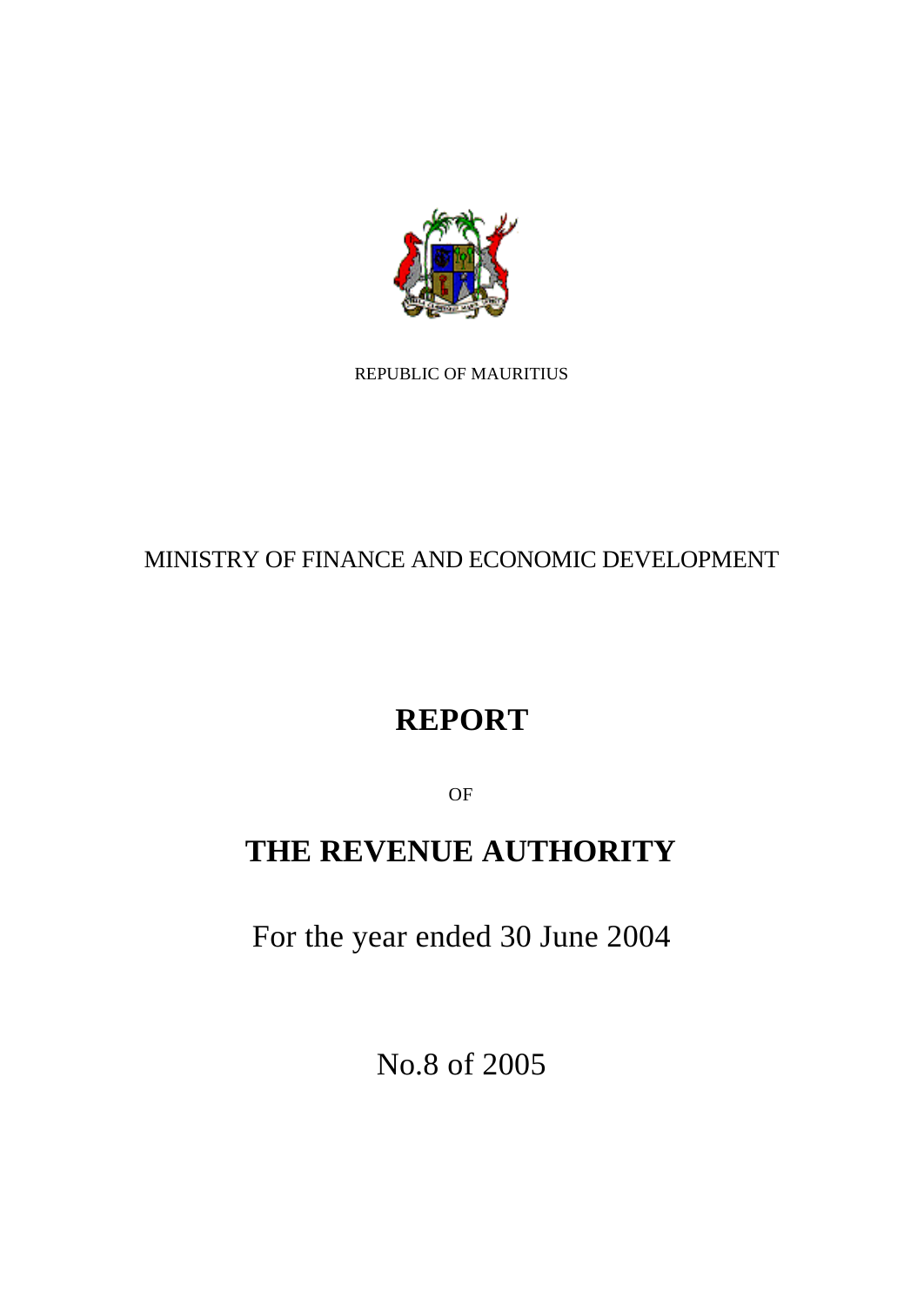# **REPORT**

OF

# **THE REVENUE AUTHORITY**

For the year ended 30 June 2004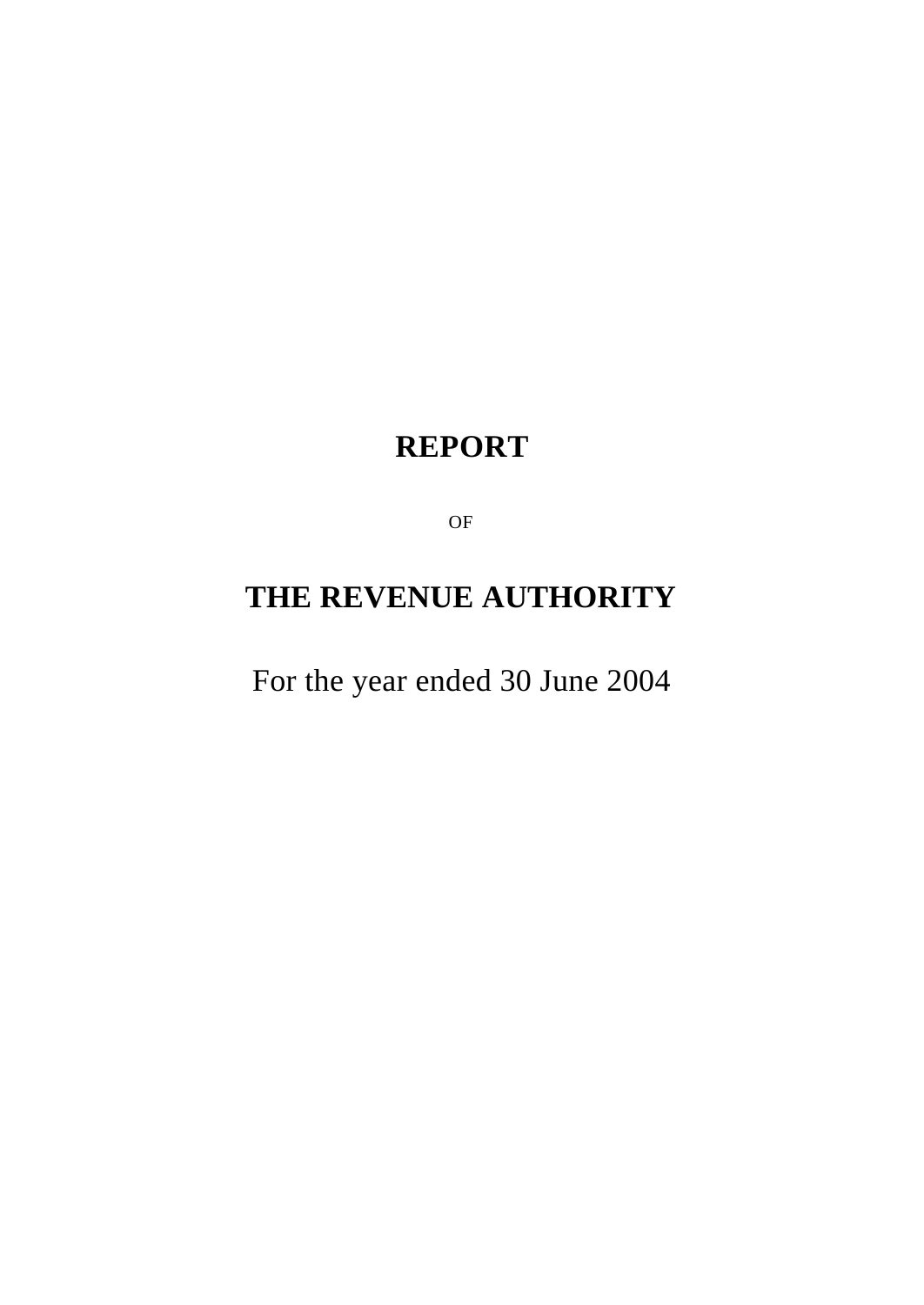*Revenue Authority Ministry of Finance and Economic Development Port Louis*

*29 June, 2005*

# *The Hon. Pravind Kumar Jugnauth Deputy Prime Minister, Minister of Finance and Economic Development*

*I have the honour to submit the Report of the Revenue Authority for the year ended 30 June 2004.*

> *(K. GUPTAR) Chairman*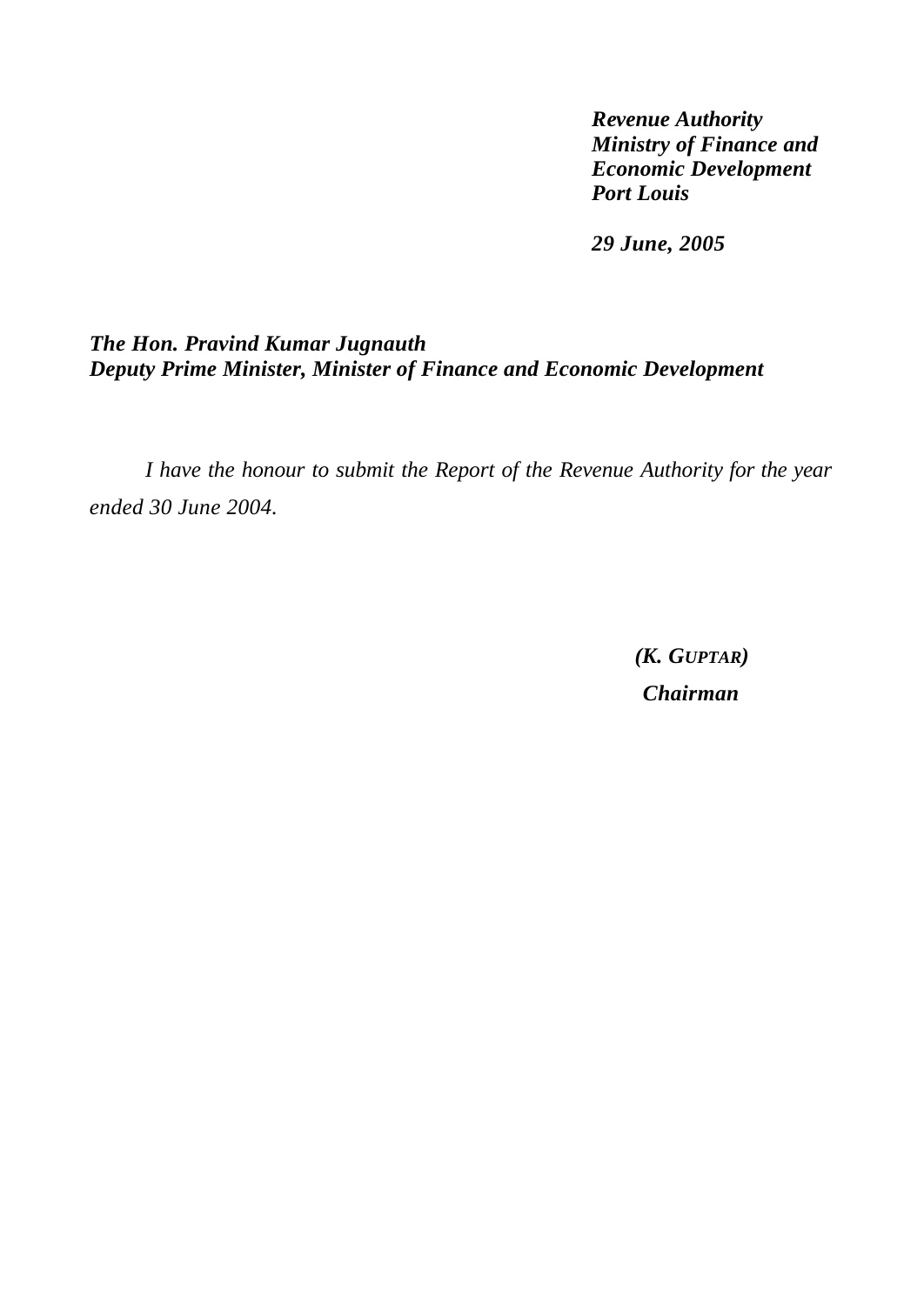# **REPORT OF THE REVENUE AUTHORITY**

# **for the year ended 30 June 2004**

# **CONTENTS**

| <b>CHAPTER</b> |                                       | <b>PAGE</b>    |
|----------------|---------------------------------------|----------------|
| 1.             | <b>THE REVENUE AUTHORITY</b>          | $\overline{2}$ |
| 2.             | <b>CUSTOMS AND EXCISE DEPARTMENT</b>  | 19             |
|                | 3. VALUE ADDED TAX DEPARTMENT         | 30             |
| 4.             | <b>INCOME TAX DEPARTMENT</b>          | 37             |
| 5.             | LARGE TAXPAYER DEPARTMENT             | 46             |
| 6.             | <b>REGISTRAR-GENERAL'S DEPARTMENT</b> | 51             |
|                | <b>LIST OF TABLES</b>                 | 66             |
|                | <b>LIST OF FIGURES</b>                | 68             |
|                | <b>LIST OF APPENDICES</b>             | 68             |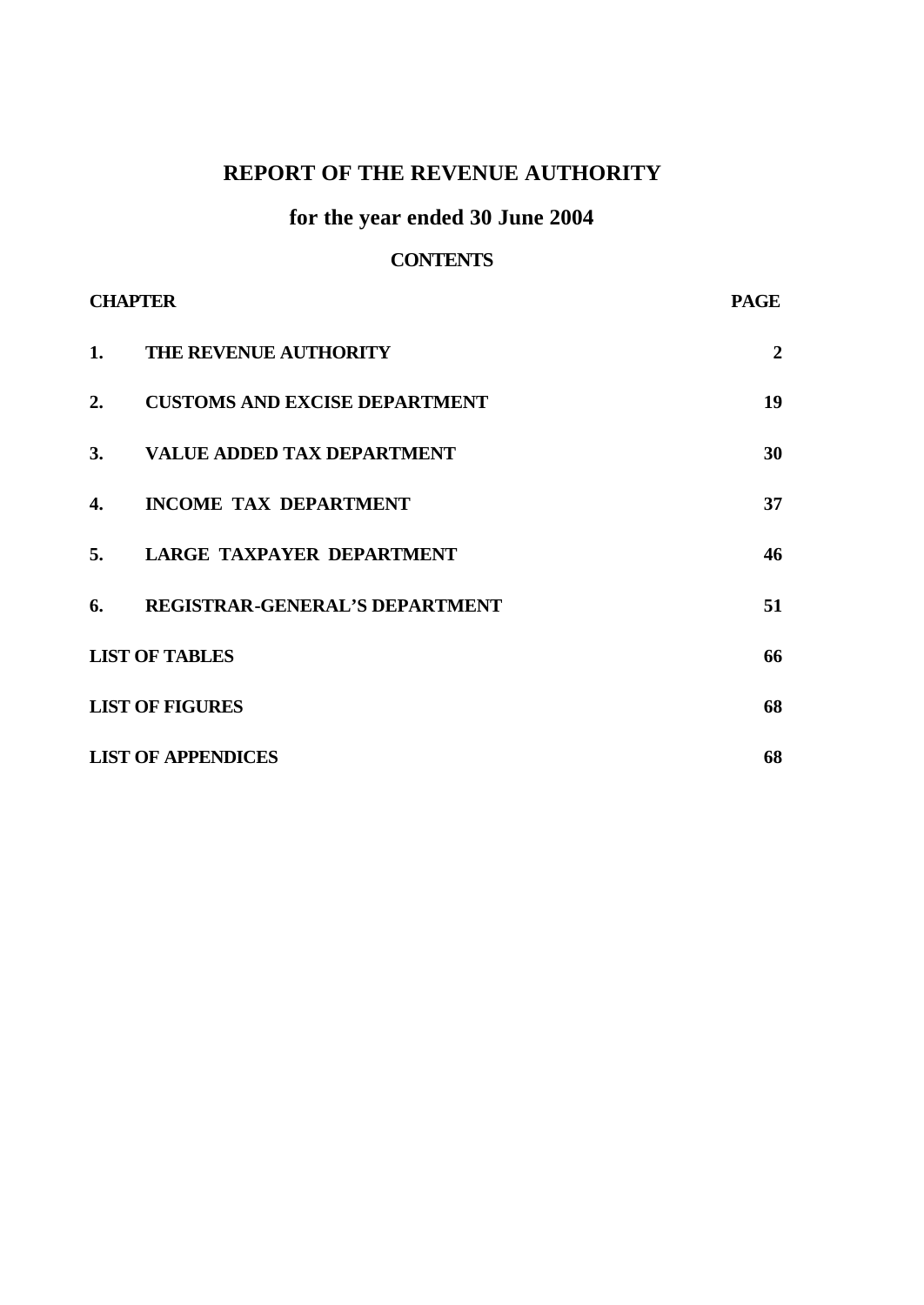# **1. THE REVENUE AUTHORITY**

### **The Revenue Authority**

1.1 The Revenue Authority was established on 1 July 1999 as an authority under the Ministry of Finance by amendments brought to the Unified Revenue Act. It replaced the Unified Revenue Board. Under the Act, the Authority has the responsibility to oversee, coordinate, monitor and supervise the activities of the revenue departments and to ensure a fair, efficient and effective administration of the taxes and duties imposed by the revenue Acts.

1.2 The Authority is responsible for the overall supervision of the administration of the following Acts:-

The Customs Act The Customs Tariff Act The Excise Act The Value Added Tax Act The Income Tax Act The Unified Revenue Act, in so far as it relates to the Large Taxpayer Department The Registration Duty Act The Land (Duties and Taxes) Act The Transcription and Mortgages Act The Gaming Act The Horse Racing Board Act, in so far as it relates to duties and taxes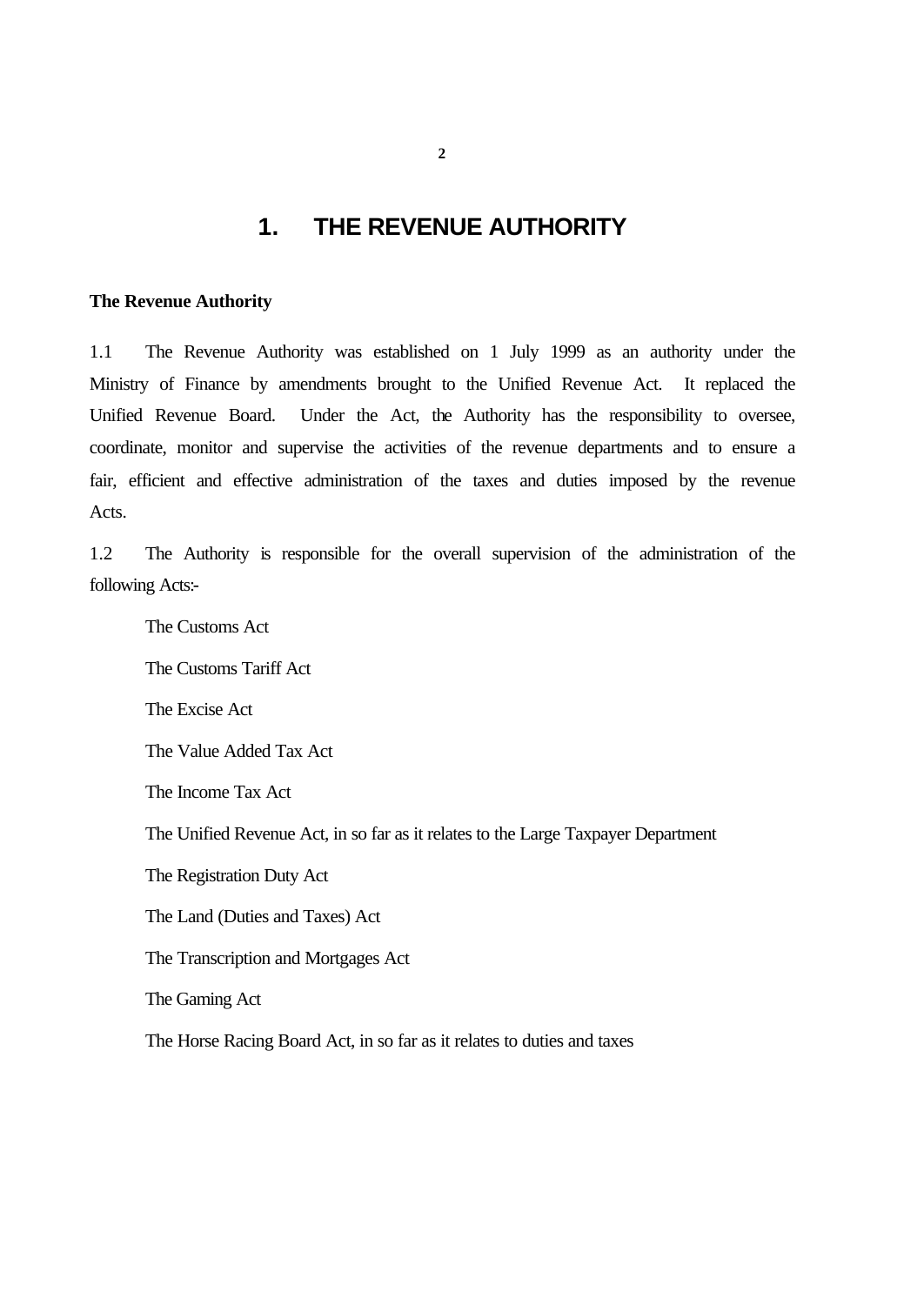## **The Board of the Revenue Authority**

1.3 The Revenue Authority is administered and managed by a Board. The Act provides that the Board shall consist of:-

> A Chairperson who shall be a public officer designated by the Minister; The Director-General who shall be the Vice-Chairperson; The Revenue Commissioners; The Registrar-General; The Accountant-General; and Not more than two other public officers designated by the Minister.

1.4 As at 30 June 2004, the Board of the Revenue Authority was composed of:-

### **Chairman**

| * Mr. K. Guptar | <b>Financial Secretary</b> |
|-----------------|----------------------------|
|-----------------|----------------------------|

### **Vice-Chairman**

Mr. N. Seenuth Director-General

### **Members**

| Mr. M. Mosafeer      | Commissioner of Income Tax              |
|----------------------|-----------------------------------------|
| Mr. B. Cunningham    | <b>Comptroller of Customs</b>           |
| Mrs. C. Gunnoo       | <b>Commissioner for Value Added Tax</b> |
| Mr. M. Hannelas      | Commissioner, Large Taxpayer Department |
| **Mrs. I. Seesurrun  | <b>Acting Registrar-General</b>         |
| Mr. J. Valaythen     | Accountant-General                      |
| Mr. D. K. Dabee S.C. | Solicitor-General                       |
| Mr. P. Yip Wang Wing | Director, Fiscal Policies               |
| <b>Secretary</b>     |                                         |

Mrs. S. D. Jugmohun Secretary, Revenue Authority

\_\_\_\_\_\_\_\_\_\_\_\_\_\_\_\_\_\_\_\_\_\_\_\_\_\_\_\_\_\_\_\_\_\_\_\_\_\_\_\_\_\_\_\_\_\_\_\_\_\_\_\_\_\_\_\_\_\_\_\_\_\_\_\_\_\_\_\_\_\_\_\_\_\_\_

<sup>\*</sup> Mr. A. H. Nakhuda retired and Mr. K. Guptar, Financial Secretary took over as Chairman of the Board of Revenue Authority on 1 January 2004.

<sup>\*\*</sup> Mrs. I. Seesurrun was designated as member of the Board on 29 October 2003 in replacement of Ms. J. Jata who retired.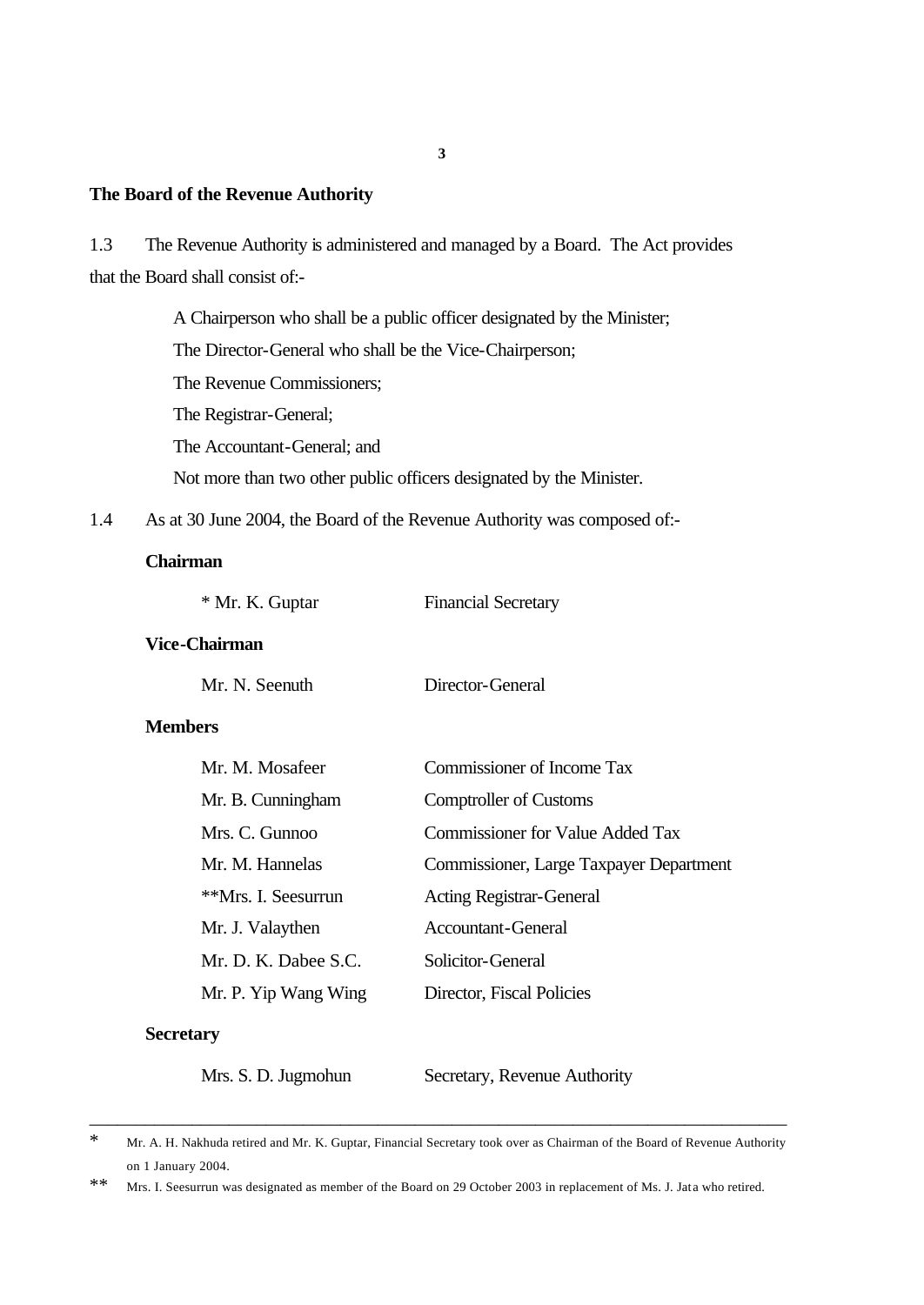#### **Functions of the Revenue Authority**

1.5 In addition to its functions of coordinating, monitoring and supervising the activities of the revenue departments and ensuring an efficient administration of the revenue Acts, the Revenue Authority is responsible for:-

- overseeing and monitoring the setting of objectives and work targets by the revenue departments;
- taking such measures as may be necessary to promote voluntary compliance with the revenue Acts and to improve the standard of service to the public with a view to promoting fairness and transparency, increasing the efficiency of the revenue departments and maximising revenue collection;
- determining the steps to be taken to combat fraud and other forms of fiscal evasion;
- promoting the training of officers of the revenue departments;
- taking such steps as may be necessary for the compounding of offences under the revenue Acts with the concurrence of the Board; and
- advising the minister on any matter relating to fiscal policy and relevant organs of the State on any matter relating to the revenue Acts and administration.

### **Revenue Authority Secretariat**

1.6 The Secretariat of the Revenue Authority assists the Board in the formulation and execution of its policy. It services the Board's meetings, facilitates exchange of information amongst revenue departments and assists in the implementation of the Board's decisions. During the year 2003/04, 17 board meetings were held.

1.7 The Secretariat is also involved in the negotiation and processing of double taxation avoidance treaties and ensures that the legal and diplomatic requirements for their signature, ratification and coming into operation are duly met.

### **Staffing**

1.8 As at 30 June 2004, there were 29 officers, including 12 supporting staff, at the Revenue Authority. Of these, 10 were posted to the Fiscal Investigations Unit and 6 to the Tax Training School.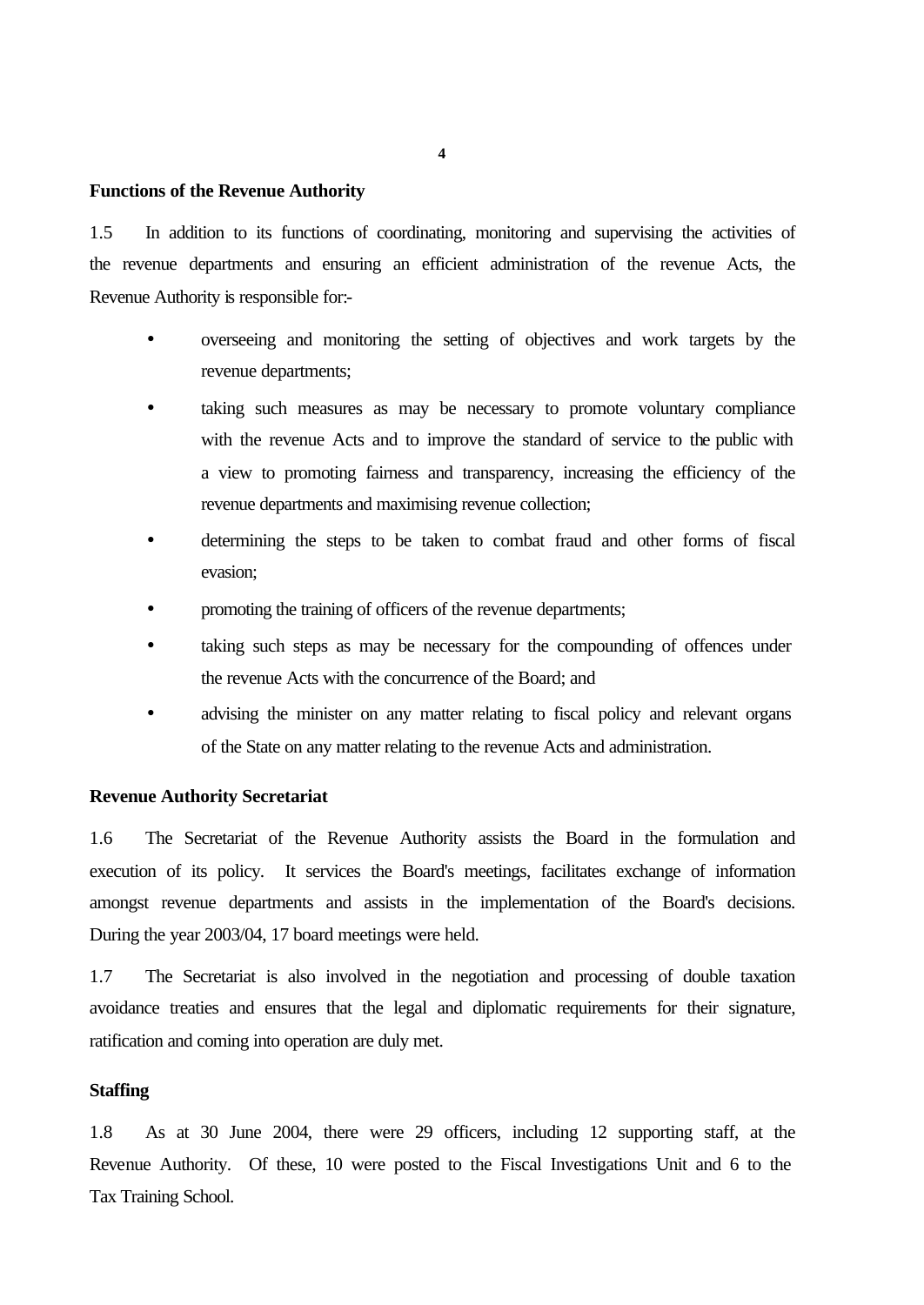**Taxes and Duties under the overall administration of the Board**

1.9 As at 30 June 2004, taxes and duties falling under the overall supervision of the Board were:-

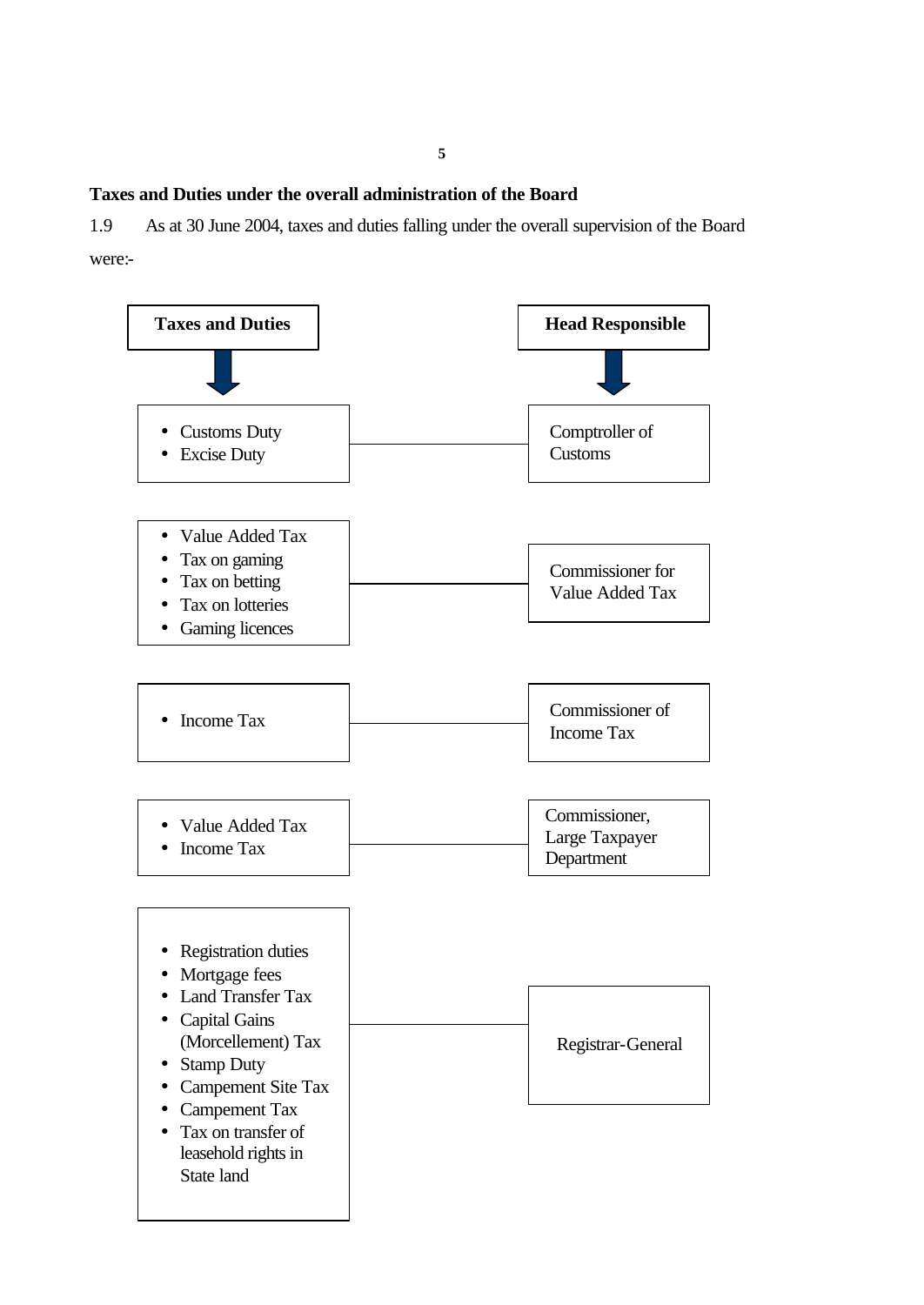# **Revenue from Taxes and Duties**

1.10 Total revenue from taxes and duties falling under the overall administration of the Board amounted to Rs 27,964.5 million. This represented 96.2 per cent of the total direct and indirect taxes raised by central government during the year. Table 1.1 and Figure 1.1 show the evolution in revenue collection from 2000/01 to 2003/04.

|                                       |          |          |           | Rs million  |
|---------------------------------------|----------|----------|-----------|-------------|
|                                       | 2000/01  | 2001/02  | 2002/03   | 2003/04     |
| <b>Customs and Excise Department</b>  | 8,456.1  | 8,201.8  | 8,854.8   | 9,793.2     |
| VAT Department                        | 6,687.3  | 7,823.3* | 8,769.9   | 9,739.8     |
| Large Taxpayer Department             |          |          | 1,889.8** | $2,294.0**$ |
| <b>Indirect taxes</b>                 | 15,143.4 | 16,025.1 | 19,514.5  | 21,827.0    |
|                                       |          |          |           |             |
| Income Tax Department                 | 3,039.1  | 3,493.9* | 1,975.5   | 2,636.0     |
| <b>Registrar-General's Department</b> | 1,309.6  | 1,286.8  | 1,376.9   | 1,468.9     |
| Large Taxpayer Department             |          |          | 2,038.0   | 2,032.6     |
| Direct taxes                          | 4,348.7  | 4,780.7  | 5,390.4   | 6,137.5     |
| <b>Total</b>                          | 19,492.1 | 20,805.8 | 24,904.9  | 27,964.5    |

*Table 1.1: Revenue from Taxes and Duties, 2000/01 to 2003/04*

\* Includes revenue collected by the Large Taxpayer Department for the period January to June 2002.

\*\* Excludes VAT collected at importation in respect of Large Taxpayers. The amount of VAT is included in the figures for VAT Department.



*Figure 1.1: Revenue from Taxes and Duties, 2000/01 to 2003/04*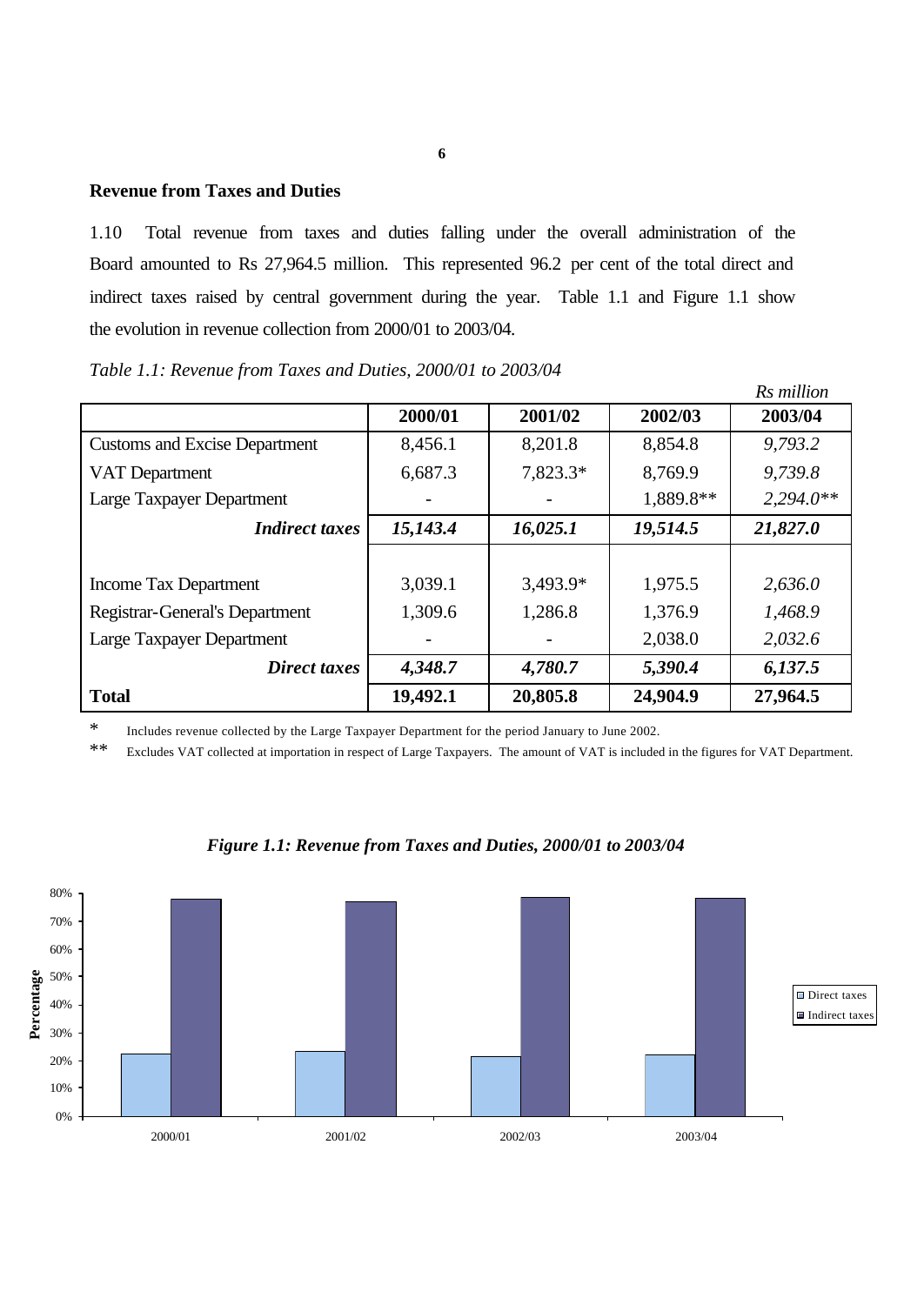# **Operating Costs of Revenue Departments and the Revenue Authority**

1.11 In 2003/04, the operating cost of revenue departments and the Revenue Authority was Rs 404.1 million. This represented 1.45 per cent of total receipts from duties and taxes as against 1.36 per cent for the previous year. The main areas of expenditure were staff costs (salaries, allowances, travelling and transport), which represented 82.31 per cent of total spending. Table 1.2 shows operating expenditure by revenue department for the years 2002/03 and 2003/04.

*Table 1.2: Expenditure by Revenue Department, 2002/03 and 2003/04*

|                                | 2002/03 | 2003/04 |
|--------------------------------|---------|---------|
| Customs & Excise Department    | 174.2   | 206.8   |
| <b>VAT Department</b>          | 39.4    | 47.6    |
| <b>Income Tax Department</b>   | 87.1    | 99.2    |
| Registrar-General's Department | 25.3    | 29.1    |
| Large Taxpayer Department      | 5.6     | 12.8    |
| <b>Revenue Authority</b>       | 7.4     | 8.6     |
| <b>Total</b>                   | 339.0   | 404.1   |

 *Rs million*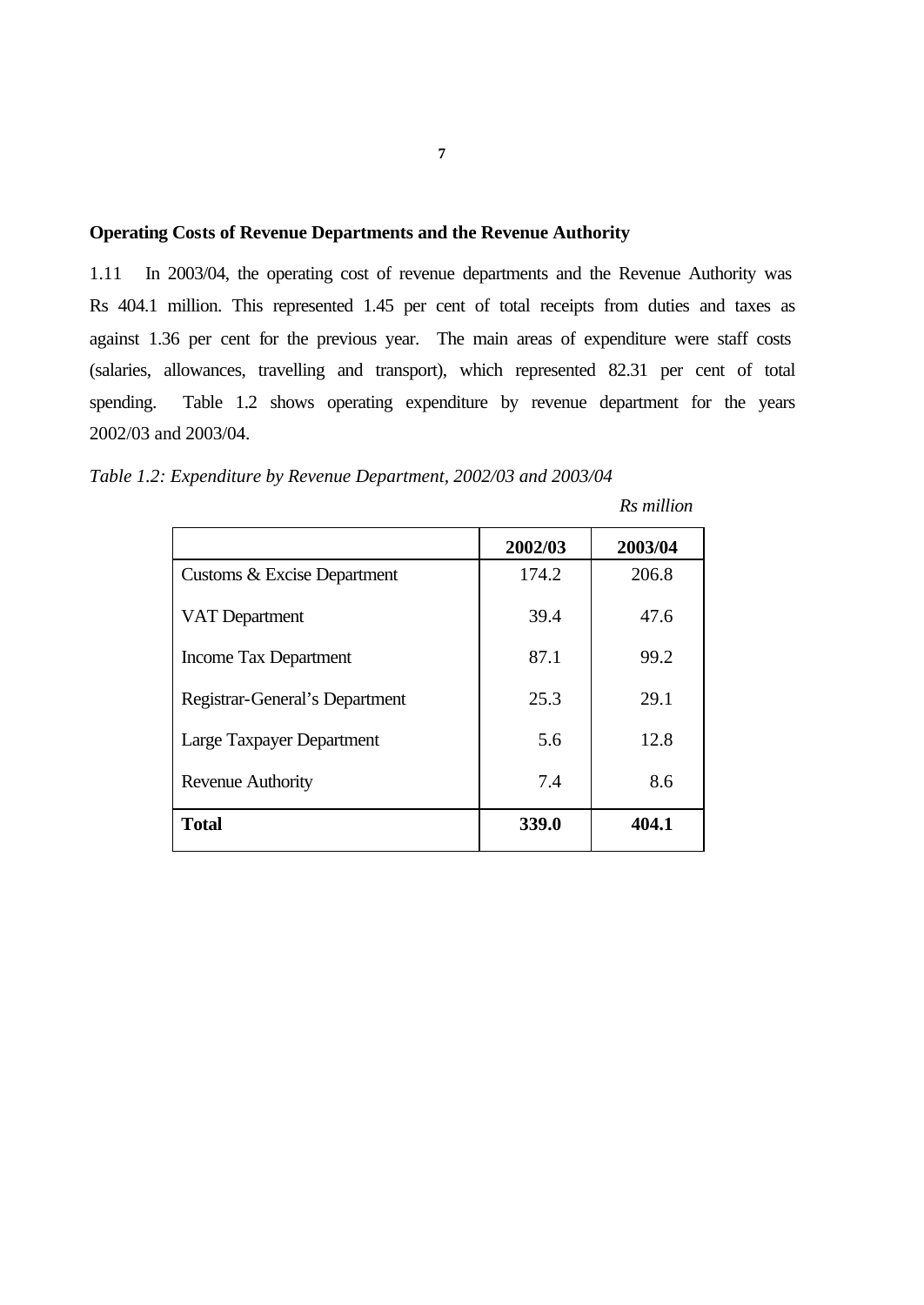### **Changes brought during the year in Duties and Taxes**

1.12 The main changes brought by legislation during the year are summarised below:–

### **Customs and Excise Duties**

- removal of customs duties on uninterruptible power supply, feathers, shells, foliage, plants and part of plants used for pharmacy products, degras, vaccum salt, pharmaceutical products, anti-radiation protective suits, feeding bottles, pumps, iron bars of less than 6mm, lenses and filters for camera, instrument for navigation, parts for agricultural machines, watch parts, seats for aircraft, specialized chairs for baby, crustaceans;
- reduction of customs duties on recorded and unrecorded magnetic tape, conductors, compact disk player, plastic bins, soya sauce, car meters, liquid meters, electricity meters, tents, sails, electric shavers, binoculars, Christmas lights, ink pads, motorcycles, articles of iron;
- introduction of customs duties on live or ornamental fish, unworked flooring and paving tiles, laminated flooring, plasma monitors, jacuzzi, swimming pools;
- reduction of excise duty on motorcars; and
- increase in specific duty and decrease in ad valorem excise duty on cigarettes.

# **Value Added Tax**

- exemption of charges in respect of internet services provided by an internet service provider, on an amount of up to 100 rupees per billing period;
- removal of exemption on all crustaceans (including shrimps and prawns, live, fresh, or frozen which are the produce of Mauritius), molluscs and other aquatic invertebrates; and
- exemption of pharmaceutical products of heading Nos 30.05 and 30.06.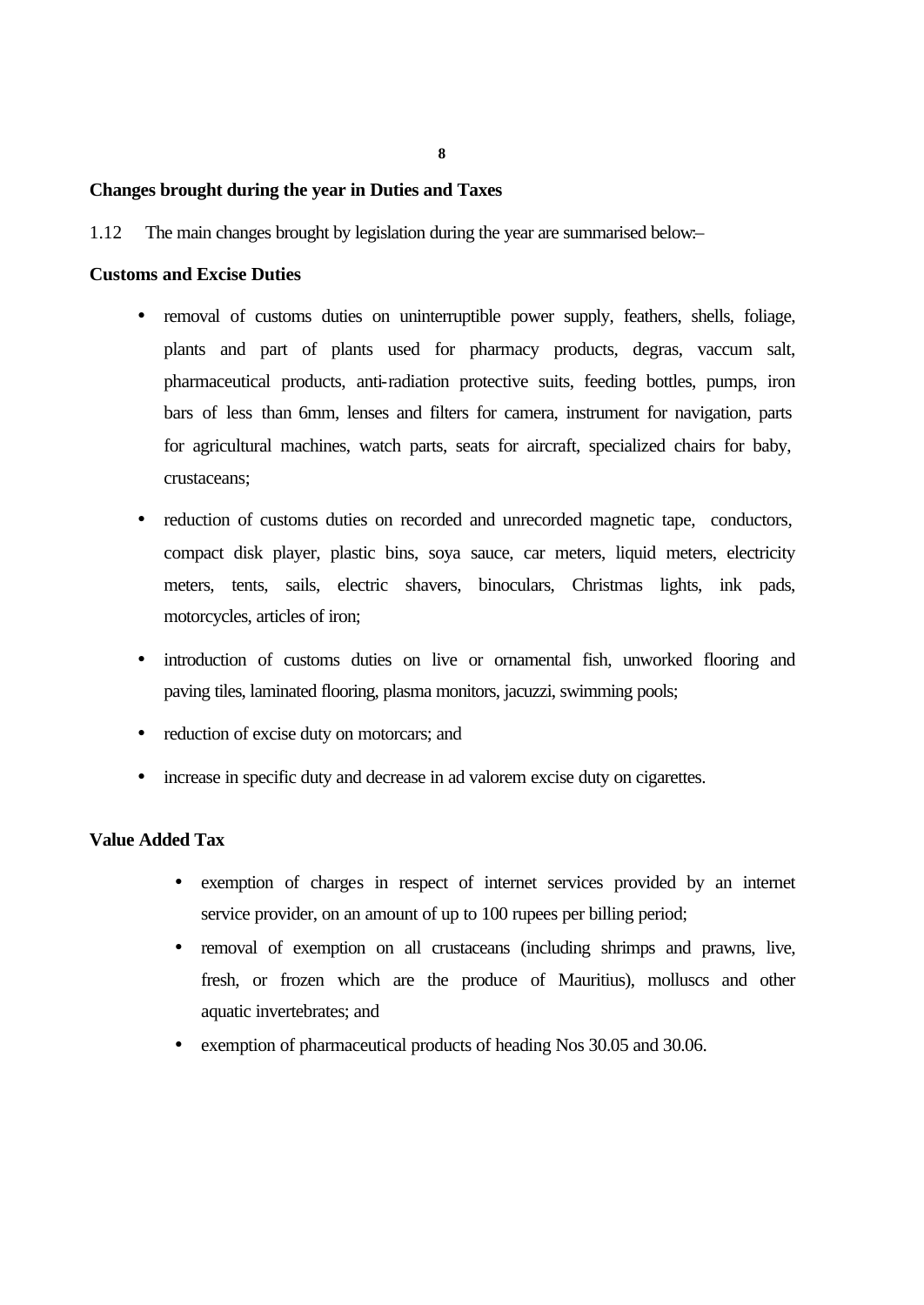**9**

### **Gaming and Betting Taxes**

- establishment of a Horse Racing Board to regulate horse-racing activities and transfer to the Horse Racing Board of the responsibility for the issue of licences to bookmakers and the totalisator and for the collection of licence fees and deposits;
- transfer to the Gaming Control Board of the responsibility for the issue of licences in respect of sweepstakes and pool betting activity;
- decrease in the rate of duty payable by an agent of foreign pool promoter and local pool promoter; and
- removal of tax on winnings paid by local pool promoter.

# **Income Tax**

- increase in the basic personal deduction from Rs 75,000 to Rs 80,000;
- increase in deduction for dependent spouse from Rs 60,000 to Rs 65,000;
- introduction of a single basic deduction for dependent child of Rs 30,000 to replace the different categories of child deduction;
- deduction for educational expenses restricted to school fees paid to recognised educational institutions, subject to a maximum of Rs 10,000 for a child receiving pre-primary, primary or secondary education and Rs 80,000 for a child receiving tertiary education in Mauritius. Introduction of a flat deduction of Rs 80,000 for a child receiving tertiary education outside Mauritius;
- extension of the 2 tax bands for individuals to 4 bands as follows:-
	- (a) 10% on the first 25,000 rupees
	- (b) 20% on the next 25,000 rupees
	- (c)  $25\%$  on the next  $450,000$  rupees
	- (d) 30% on the remainder;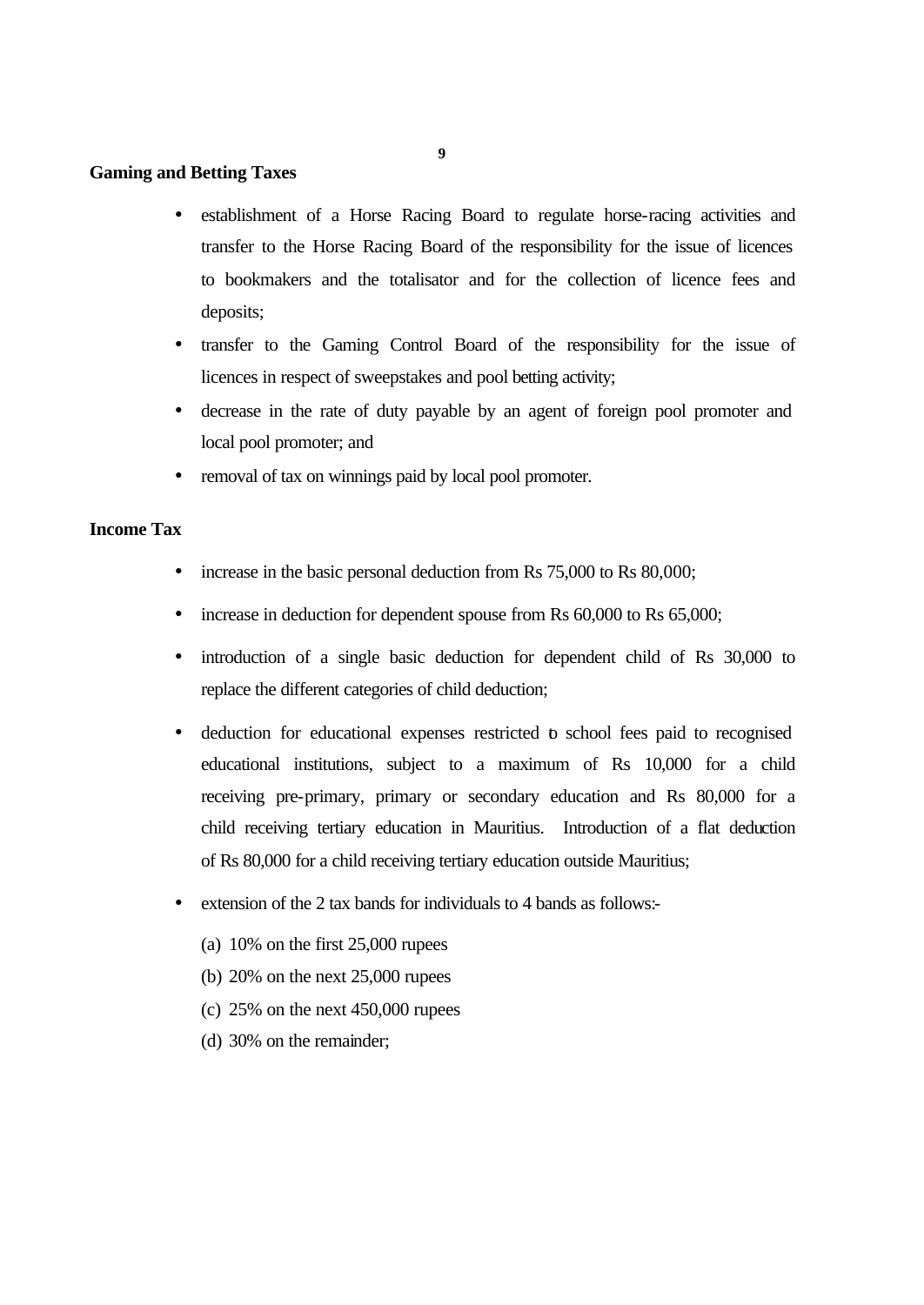- re-definition of the following terms:-
	- (a) "dividends" to exclude also interest deemed to be dividends on debentures issued by reference to shares;
	- (b) "securities" to exclude treasury bills and Bank of Mauritius Bills;
- amendment of capital allowance provisions to restrict the allowance on fixed assets which are subject to depreciation under normal accounting practice;
- denial of capital allowance in cases where books and records are not properly kept;
- modification of conditions for grant of investment relief and investment tax credit to no longer cover investments in tax incentive companies. However, transitional provisions have been made for tax relief and credit in respect of investments made prior to 1 July 2004 in tax incentive companies;
- increase in the maximum amount of deduction allowable in respect of donations to charitable institutions made by individuals from Rs 20,000 to Rs 40,000 and by companies from Rs 200,000 to Rs 400,000;
- contributions made to Prime Minister's Children's Fund allowed as deduction;
- introduction of an "Alternative Minimum Tax" (AMT) applicable to certain categories of companies which either do not pay corporate tax or pay tax at an effectively low rate but make dividend distributions;
- provision for additional investment allowance of 25 per cent incurred by manufacturing companies extended to 4 more years up to 30 June 2008 at the following rates:-

| <b>Income Year ended</b> | Rate |
|--------------------------|------|
| 30 June 2005             | 25%  |
| 30 June 2006             | 20%  |
| 30 June 2007             | 15%  |
| 30 June 2008             | 10%  |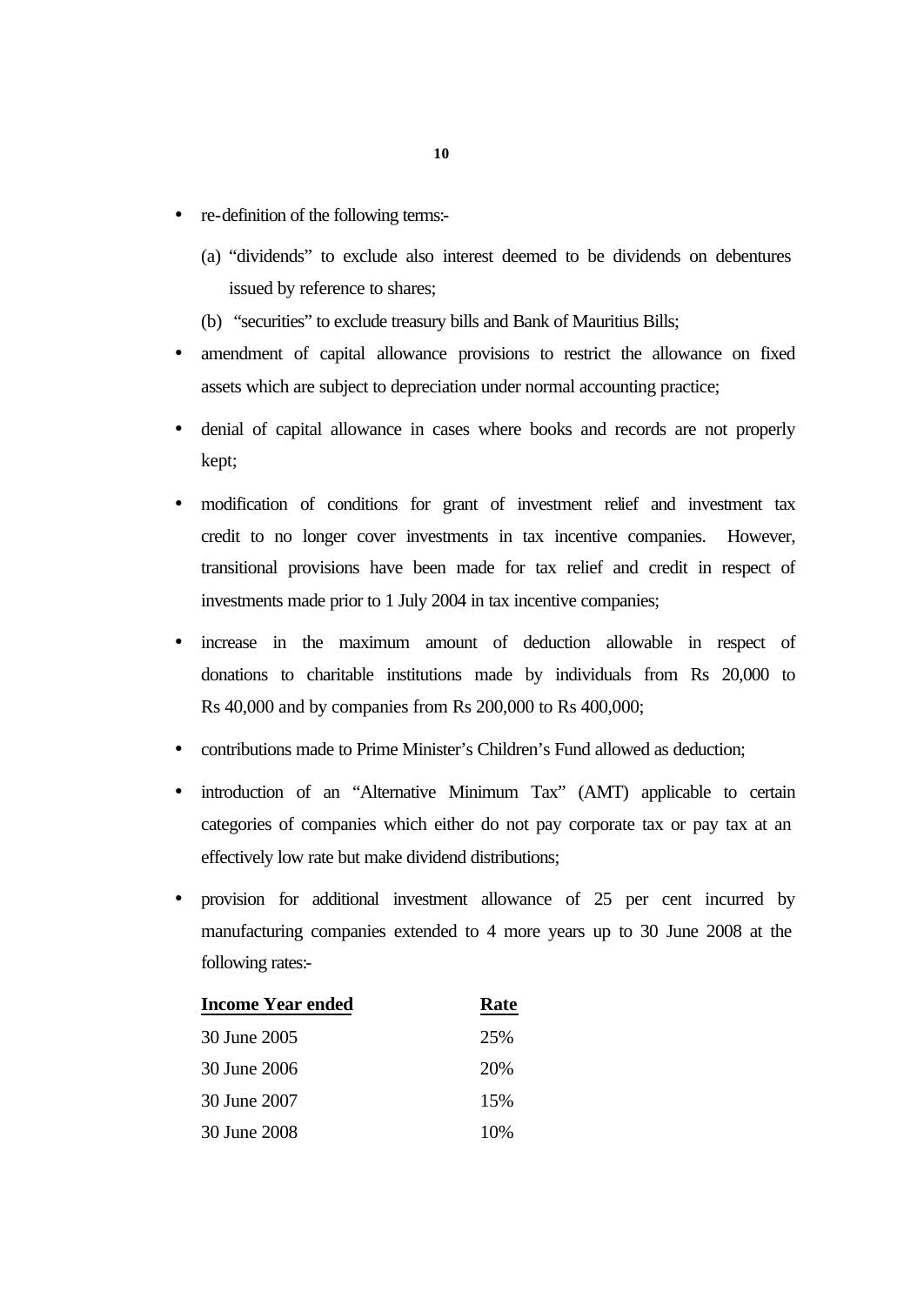- extension of deduction for contributions by companies to sports clubs and sport training centres to contributions made to Trust Fund for Excellence in Sports established under the Finance and Audit (Trust Fund for Excellence in Sports) Regulations 2002;
- introduction of new provisions to access computer and other electronic devices for the purposes of ascertaining the tax liability of any person;
- empowering the Commissioner to disclose information for the purposes of the Prevention of Corruption Act 2002 and the Dangerous Drugs Act;
- removal of provision for post-free service of documents;
- addition to the list of Tax Incentive Companies of a guarantee fund established under Section 3(8)(a) of the Securities (Central Depository, Clearing and Settlement) Act;
- exemption of income derived by:-
	- (a) a trust set up under the Trusts Act 2001 to administer an employees' share scheme;
	- (b) the Employees' Real Estate Investment Trust referred to in Section 10A of the Employees' Welfare Fund Act;
- extension of the 50 per cent tax relief available to an expatriate employee or a specified Mauritian employee in specified sectors to employees of companies engaged in spinning activities;
- increase of the ceiling of tax exemption of interest income from Rs 75,000 to Rs 100,000 for an individual and from Rs 150,000 to Rs 200,000 for a couple;
- exemption of interest earned on:-
	- (a) the Special Savings Scheme for Public Officers administered by the Accountant General;
	- (b) a loan made to the Employees' Real Estate Investment Trust referred to in Section 10A of the Employees' Welfare Fund Act;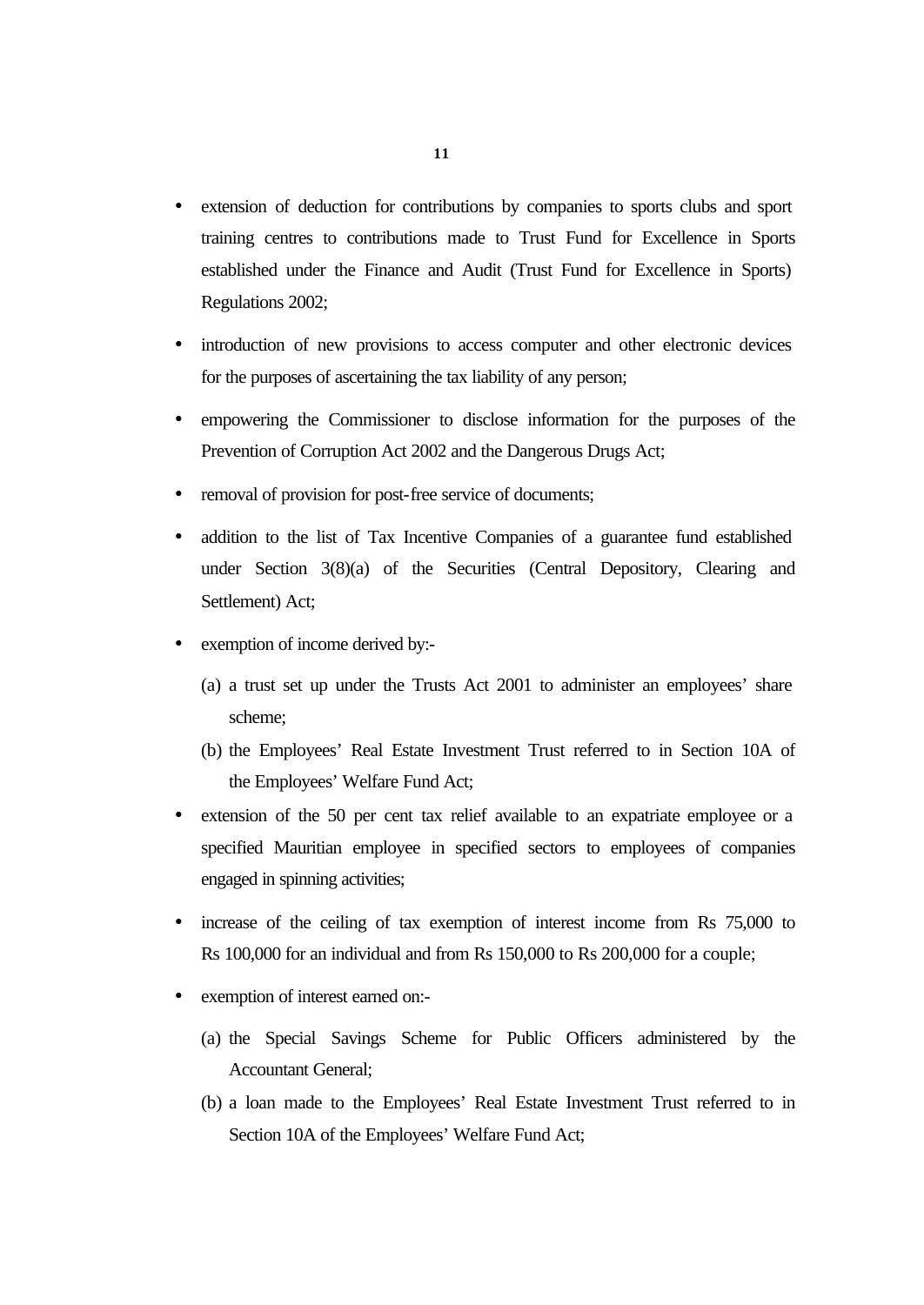- exemption of the value of shares to the extent of Rs 200,000 received by an employee from an employees' share scheme provided such shares are held for at least 3 years;
- exemption of the value of units received by an employee under the National Savings Fund Act, or any distributions made by the Employees' Real Estate Investment Trust;
- increase in the monthly PAYE exemption threshold from Rs 7,000 to Rs 8,000; and for field workers and non-agricultural workers in the sugar industry from Rs 5,700 to Rs 6,000 during the inter-crop season and from Rs 9,100 to Rs 9,500 during the crop season.

# **Registration Duty**

- exemption of duty on a deed of transfer by a divorcee to the other divorcee in respect of his share in the residential property used as their "logement principal";
- exemption of duty where the transferor has acquired either wholly or partly the property transferred through inheritance or legacy from his spouse, an ascendant, a descendant, a brother or sister;
- increase of duty exemption on purchase of residential property for first time buyers from Rs 100,000 to Rs 110,000 for bare land and Rs 110,000 to Rs 130,000 for land with a residential building thereon;
- exemption of duty on any document witnessing the issue by the Employees' Real Estate Investment Trust of a unit to an employee, as defined in the National Savings Fund Act;
- exemption of duty on all documents witnessing a transfer of shares to, or by, a trust set up for the purpose of managing an employees' share scheme under the Companies Act 2001;
- levy of duty at 5 per cent on the registration of any deed witnessing the purchase of an immovable property by a company registered with the Small and Medium Industries Development Organisation.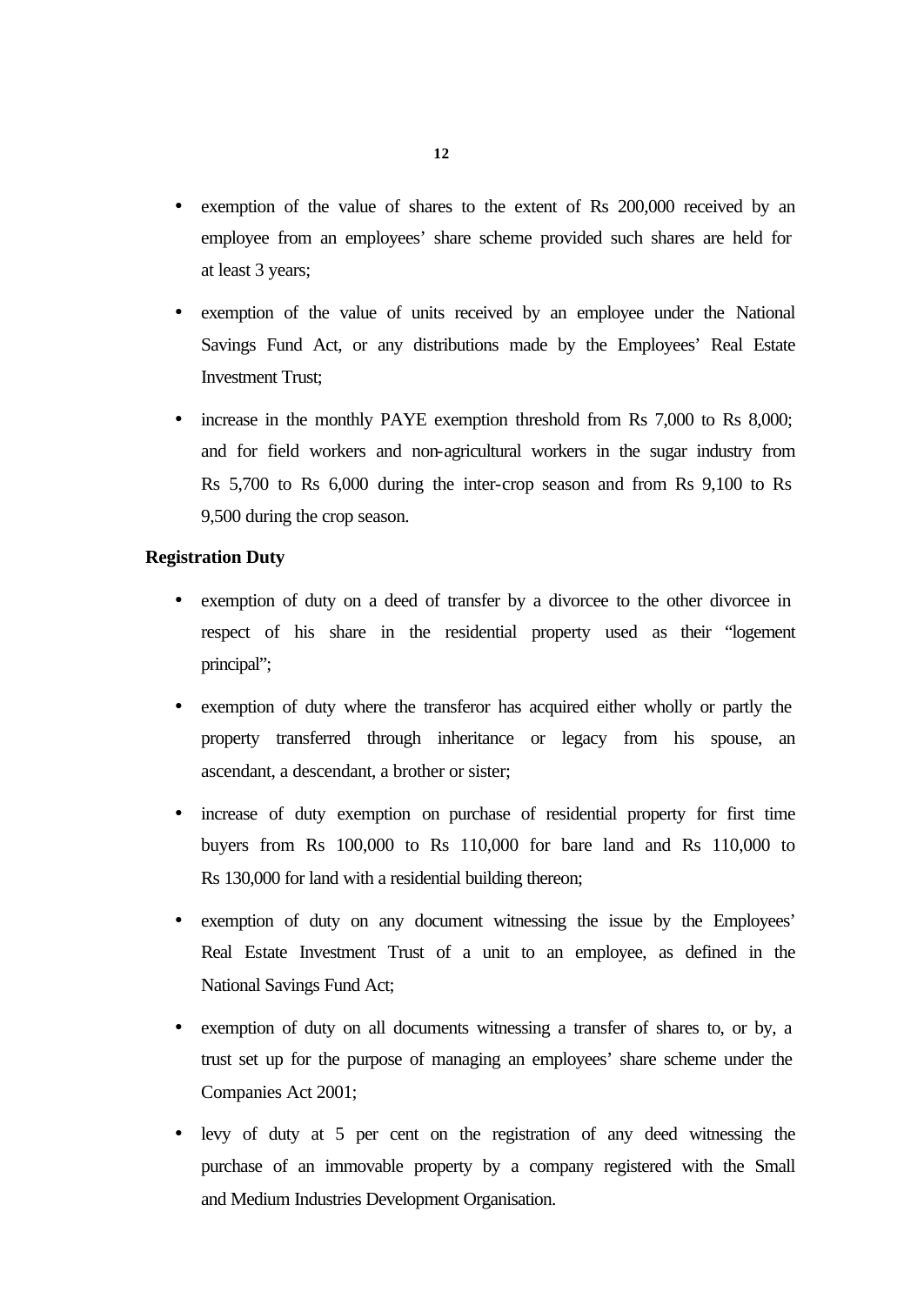- levy of duty on a deed by which a partner withdraws from a partnership owning property or entitled to property either directly or indirectly by the constitution of successive partnerships, which another partner previously joined;
- levy of duty on a deed witnessing that property acquired by a partnership is, on dissolution of the partnership or in any other manner, attributed to a person who became a partner of the partnership after the date of such acquisition;

# **Land Transfer Tax**

- exemption of tax on a deed of transfer by a divorcee to the other divorcee in respect of his share in the residential property used as their "logement principal";
- exemption of tax where the transferor has acquired either wholly or partly the property transferred through inheritance or legacy from his spouse, an ascendant, a descendant, a brother or sister;
- levy of tax on a deed by which a partner withdraws from a partnership owning property or entitled to property either directly or indirectly by the constitution of successive partnerships, which another partner previously joined;
- levy of tax on a deed witnessing that property acquired by a partnership is, on dissolution of the partnership or in any other manner, attributed to a person who became a partner of the partnership after the date of such acquisition;
- levy of tax where the transfer is made by the owner of an immovable property under the Integrated Resort Scheme at a fixed amount of 50,000 US dollars or in the case of a citizen of Mauritius or a company incorporated under the Companies Act 2001, the equivalent in Mauritius currency;
- removal of exemption of tax on first Rs 75,000 granted to a transferor on the value of property transferred.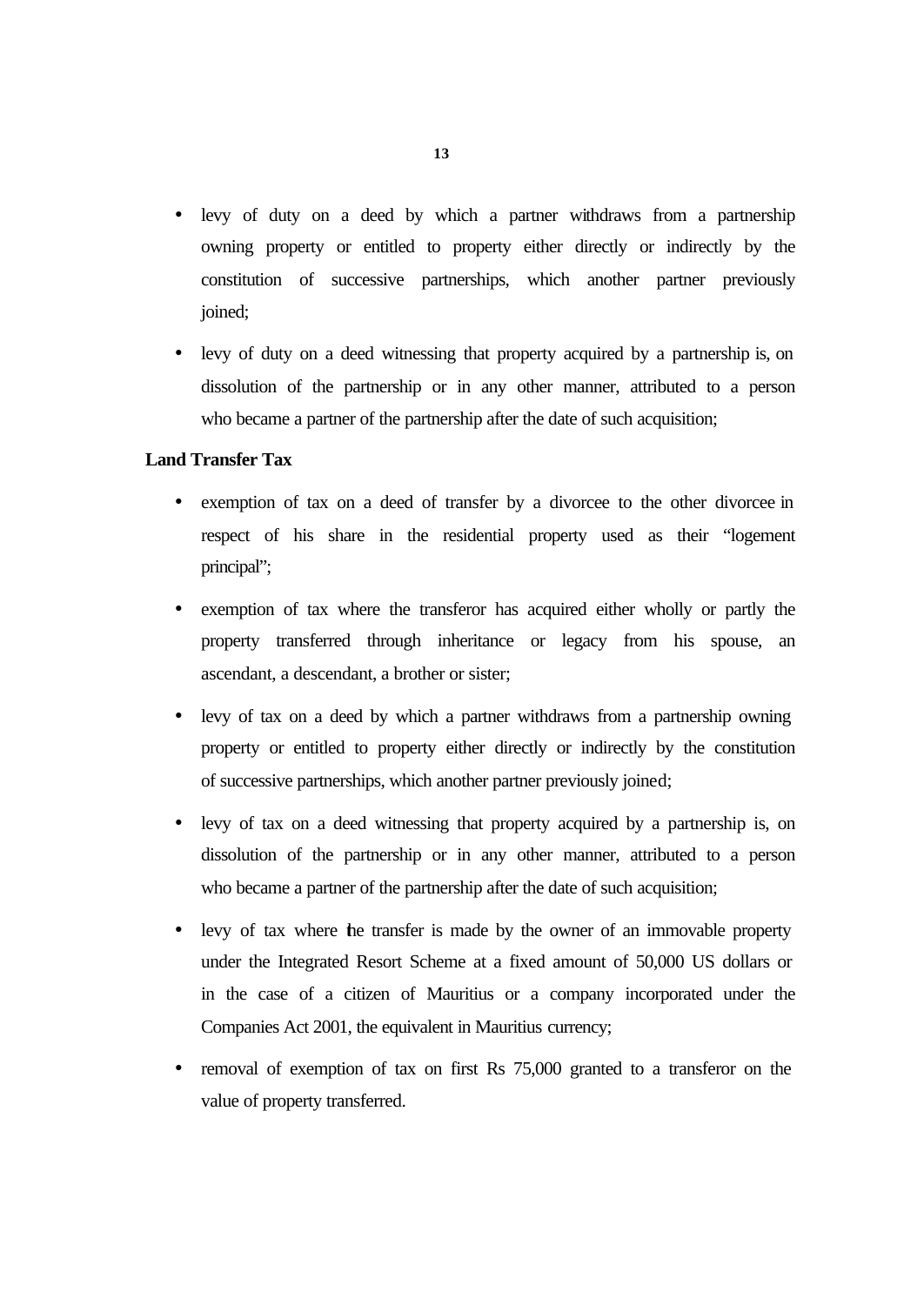### **Campement Site Tax**

repeal of the Campement Site Tax (Exemption) Regulations 1985 and its replacement by the Campement Site Tax and Campement Tax (Exemption) Regulations 2003.

### **Electronic Filing of Tax Returns and Payment of Tax**

1.13 Under the Contributions Network Project (CNP), 541 taxpayers have joined the system of electronic filing of returns and electronic payment of VAT, PAYE, corporate tax and customs duties. During the year, an amount of Rs 8,367 million was collected through the electronic payment system.

1.14 The VAT Department, the Income Tax Department, the Large Taxpayer Department and the Customs and Excise Department are pursuing their efforts to get other taxpayers to join the system.

### **Fiscal Investigations**

1.15 The Fiscal Investigations Unit of the Revenue Authority carried out investigations in 46 cases; 32 cases were completed and assessments amounting to Rs 48.9 million made. Investigation is continuing in 14 other cases.

1.16 The Customs Department carried out investigations in 477 cases of offences relating to wrong declaration, wrong classification, undervaluation of goods, etc. The proceeds of compounded settlements in those cases amounted to Rs 28.4 million. In addition, Customs also effected one seizure of heroin involving 630 grams and detected 6 cases of cannabis involving 400 grams and one case of psychotropic substances involving 42 tablets. The estimated street value of the drugs seized amounted to Rs 7.9 million.

1.17 The VAT Department completed investigations in 41 cases and assessments amounting to Rs 30.4 million were raised in 20 cases. At the Income Tax Department, investigations in 141 cases were completed and assessments totalling Rs 103.7 million in tax and penalties were raised.

1.18 The Investigations Unit at the Registrar-General's Department verified some 3,900 deeds deposited for registration and transcription and discovered shortpayment of duties and taxes in 23 cases amounting to Rs 1.3 million.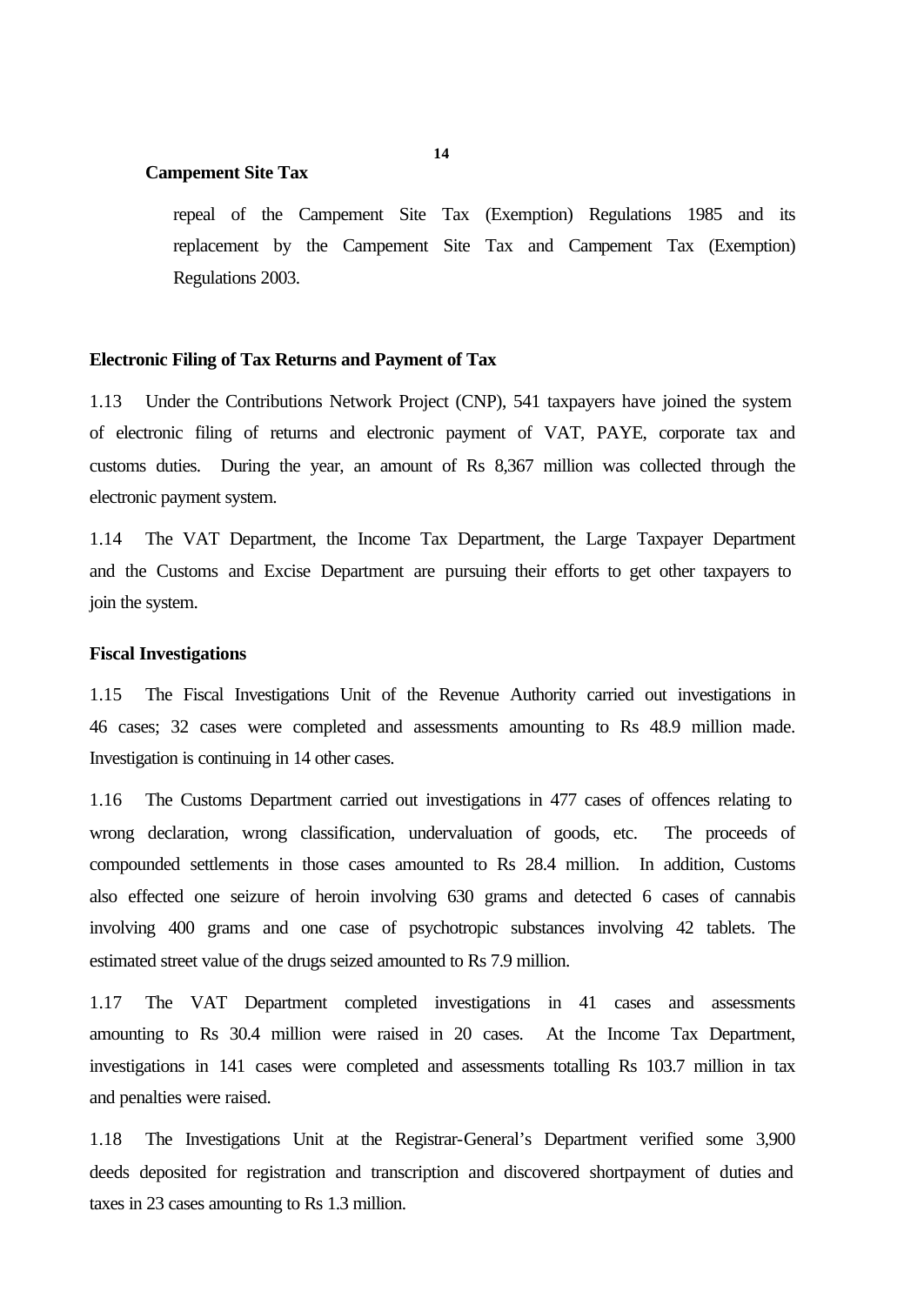# **Appeals to Tax Appeal Tribunal**

1.19 Decisions of the Revenue Commissioners and the Registrar-General are subject to review on appeals being made to the Tax Appeal Tribunal established under the Tax Appeal Tribunal Act 1984 up to February 2003. Any party dissatisfied with the determination of the Tribunal as being erroneous in point of law could take the case further to the Supreme Court. Table 1.3 gives details of appeals dealt with during the year 2003/04.

|                                                                                | <b>Customs</b> | <b>VAT</b>     | <b>Income</b><br><b>Tax</b> | <b>Large Taxpayer</b><br>Corporate<br><b>Tax</b> | <b>VAT</b>     | Registrar<br>-General | <b>Total</b>   |
|--------------------------------------------------------------------------------|----------------|----------------|-----------------------------|--------------------------------------------------|----------------|-----------------------|----------------|
| Appeals pending at<br>1 July 2003                                              | 23             | 118            | 399                         | 9                                                | $\overline{7}$ | 456**                 | 1,012          |
| Appeals re-instated/<br>transferred between<br>1 July 2003 and<br>30 June 2004 |                |                | 10                          |                                                  | $1*$           |                       | 11             |
| Appeals referred back<br>by Supreme Court                                      |                | $\overline{a}$ | $\overline{2}$              |                                                  |                |                       | $\overline{2}$ |
|                                                                                | 23             | 118            | 411                         | 9                                                | 8              | 456                   | 1,025          |
| Cases remitted to<br>Tribunal                                                  |                | 1              |                             |                                                  |                |                       | 1              |
|                                                                                | 23             | 119            | 411                         | 9                                                | 8              | 456                   | 1,026          |
| Cases struck out                                                               |                | 10             | 12                          | $\overline{\phantom{a}}$                         |                | 58                    | 80             |
|                                                                                | 23             | 109            | 399                         | 9                                                | 8              | 398                   | 946            |
| Appeals determined                                                             | $\overline{2}$ | 10             | 16                          | $\overline{2}$                                   | $\overline{4}$ | 40                    | 74             |
|                                                                                | 21             | 99             | 383                         | $\overline{7}$                                   | $\overline{4}$ | 358                   | 872            |
| Settled by<br>agreement/withdrawn                                              |                | 17             | 133                         | $\overline{4}$                                   |                | 358                   | 512            |
| Transferred to Large<br><b>Taxpayer Department</b>                             |                | $1*$           |                             |                                                  |                |                       | $\mathbf{1}$   |
| Appeals pending at<br>30 June 2004                                             | 21             | 81             | 250                         | 3                                                | $\overline{4}$ |                       | 359            |
| Appeals before<br><b>Supreme Court</b>                                         |                | 17             | 43                          | 5                                                |                | 106                   | 171            |

\* Transferred from VAT Department to Large Taxpayer Department

\*\* 456 refer to the number of deeds transcribed at the Registrar-General's Department but was previously reported as 6,208 appeals

representing the number of parties concerned with the appeals.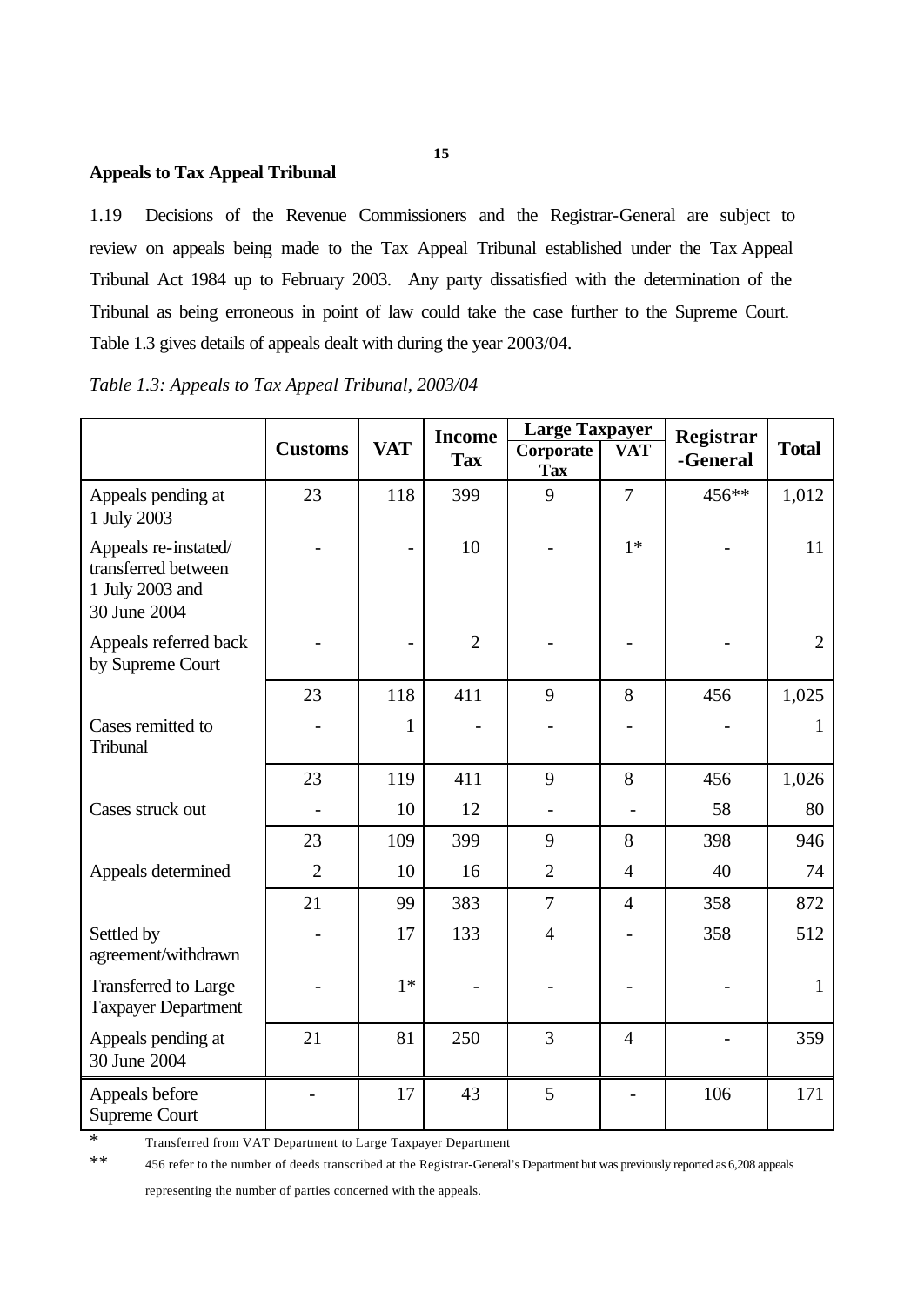### **Representations to Assessment Review Committee**

1.20 In order to expedite the determination of tax appeals, the Finance Act 2001 made provision for the setting up of an Assessment Review Committee (ARC) to hear written representations from aggrieved taxpayers. The Assessment Review Committee became operational as from 20 February 2003, and has replaced the Tax Appeal Tribunal. The Committee consists of persons with expertise in areas such as law, accountancy, business administration, economics and taxation and is required to take decisions on representations lodged with it within a period of 8 weeks. Table 1.4 shows details of representations made to the ARC for the year 2003/04.

|                                                           | <b>Customs</b> | <b>VAT</b>     | <b>Income</b> | <b>Large Taxpayer</b>   |                          | <b>Registrar</b> | <b>Total</b>   |
|-----------------------------------------------------------|----------------|----------------|---------------|-------------------------|--------------------------|------------------|----------------|
|                                                           |                |                | <b>Tax</b>    | Corporate<br><b>Tax</b> | <b>VAT</b>               | -General         |                |
| Cases pending at 1<br><b>July 2003</b>                    | $\mathbf{1}$   | 17             | 35            |                         |                          | 467              | 520            |
| Cases lodged<br>between 1 July<br>2003 to 30 June<br>2004 | 30             | 81             | 60            | $\overline{7}$          | $\mathbf{1}$             | 5,121            | 5,300          |
|                                                           | 31             | 98             | 95            | 7                       | $\mathbf{1}$             | 5,588            | 5,820          |
| Cases withdrawn                                           | $\overline{3}$ | 3              | 5             | $\mathbf{1}$            | -                        | 44               | 56             |
|                                                           | 28             | 95             | 90            | 6                       | 1                        | 5,544            | 5,764          |
| Cases struck out                                          | $\mathbf{1}$   | $\overline{2}$ | 6             |                         |                          | 107              | 116            |
|                                                           | 27             | 93             | 84            | 6                       | 1                        | 5,437            | 5,648          |
| Cases agreed/<br>allowed                                  |                | $\overline{4}$ |               |                         |                          |                  | $\overline{4}$ |
| Cases determined                                          | 5              | 26             | 38            | $\overline{2}$          | $\overline{\phantom{0}}$ | 1,885            | 1,956          |
| Cases pending at<br>30 June 2004                          | 22             | 63             | 46            | $\overline{4}$          | $\mathbf{1}$             | 3,552            | 3,688          |
| Appeals before<br>Supreme Court                           |                | 9              |               |                         |                          | 46               | 53             |

*Table 1.4: Representations to Assessment Review Committee, 2003/04*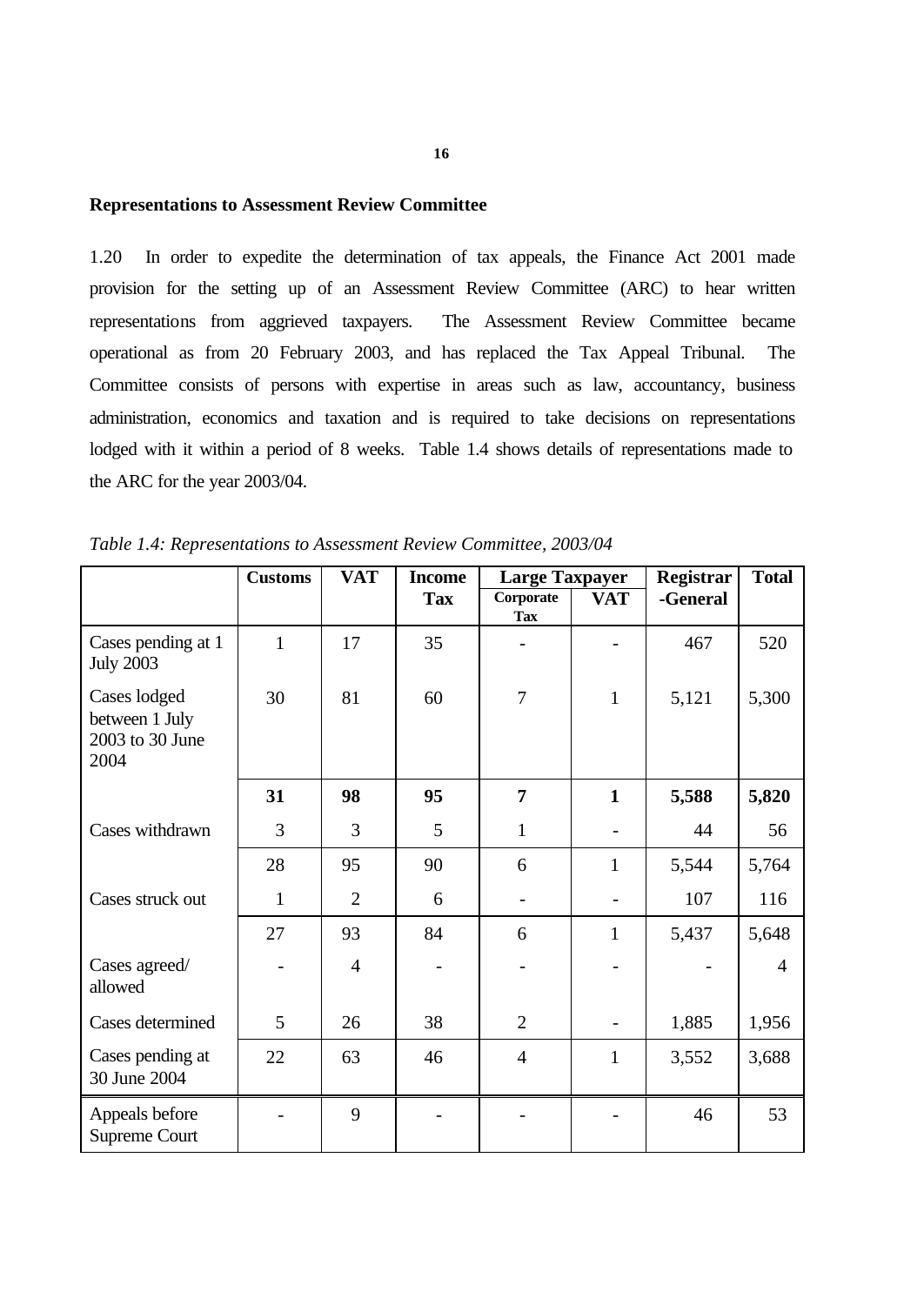# **Tax Training School**

1.21 During the year 2003/04, the Tax Training School of the Revenue Authority organized some 52 courses and seminars on various aspects of taxation and on management which were attended by 1,048 officers. The corresponding figures for 2002/03 were 38 and 779 respectively.

1.22 In addition, the School hosted / organized jointly with external agencies 20 courses and seminars which were attended by 393 participants. The corresponding figures for 2002/03 were 19 and 401 respectively.

1.23 Thus, in 2003/04, an aggregate of 72 courses and seminars were held at the School compared to 57 in 2002/03. Table 1.5 shows the number of courses and seminars held since 2000/01.

| <b>Courses/Seminars</b>                      | <b>Number of courses and seminars</b> |         |                |                |  |  |
|----------------------------------------------|---------------------------------------|---------|----------------|----------------|--|--|
|                                              | 2000/01                               | 2001/02 | 2002/03        | 2003/04        |  |  |
| <b>Customs Courses / Seminars</b>            | 7                                     | 10      | 16             | 43             |  |  |
| <b>Income Tax Courses</b>                    | $\overline{2}$                        | 3       | $\overline{2}$ | 6              |  |  |
| VAT Courses / Seminars                       |                                       | 6       | 21             | $\overline{2}$ |  |  |
| <b>Courses for Large Taxpayer Department</b> |                                       |         |                |                |  |  |
| Courses on Registration Duties and Taxes     |                                       | 2       | 5              | 4              |  |  |
| <b>Management Courses</b>                    | $\overline{2}$                        |         | $\overline{2}$ | 5              |  |  |
| General Courses / Seminars                   | 3                                     | 10      | 11             | 11             |  |  |
| <b>Total</b>                                 | 15                                    | 33      | 57             | 72             |  |  |

*Table 1.5: Number of Courses / Seminars held at the Tax Training School, 2000/01 to 2003/04*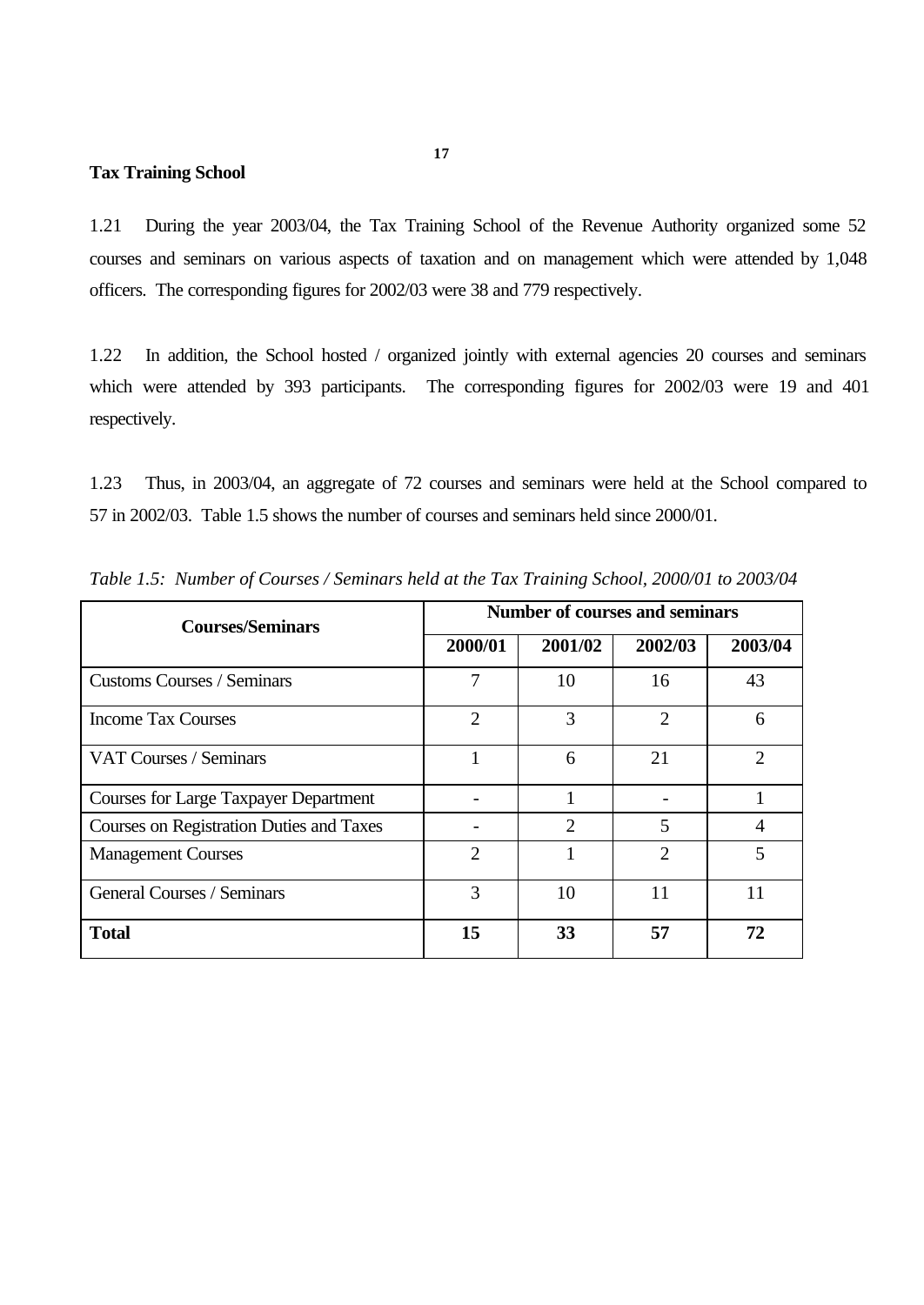1.24 In all, some 1,441 participants attended courses and seminars held at the school in 2003/04, compared to 1,180 in 2002/03. Table 1.6 shows the number of participants from different revenue departments who have attended courses and seminars since 2000/01.

| <b>Department</b>                    | <b>Number of participants</b> |         |         |         |  |  |
|--------------------------------------|-------------------------------|---------|---------|---------|--|--|
|                                      | 2000/01                       | 2001/02 | 2002/03 | 2003/04 |  |  |
| <b>Customs and Excise Department</b> | 521                           | 437     | 417     | 962     |  |  |
| VAT Department                       | 24                            | 181     | 346     | 76      |  |  |
| Income Tax Department                | 126                           | 119     | 90      | 160     |  |  |
| Large Taxpayer Department            |                               | 36      | 14      | 35      |  |  |
| Registrar-General's Department       | 9                             | 40      | 87      | 65      |  |  |
| Others                               | 29                            | 12      | 226     | 143     |  |  |
| <b>Total</b>                         | 709                           | 825     | 1,180   | 1,441   |  |  |

*Table 1.6: Number of Participants in Courses and Seminars, 2000/01 to 2003/04*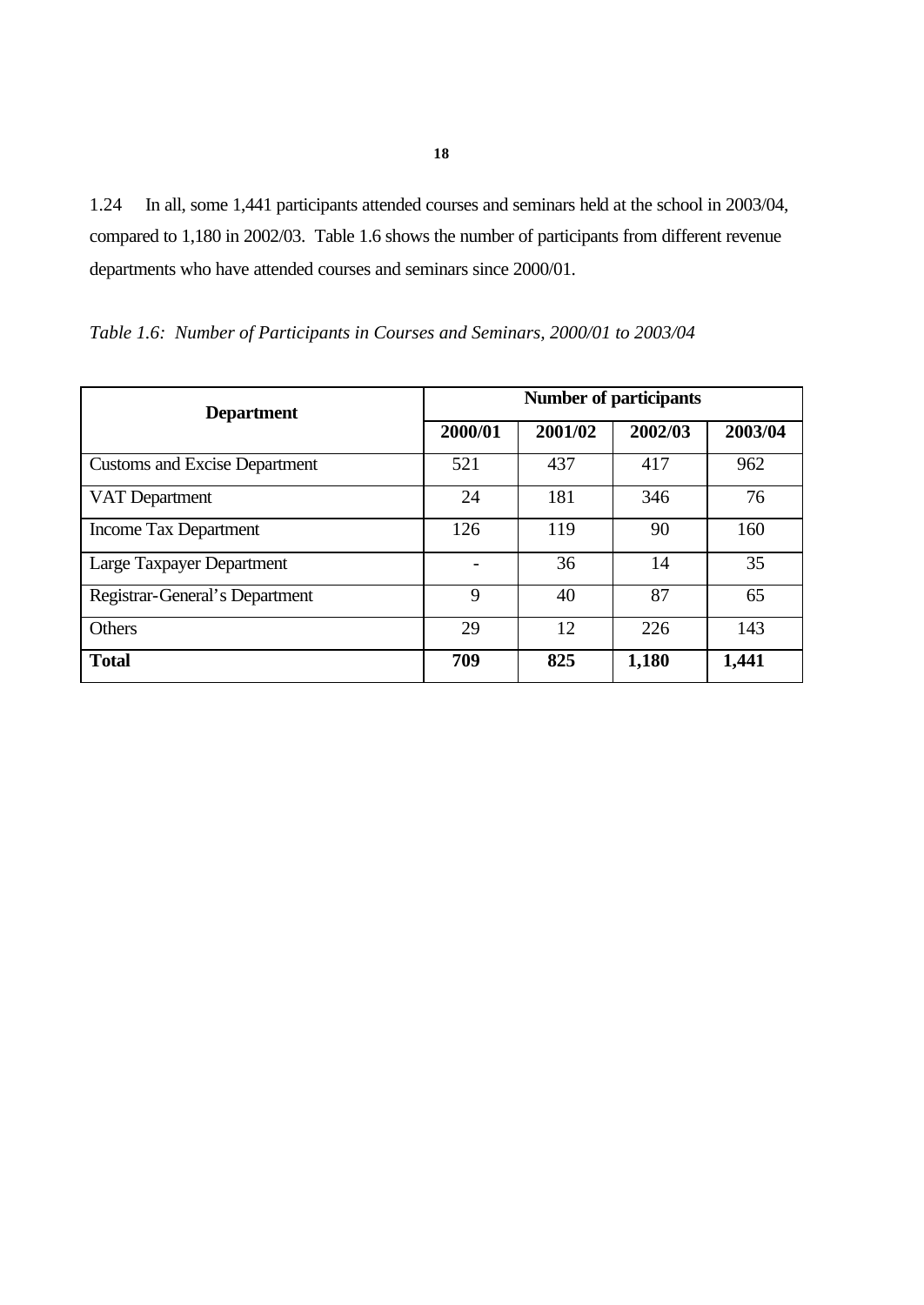# **2. CUSTOMS AND EXCISE DEPARTMENT**

### **Responsibilities**

2.1 The Customs and Excise Department is responsible for the administration of the Customs Act, Customs Tariff Act, Excise Act and Regulations made thereunder. This involves: –

- collection of duties and taxes on imported goods;
- collection of excise duties on certain locally manufactured goods and certain imported goods;
- ensuring the prompt clearance of goods;
- collection of trade statistics;
- implementation of the provisions of various Trade Protocols and Preferential Trade Agreement.

2.2 The Department also collects VAT at importation on behalf of the VAT Department and performs certain non-revenue functions for other Ministries and Departments such as enforcement of prohibitions and restrictions on goods like drugs, arms and ammunitions. Customs also exercises control on the import and dissemination of indecent literature and assists in the protection of endangered species.

### **Customs and Excise Duty**

2.3 Customs duty is levied on all manifested goods at time of importation unless they are free of duty or exempt. Merchandise and goods brought into the country by travellers in excess of their prescribed allowances are also dutiable. Most of the import duties in the Customs Tariff are *ad-valorem,* but few items like footwear and fuel oil carry specific rates of duty.

2.4 Excise duty is levied on certain locally manufactured goods and a few imported items such as cigarettes, alcoholic beverages and motor vehicles.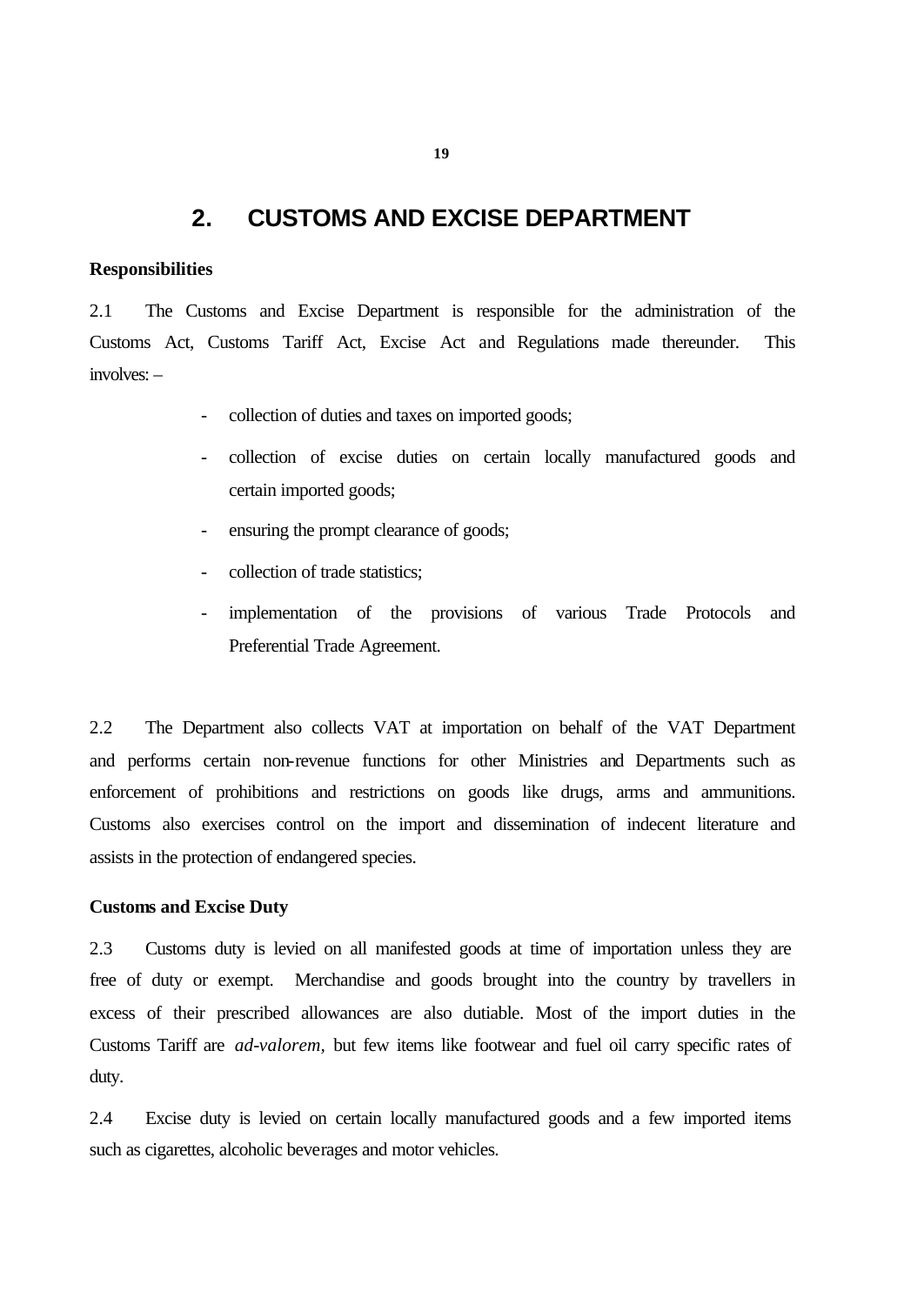# **Revenue from Customs and Excise Duties**

2.5 Total revenue from customs duties and excise duties amounted to Rs 9,793.2 million in 2003/04 compared to Rs 8,854.8 million in 2002/03. Table 2.1 and figure 2.1 show the evolution in revenue collection from 2000/01 to 2003/04.

|                                                |         |         |         | Rs million |
|------------------------------------------------|---------|---------|---------|------------|
| <b>Customs and Excise duties</b>               | 2000/01 | 2001/02 | 2002/03 | 2003/04    |
| <b>Customs</b> duties                          | 3,467.0 | 3,287.8 | 3,497.4 | 4,037.2    |
| Excise duties on imports                       | 2,882.1 | 2,605.6 | 3,025.2 | 3,348.2    |
| Excise duties on locally manufactured<br>goods | 2,107.0 | 2,308.4 | 2,332.2 | 2,407.9    |
| <b>Total</b>                                   | 8,456.1 | 8,201.8 | 8,854.8 | 9,793.2    |

 *Table 2.1: Revenue from Customs and Excise Duties, 2000/01 to 2003/04*

*Figure 2.1: Revenue from Customs and Excise Duties, 2000/01 to 2003/04*

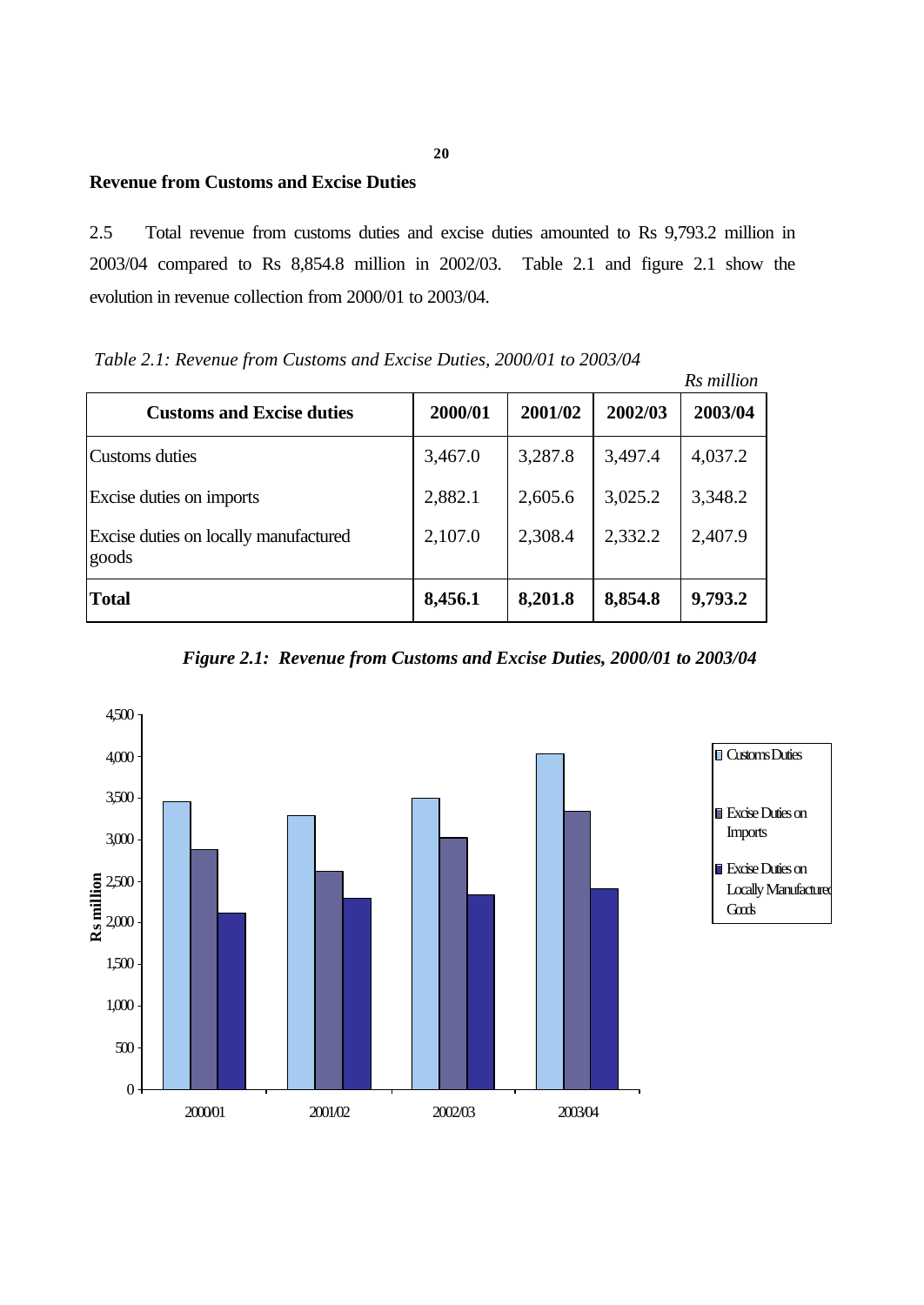# **Collection of VAT on Imports**

2.6 In 2003/04, the Customs Department also collected VAT on imports amounting to Rs 6,343.7 million.

# **Imports and Exports**

2.7 During the year, there was an increase in the number of both import and export entries which gives an indication of the level of activities at Customs. Table 2.2 shows the number of bills of entry and the value of imports and exports for the years 2002/03 and 2003/04.

*Table 2.2: Number of Bills of Entry and the Value of Imports and Exports, 2002/03 and 2003/04*

| <b>Imports and Exports – Bills of</b><br><b>Entry and Value</b> | 2002/03      | 2003/04      |
|-----------------------------------------------------------------|--------------|--------------|
| Number of bills of entry:                                       |              |              |
| <b>Imports</b>                                                  | 218,394      | 293,629      |
| <b>Exports</b>                                                  | 112,707      | 119,313      |
| CIF value of imports                                            | Rs. 66,268 m | Rs. 70,292 m |
| FOB value of exports                                            | Rs. 51,400 m | Rs. 53,481 m |
| FOB value of bunkers and ship's<br>stores                       | Rs. 2,310 m  | Rs. 1,957 m  |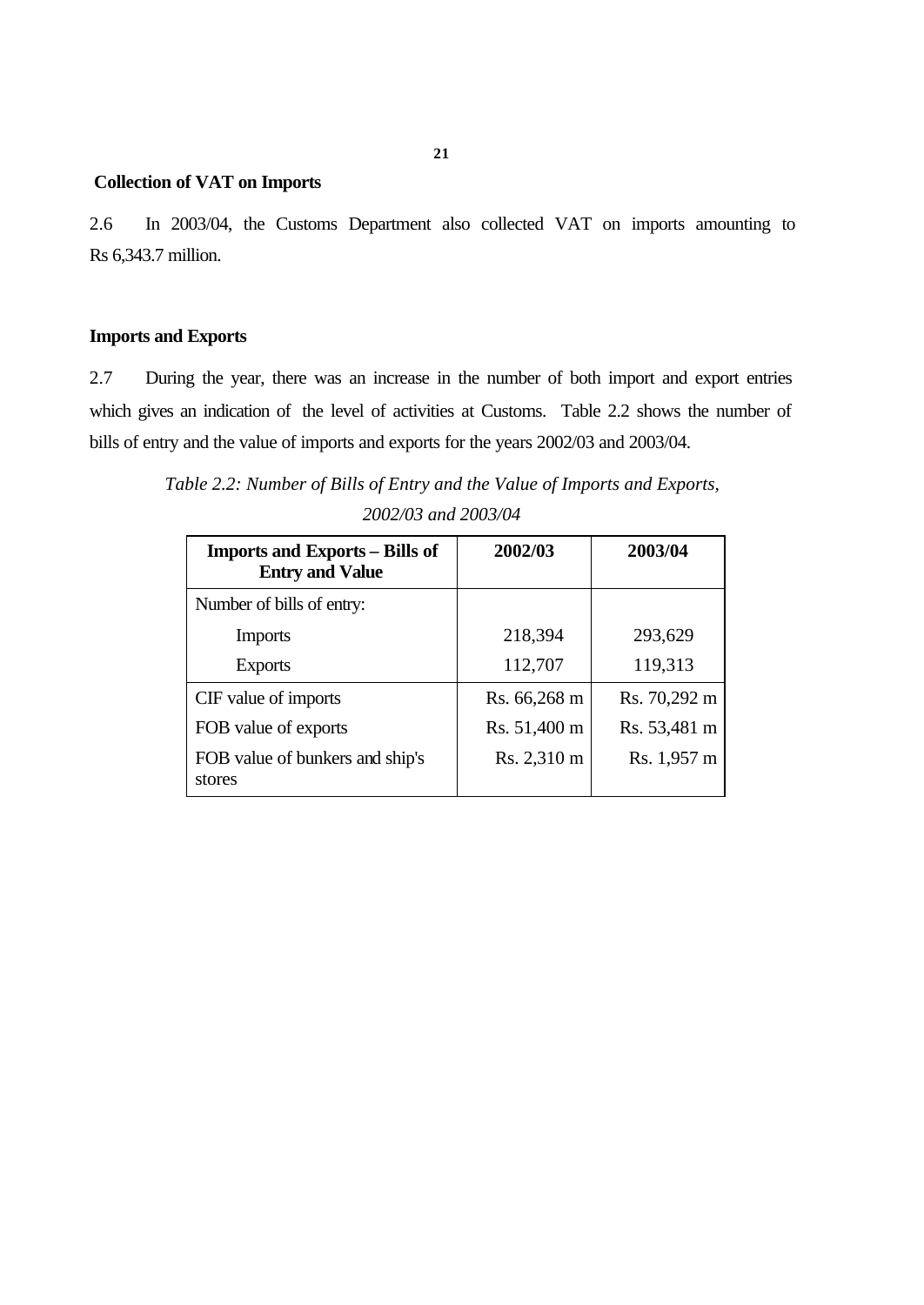#### **Reform and Modernization of Customs**

2.8 The programme for the Reform and Modernisation of Customs to make it a modern and efficient service which would provide world-class service to stakeholders was pursued during the year.

2.9 Customs procedures were further simplified and best practices adopted, thus facilitating trade through the use of the Customs Management System. Improvements were brought in the operation of duty free shops and the privatisation of Auction Sales has been worked out and is awaiting final approval.

### **Flexible Anti-Smuggling Team**

2.10 The Flexible Anti-Smuggling Team (FAST) which has been set up since 29 May 2003 carries out random and selective counter-verification checks on declarations, containers and consignments already checked by officers, follows up on intelligence received on high risks consignments, traders and passengers and selectively checks passengers at the port and airport. During the period 1 July 2003 to 30 June 2004, FAST opened 500 files which generated 86 Customs Offence Reports and 65 cases of upliftment and the total amount of duties, taxes and fines collected amounts to Rs 12.8 m.

#### **Model Customs Invoice**

2.11 A model customs invoice based on internationally accepted UN layout containing data required by Customs laws has been prepared to assist importers who are facing difficulties in submitting a proper invoice. The model customs invoice which contains sufficient data to meet documentary requirements of Customs is, however, not mandatory, but is highly recommended. It is sent by the importer to the foreign supplier for completion and signature before being returned to the importer in Mauritius.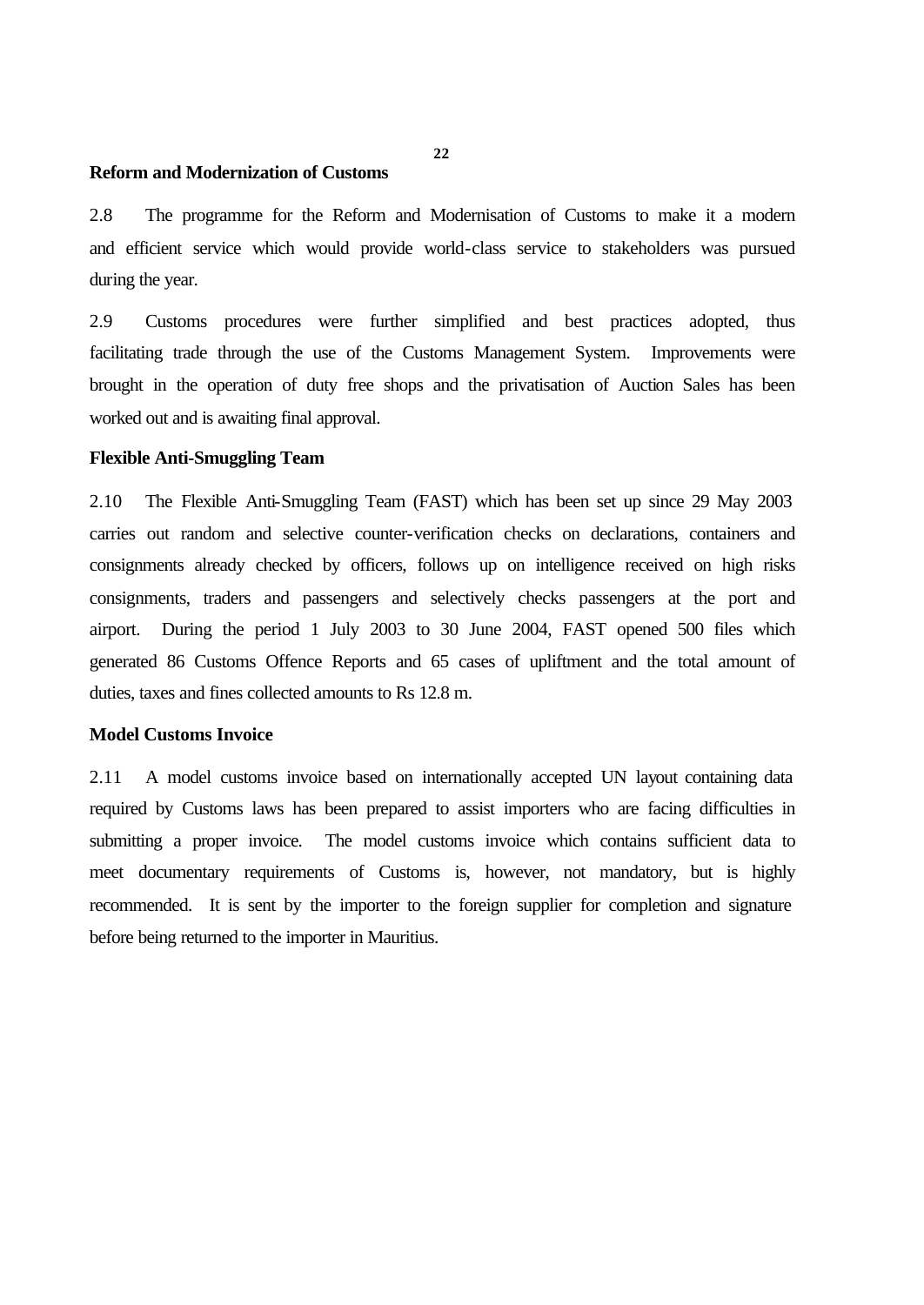#### **One-stop-shop for deferral regimes**

2.12 A one-stop-shop for deferral regimes will be established for the processing of Customs declarations for the export enterprises and small enterprises as well as enterprises having Pioneer Status. Likewise, export declarations, goods entering and leaving bonded warehouses will also be processed in the same building, thus avoiding traders and brokers moving between Customs offices. This one-stop-shop will greatly enhance processing of import/export Customs declarations and at the same time ease the work load at IKS Building.

### **Electronic Air Cargo Manifest**

2.13 This SITA/Air Cargo Manifest Project was implemented in July 2004. It allows Customs to receive air freighted cargo data electronically from Airlines through the Network of SITA (Societe Internationale des Transports Aeronautiques) prior to the arrival of the aircraft.

### **IT Strategy for Customs**

2.14 The Customs Management System (CMS) has been enhanced to cater for the evergrowing IT needs of the Department for control and trade facilitation.

2.15 Work has started on the preparation of a new IT Strategy for the Department with the redevelopment of the CMS using latest cluster technology and operating software. It is expected to be implemented when the new Customs House is completed.

### **Tariff Rulings**

2.16 Updated Tariff Rulings have been published on the Customs website for consultation by stakeholders.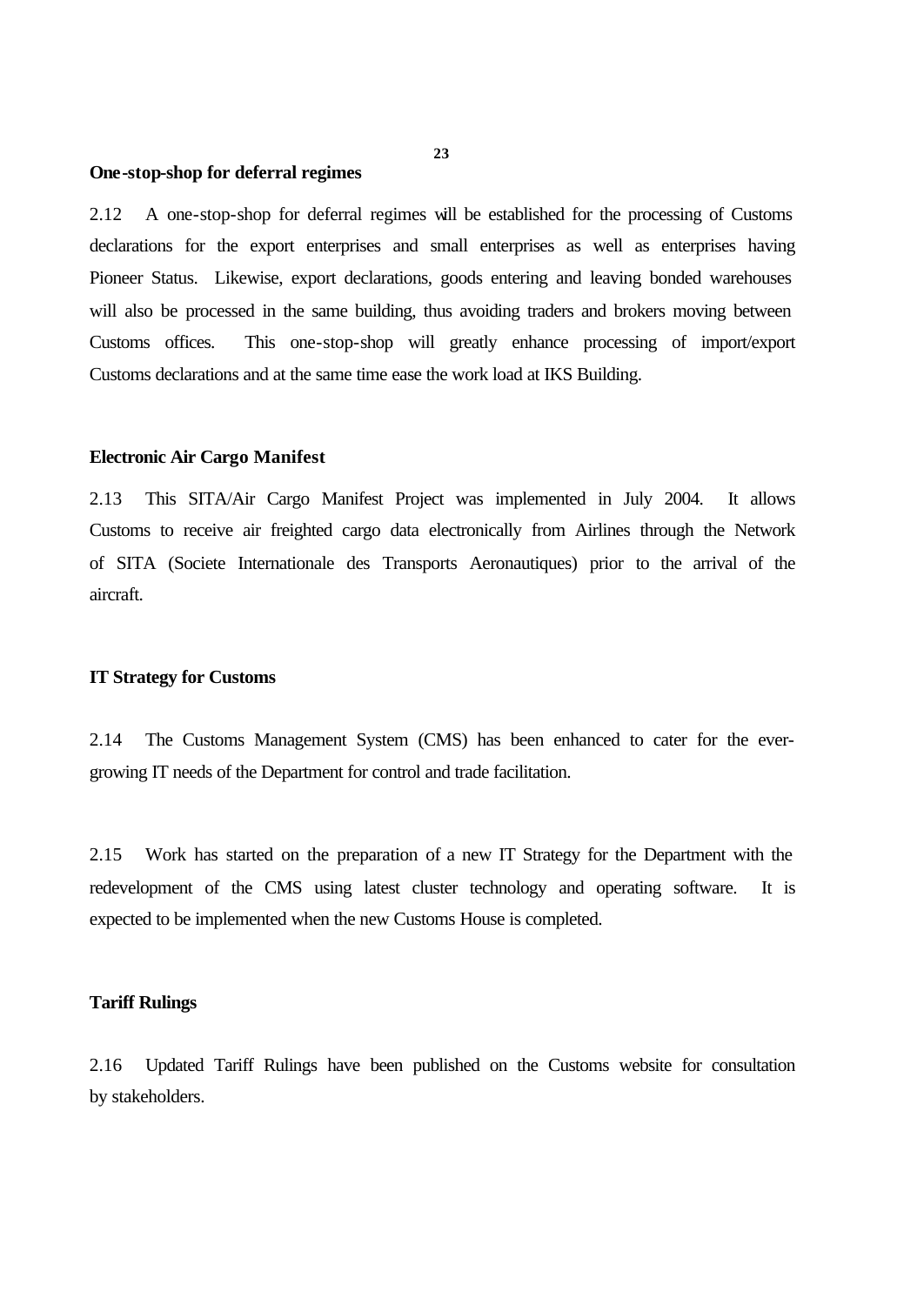#### **Infrastructure Improvements**

2.17 In line with the reform initiatives, Customs Headquarters, Customs premises at the Airport and at Dragon House have been renovated to provide staff a congenial working environment.

2.18 The Red and Green Channels in the Arrival Hall at SSR Airport have been redesigned to allow quicker clearance of travellers.

2.19 Customs Office in Rodrigues also has been renovated and provided with IT equipment to deal with the growing volume of trade.

### **Strengthening Human Resources**

2.20 The management of human resources has been improved with the result that there is now a transparent system of staff rotation on a periodical basis. Technical training in Customs valuation, investigation and intelligence, cargo inspection, rules of origin, classification of goods and IT is continuing to be provided to staff. Senior managers have been provided training in Project Management and Principles of Organisation and Management to enhance their management skills.

# **Changes in Customs Duties**

2.21 In its effort to further rationalize the structure of customs duty, certain changes have been brought during the year. The main changes in customs duties are summarized below:-

### *Removal of customs duty on:-*

- product of animal origin not elsewhere specified: feathers, shells, natural sponges and skins;
- foliage, branches and other parts of plants, fruits and nuts, provisionally preserved;
- hop cones, plants and parts of plants used in pharmacy or for insecticidal purposes, locust beans, seaweeds, algae, fruit stones and kernels;
- degras;
- food preparation used for maintaining general health or for diabetics, meat-free vegetable burgers, soya milk and aloe vera gel or aloe vera drinking gel-pure;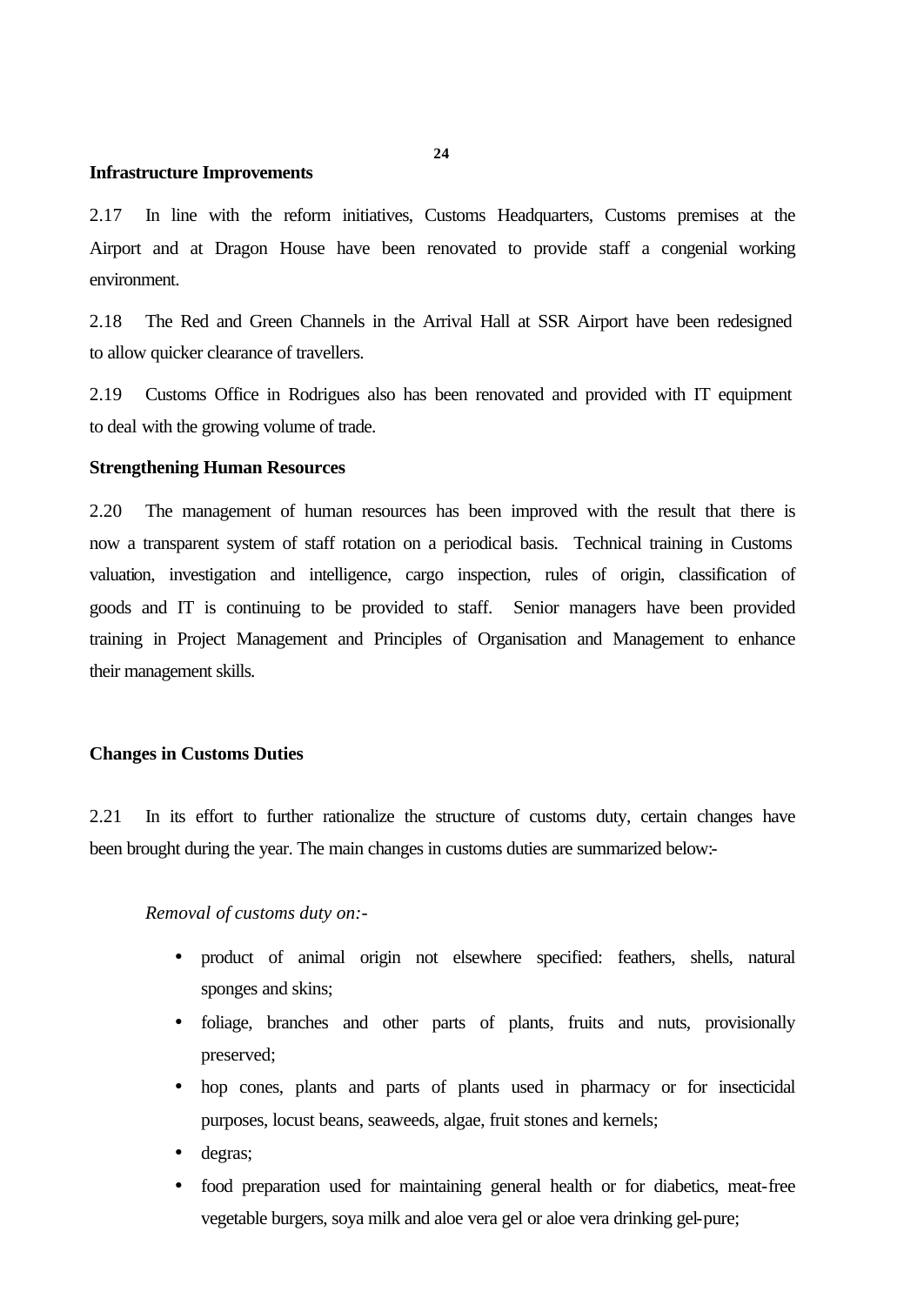- vacuum salt;
- pharmaceutical products;
- non-refractory surfacing preparations of gypsum for use in construction;
- commode chairs with toilet bowls and disposable urinary bags;
- protective wearing apparel for use in a noxious environment, protective shields for welders, printer blankets and conveyor belts;
- textile products and articles for technical uses;
- anti-radiation protective suits;
- walking-sticks, seat-sticks, whips and riding-crops;
- infant feeding bottles, bottle warmers and sterilisers, bibs, rockers and bouncers;
- round bars and rods of iron or non alloy steel (not more than 6 mm);
- pumps;
- parts of machinery (harvesting or threshing machinery, washing machines, typewriters, calculating machines, office machine, primary cells and primary batteries, electric accumulators, electro-mechanical domestic appliances, shavers, portable electric lamp, electric domestic appliances and electric lamp;
- typewriters and office machines;
- fire hydrants;
- electric heating resistors;
- automatic circuit breaker, isolating switches and make-and-break switches;
- signal generators;
- carbon electrodes and brushes;
- electrical insulators:
- waste and scrap of primary cells;
- mounted lenses and filters for cameras:
- astronomical instruments:
- instruments, apparatus for aeronautical and space navigation;
- surveying instruments, drawing and marking-out or mathematical calculating instruments;
- hydrometers and thermometers, flow meters and level gauges;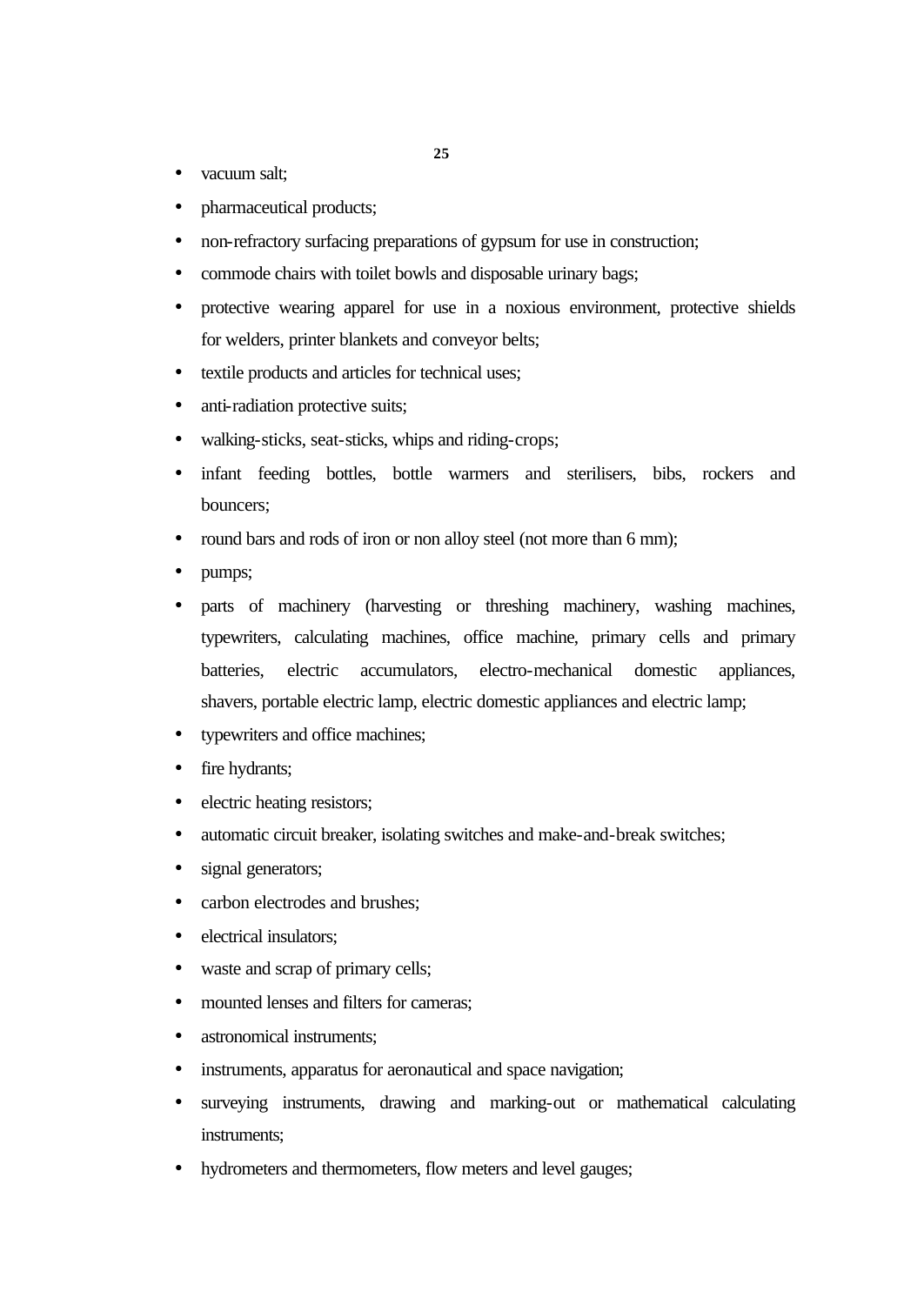- oscilloscopes, multimeters, measuring or checking instruments and automatic regulating or controlling instruments;
- watch cases and watch parts;
- seats of a kind used for aircraft;
- specialised bathing chairs and high chairs for baby;
- play pens;
- felt-tipped and other porous-tipped pens and markers, pencils and chalks, slate and boards;
- scent sprays and similar toilet sprays and mounts and heads thereof; and
- crustaceans, molluscs and other aquatic invertebrates, live, fresh, chilled, frozen, dried and salted or in brine.

# *Reduction of customs duty to 15% on:-*

- static convertors and inductors;
- unrecorded magnetic tapes and other prepared unrecorded media;
- recorded magnetic tape and other recorded media;
- reception apparatus other than for radio telephony or radio-telegraphy;
- plugs and sockets;
- copper winding wire;
- electric conductors;
- photocopying apparatus;
- compact disc player;
- dogs;
- fruit preserved by vinegar or acetic acid; and
- plastic bins of a kind fitted with bins.

# *Reduction of customs duty to 20% on*:-

• preparation of anti-microbial active agents for use simultaneously for cleaning and disinfecting infected areas.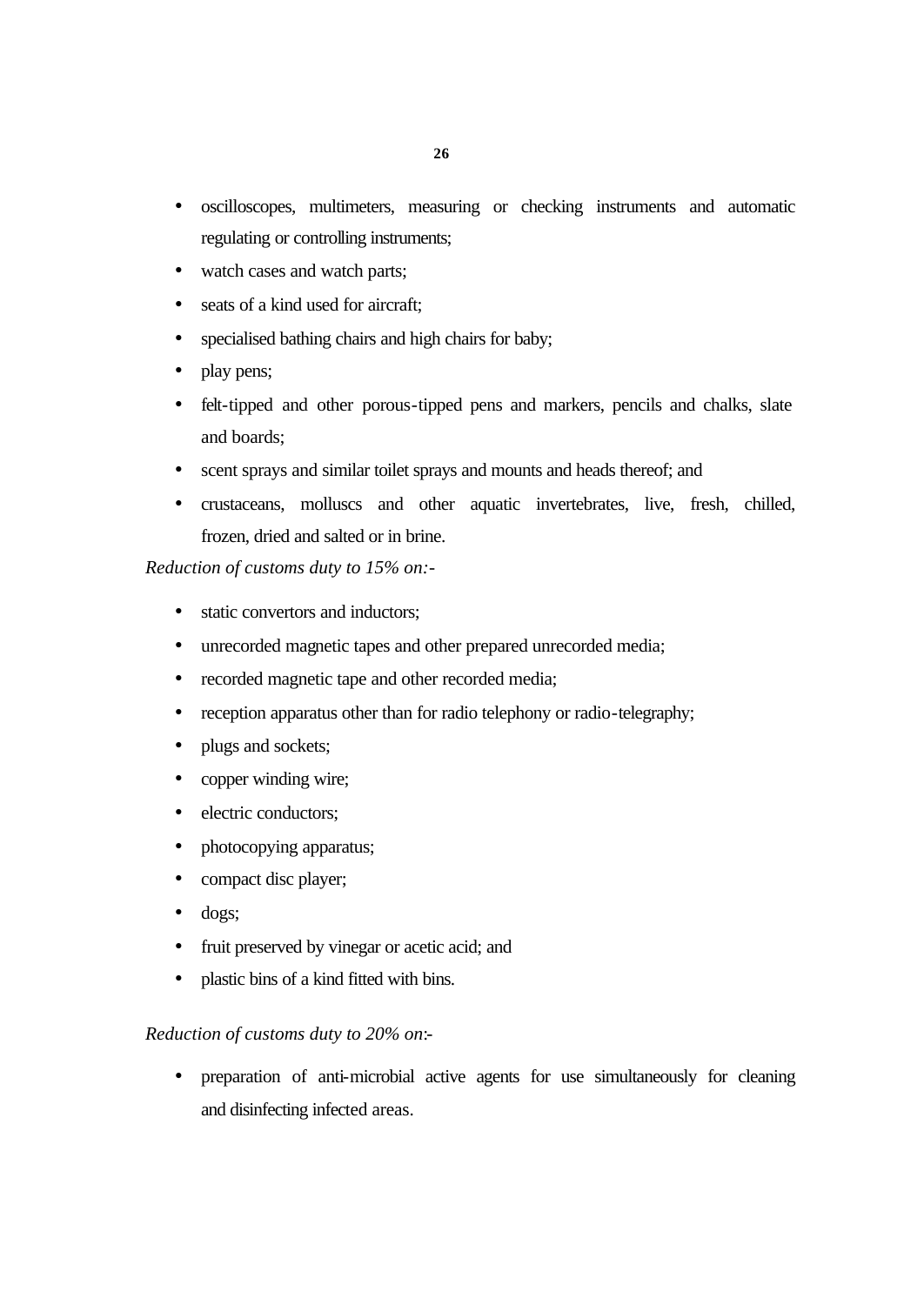# *Reduction of customs duty to 30% on*:-

- soya sauce and chilli sauce;
- boards and panels for electricity;
- gas, liquid and electricity meters and parts thereof;
- revolution counters, production counters; and
- clocks and time switches.

# *Reduction of customs duty to 40% on*:-

- vegetables, fruits, nuts and fruit-peel preserved by sugar;
- tents, sails, tarpaulins and awnings;
- electric shavers, hair clippers and hair-removing appliances;
- binoculars;
- swivel seats with variabe height adjustment;
- sleeping bags;
- lighting sets of a kind used for christmas tree;
- festive and carnival or other entertainment articles;
- date, sealing or numbering stamps and ink-pads; and
- crustaceans, molluscs and other aquatic invertebrate, prepared or preserved.

*Reduction of customs duty to 55% on*:-

- motorcycle; and
- other articles of iron or steel, copper, nickel, aluminium, lead, zinc and tin.

*Introduction of customs duty of 15% on live ornamental fish.*

*Introduction of customs duty of 40% on*:-

- flooring and paving tiles of slate, marble, granite, dolomite, natural stealite;
- laminated (tongued and grooved) particle board and fibre board used for flooring;
- monitors (plasma) exceeding 25 inches;
- hydro massage apparatus and jacuzzi; and
- swimming pools.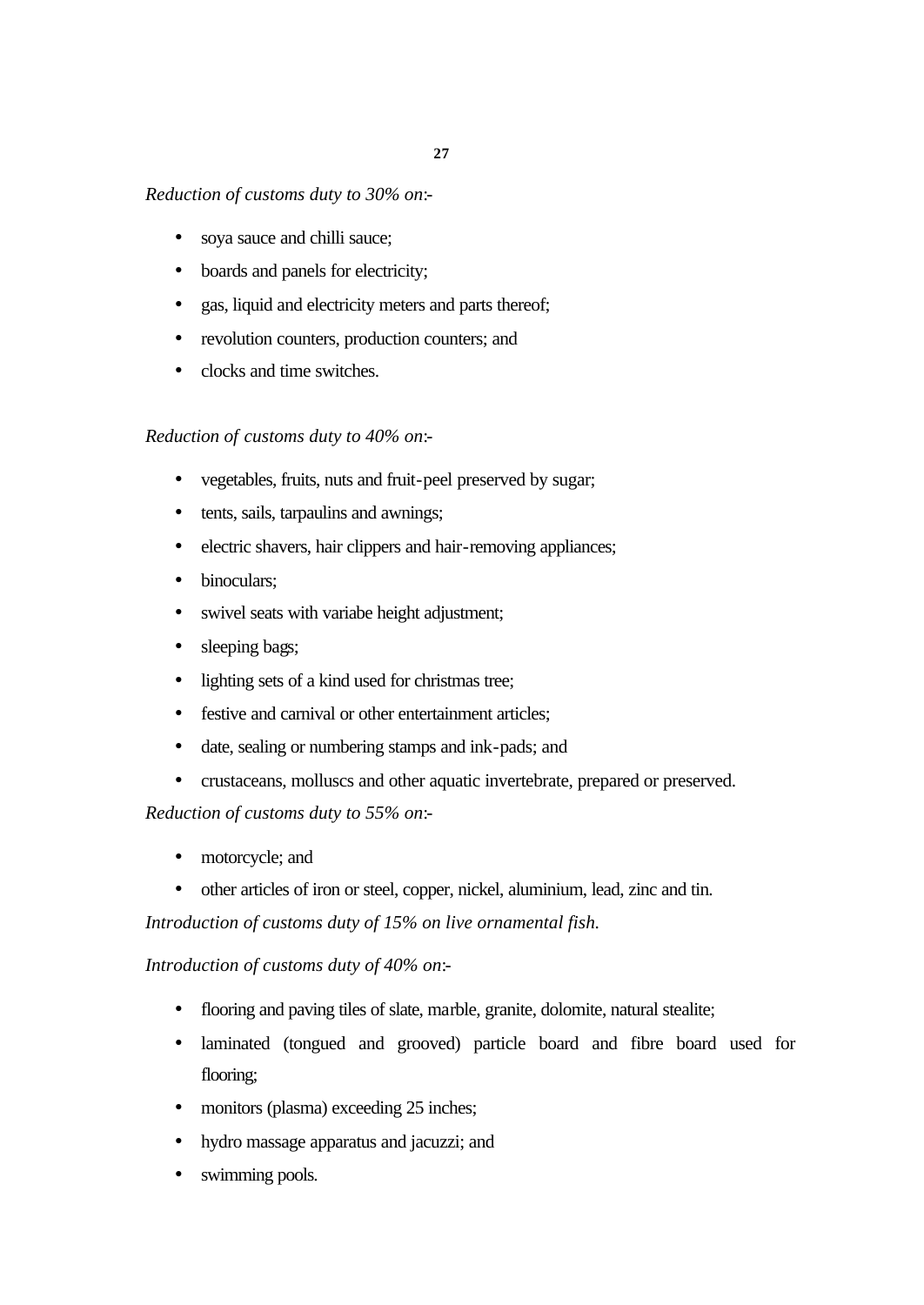*Reduction of excise duty:*

- *(i) to 65% on motor cars of a cylinder capacity not exceeding 1250 cc.*
- *(ii) to 95% on motor cars of a cylinder capacity exceeding 1250 cc but not exceeding 1500 cc.*
- *(iii) to 135% on motor cars of a cylinder capacity exceeding 1500 cc but not exceeding 2250 cc.*
- *(iv) to 185% on motor cars of a cylinder capacity exceeding 2250 cc.*

### **Change in Excise Duty**

2.22 The main change in excise duty at importation concerned cigarettes containing tobacco, which became dutiable at 205% *ad valorem* plus Rs 835 per thousand.

### **Staffing**

2.23 The number of officers in the Department as at 30 June 2004 was 759, including 184 supporting staff. As at June 2003, the corresponding figures were 759 and 164 respectively.

### **Training Courses, Seminars and Workshops**

2.24 In its efforts to build capacity and enhance the skills of the staff, several senior officers were nominated to attend courses, seminars and workshops abroad. These included courses organized under the aegis of the Common Market for Eastern and the Southern African States (COMESA), the Southern African Development Community (SADC), the World Customs Organisation (WCO), Malaysian Technical Co-operation Program (MTCP), Embassy of the United States of America and U S Trade Development Agency and Ecole des Douanes Françaises. The courses/seminars covered a wide range of subjects such as customs procedures and facilitation, I.T for customs in Africa, training of trainers for law enforcement customs and immigration personnel, transport security for Africa, rules of origin and customs legislations, commercial fraud, combating counterfeiting, customs tariff nomenclature and trade facilitation.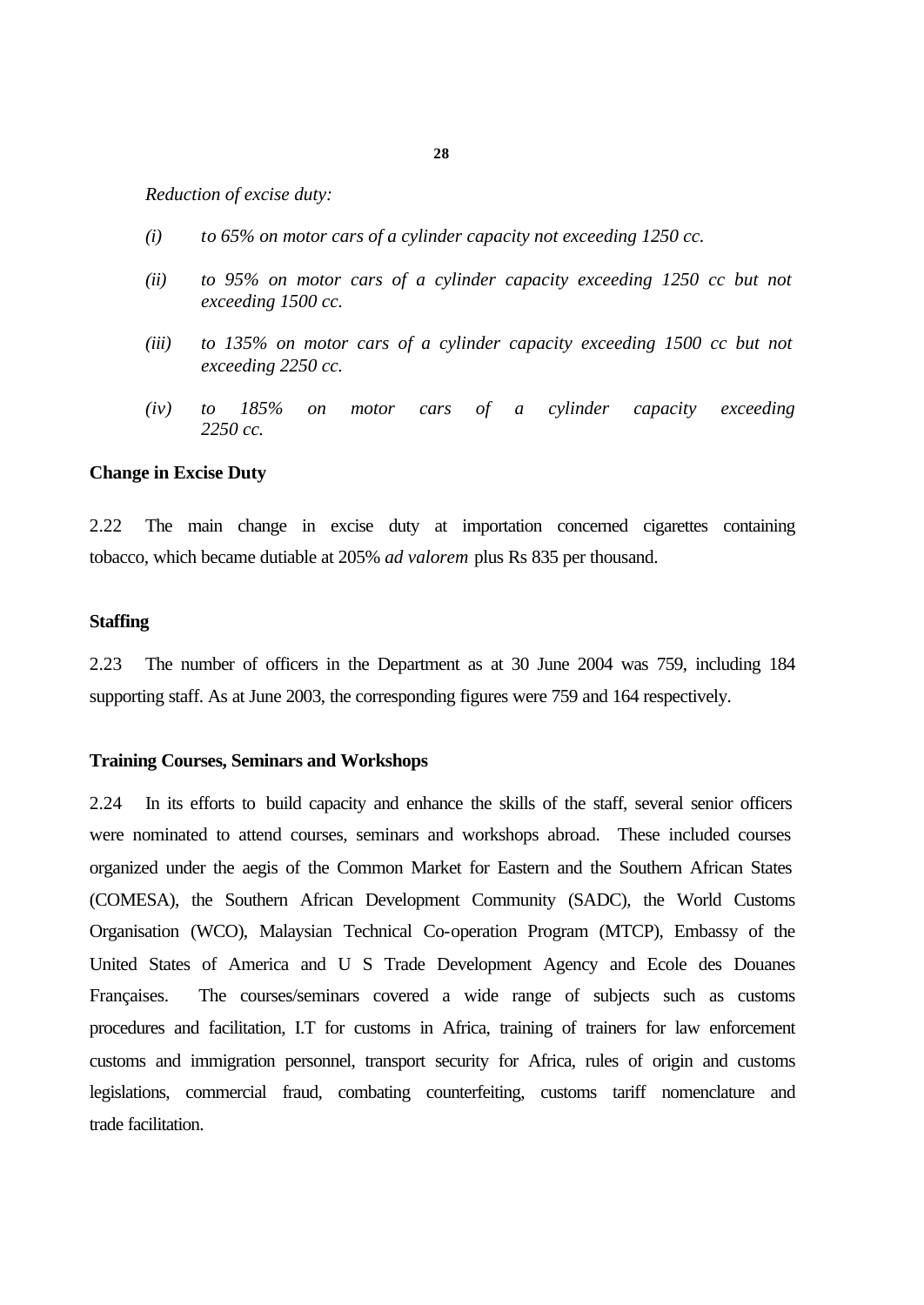2.25 A number of officers were also given the opportunity to follow training courses and seminars organized locally on subjects relating to management, electronic business, information security and safety, internal audit, port security, anti-piracy, customer-care, examination of goods, aviation security, examination of goods, prevention of corruption, post audit control, commodity and coding system, valuation agreement and intellectual property rights.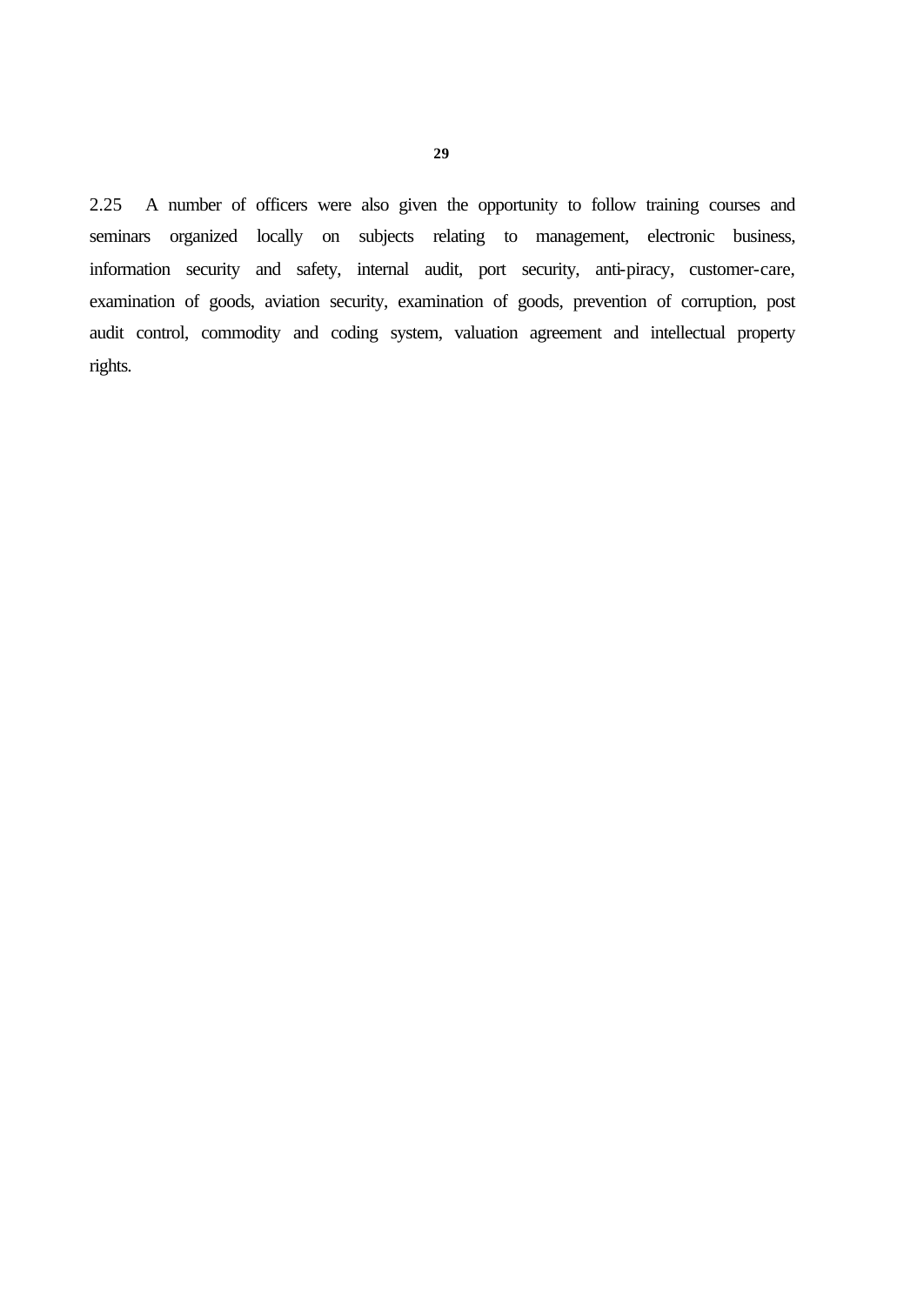# **3. VALUE ADDED TAX DEPARTMENT**

### **Responsibilities**

3.1 The VAT Department is responsible for the collection and administration of the Value Added Tax, the various duties and taxes payable under the Gaming Act in respect of casinos, gaming houses, pool betting, sweepstakes and lotteries and taxes and duties payable by bookmakers and the totalisator under the Horse Racing Board Act 2003. It is also responsible for the collection of rum and liquor licence fees payable under Part II of the Second Schedule to the Excise Act 1994.

### **The VAT System**

3.2 Value Added Tax on goods and services was introduced on 7 September 1998 in replacement of the Sales Tax on goods, and is governed by the Value Added Tax Act 1998. VAT is a tax on the supply of goods and services in Mauritius (including Rodrigues) and is chargeable on the value of the supply. The tax is also levied on the importation of goods into Mauritius. The rate of tax is 15 per cent.

3.3 With the exception of those which are specifically exempted, all goods and services are subject to VAT. The exempt goods and services include rice, bread, butter, common salt, other specified foodstuffs, medicines, public transport, medical, hospital and dental services and educational and training services. The Act also provides for certain bodies or persons to be exempted from the tax on specified goods and services.

3.4 Generally, goods and services which are exported are zero-rated. As from 1 September 1999, a few goods sold on the local market have been made zero-rated. These include wheat flour, edible oil, chicken, sugar and fertilizers. With effect from 1 September 2000, ghee and fish (fresh, chilled or frozen) produced in Mauritius have also been made zerorated. Two utilities, namely, water and electricity have become zero-rated as from 2 October 2000 and goods and services supplied by the Wastewater Management Authority have become zero-rated with effect from 13 November 2001. The transport of passengers and goods by sea or air became zero-rated with effect from 1 January 2004.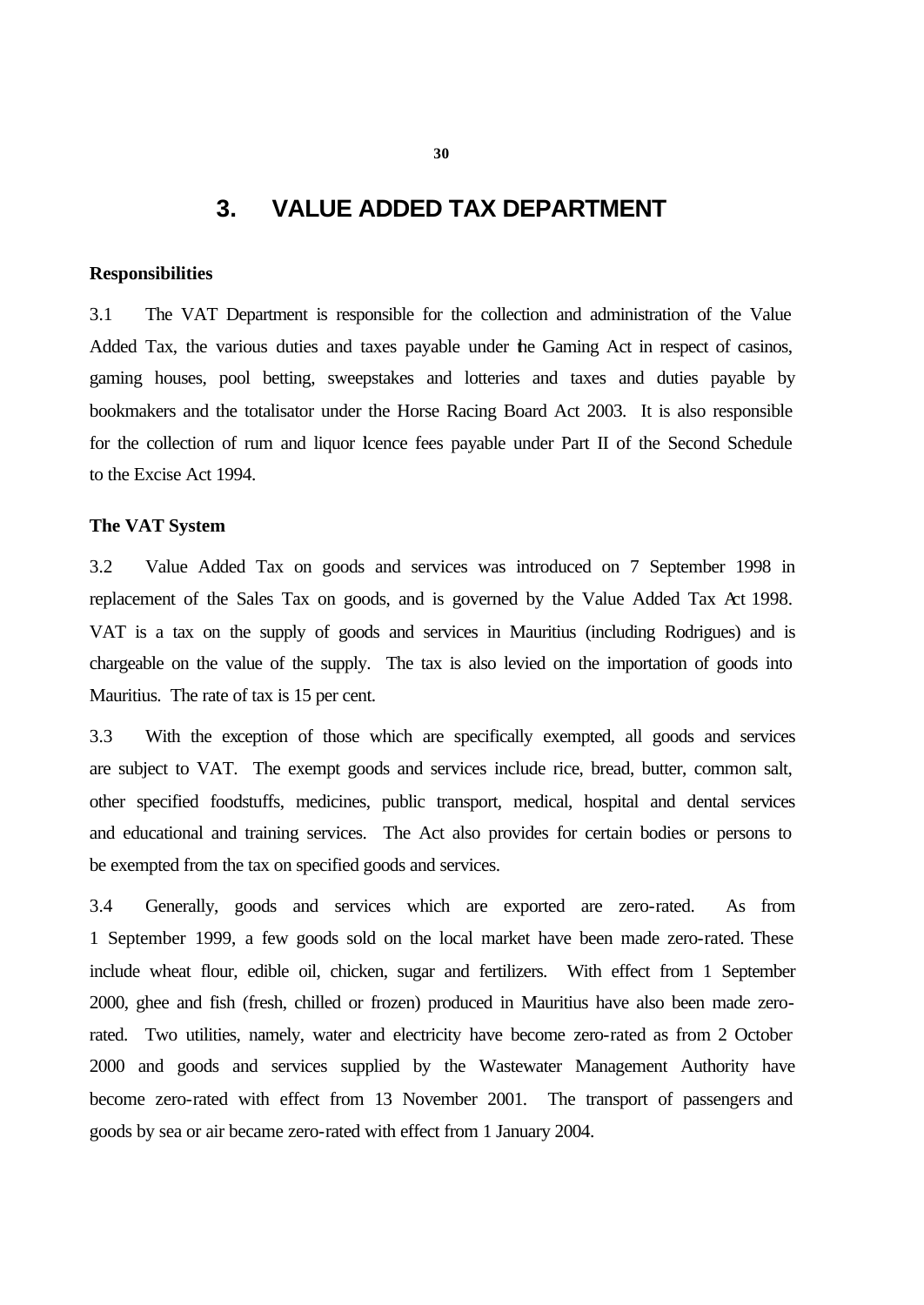3.5 Persons in business whose annual turnover of taxable goods and services exceeds Rs 3 million are required to be registered for VAT and submit VAT returns. This threshold has, however, been removed in respect of certain categories of business/profession as from 1 October 2002.

3.6 As from 10 January 2003, certain specified services provided by banks and holders of a management licence under the Financial Services Development Act 2001 and services provided by insurance agents under the Insurance Act have been made subject to VAT at the standard rate. VAT in respect of the insurance sector has been further streamlined, and services provided by insurance brokers and insurance salesmen, whose turnover exceeds the prescribed limits, have also become subject to VAT.

# **Revenue from VAT and Taxes on Gaming and Betting**

3.7 Receipts from VAT, taxes on gaming, betting and sweepstakes and from rum and liquor licence fees amounted to Rs 9,737.0 million in 2003/04. In addition, receipts amounting to Rs 1.6 million from Sales Tax (which has been replaced by VAT as from 7 September 1998) and Rs 1.2 million from Hotel and Restaurant Tax (now abolished) were collected during the year under review. Table 3.1 and Figure 3.1 show trend in revenue collection at the VAT Department for the period 2001/02 to 2003/04.

*Table 3.1: Revenue from VAT and Taxes/Duties on Gaming and Betting, 2000/01 to 2003/04*

|                                 | 2000/01 | 2001/02 | 2002/03  | 2003/04  |
|---------------------------------|---------|---------|----------|----------|
| Value Added Tax                 | 5,919.1 | 7,049.8 | 7,921.7* | 8,895.2* |
| Sales Tax                       | 5.4     | 3.6     | 0.7      | 1.6      |
| Hotel & Restaurant Tax          | 26.7    | 1.0     | 3.0      | 1.2      |
| Gaming, Betting and Sweepstakes | 680.2   | 710.4   | 785.4    | 793.4    |
| Gaming licences                 | 45.5    | 48.1    | 48.6     | 38.0     |
| Rum & Liquor licences           | 10.4    | 10.4    | 10.5     | 10.4     |
| <b>Total</b>                    | 6,687.3 | 7,823.3 | 8,769.9  | 9,739.8  |

\* Includes VAT collected at importation in respect of the large VAT registered persons.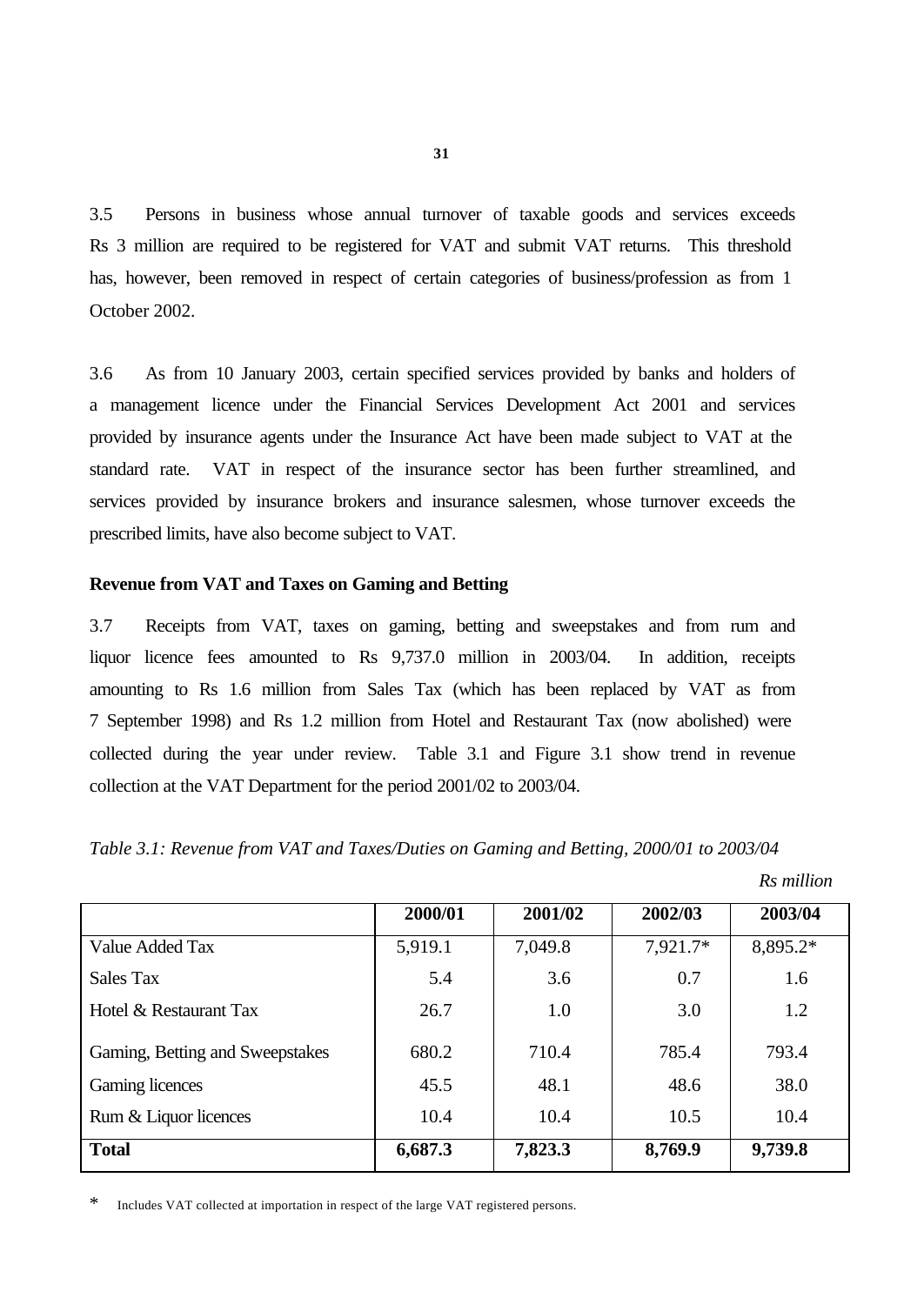

*Figure 3.1: Revenue from VAT and Taxes/Duties on Gaming and Betting, 2000/01 to 2003/04*

# **Registrations**

3.8 The number of persons registered for VAT at the VAT Department was 7,888 as at 30 June 2004. Details of registrations for the years 2002/03 and 2003/04 are given in Table 3.2.

| Table 3.2: Number of Registrations at the VAT Department, 2002/03 and 2003/04 |  |
|-------------------------------------------------------------------------------|--|
|-------------------------------------------------------------------------------|--|

|                                                 | 2002/03 | 2003/04 |
|-------------------------------------------------|---------|---------|
| Number of registrations as at 1 July            | 5,062   | 7,077   |
| New registrations                               | 2,431   | 1,274   |
| <b>Total</b>                                    | 7,493   | 8,351   |
| De-registrations                                | 393     | 439     |
|                                                 | 7,100   | 7,912   |
| <b>Transferred to Large Taxpayer Department</b> | 23      | 24      |
| Number of registrations as at 30 June           | 7,077   | 7,888   |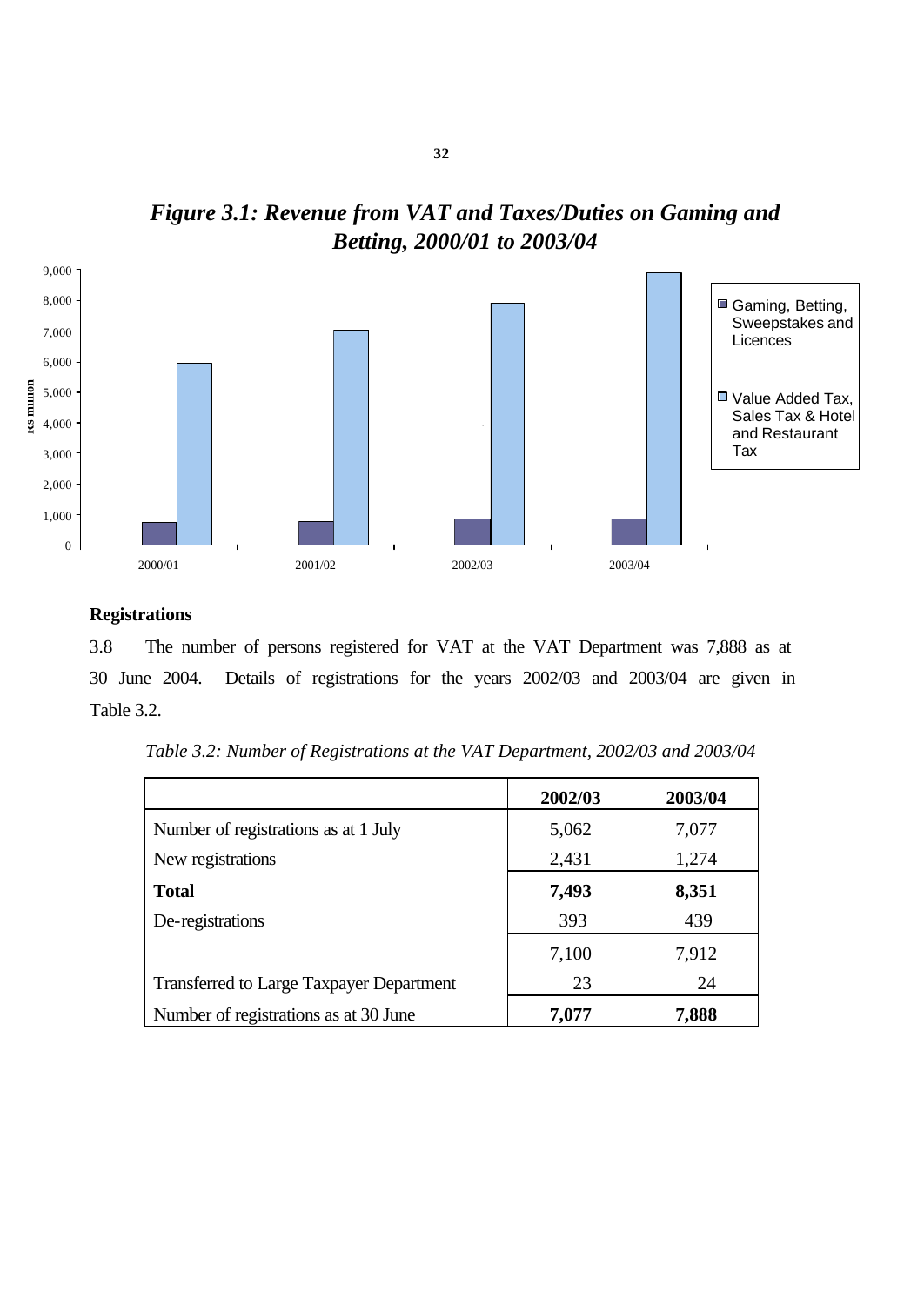### **Repayment of VAT**

3.9 During the year 3,327 new claims for repayment of tax of a total amount of Rs 930.0 million were received. Taking into account the 227 claims, excluding 79 transferred to Large Taxpayer Department, of an amount of Rs 37.7 million, outstanding for the previous year, the number of cases required to be processed in 2003/04 stood at 3,554. Of these, 3,259 claims were processed during the year and an amount of Rs 788.1 million was repaid. Of the amount repaid, Rs 435.2 million were in respect of capital goods and Rs 352.9 million for zero-rated supplies. Moreover, 292 claims, excluding 3 received during the year and transferred to Large Taxpayer Department, for an amount of Rs 160.1 million were outstanding as at 30 June 2004.

## **Assessments**

3.10 During the year, 207 assessments were raised for a total amount of Rs 217 million.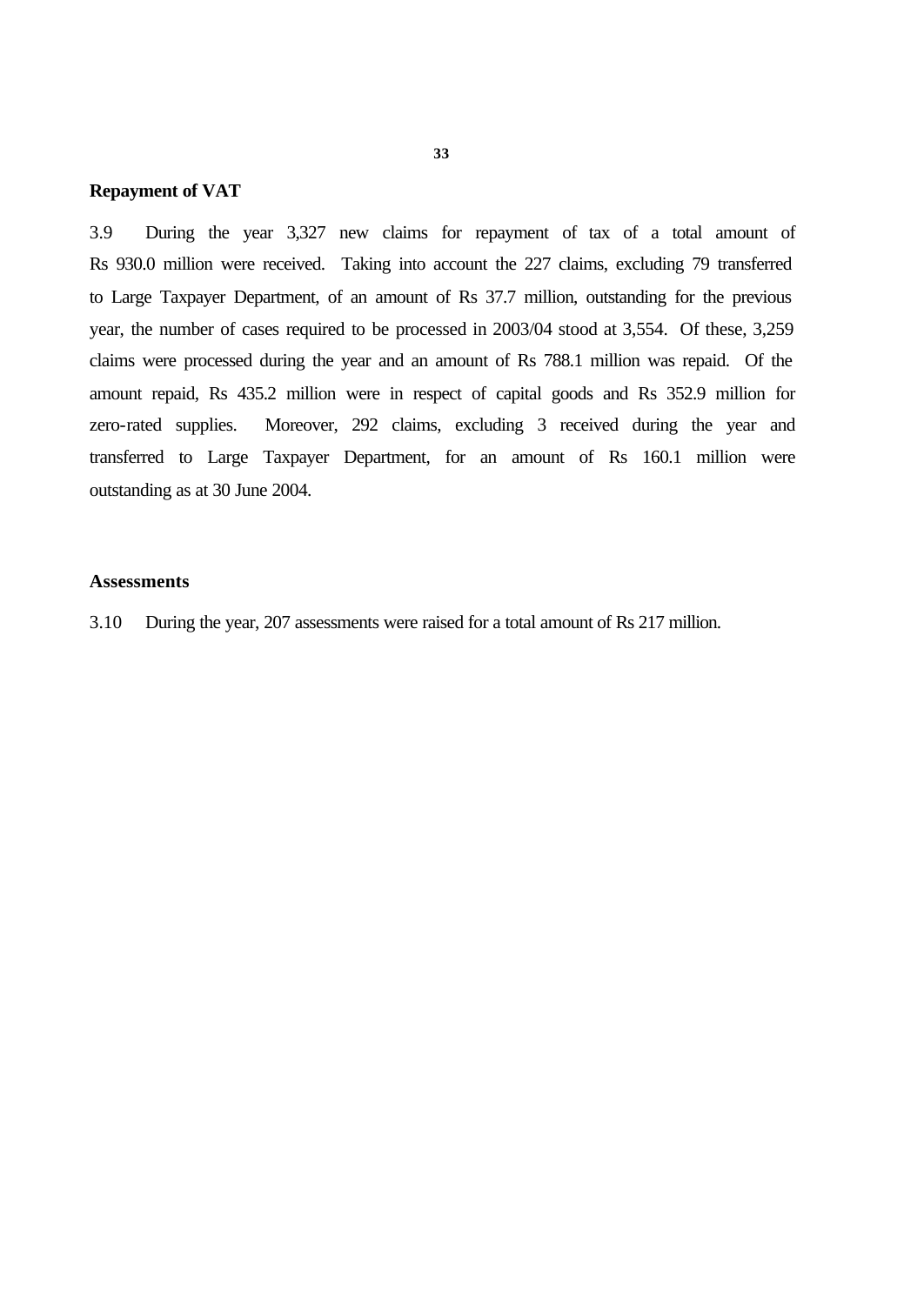# **Betting and Gaming**

3.11 As at 30 June 2004, there were 557 licensees under the Gaming Act and 50 persons paying duties and taxes under the Horse Racing Board Act 2003. The number in the previous year was 624. Table 3.3 gives a breakdown of the number of licensees.

| <b>Types of Licence/Taxpayers</b> | 2002/03        | 2003/04        |
|-----------------------------------|----------------|----------------|
| <b>Gaming Houses</b>              |                |                |
| Casino                            | 7              | 6              |
| Gaming House "A"                  | 5              | 5              |
| Gaming House "B"                  | 6              | 5              |
| Gaming House "C"                  | 16             | 16             |
| Coin-operated gaming machine      | 16             | 12             |
| <b>Pool Betting</b>               |                |                |
| Pool promoter                     | $\overline{2}$ | $\overline{2}$ |
| Agent of foreign pool promoter    | 3              | 3              |
| Collector                         | 475            | 490            |
| <b>Sweepstakes &amp; Bets</b>     |                |                |
| Pari mutuel organiser             | 3              | 3              |
| <b>Bookmaker</b>                  | 65             | 49*            |
| Totalisator                       | $\mathbf{1}$   | $1*$           |
| <b>Lotteries (Promotional)</b>    |                |                |
| Lottery organiser                 | 25             | 15             |
| <b>Total</b>                      | 624            | 607            |

*Table 3.3: Number of Licensees under the Gaming Act, 2002/03 and 2003/04*

\* Licensed under the Horse Racing Board Act 2003 as from 28 April 2004.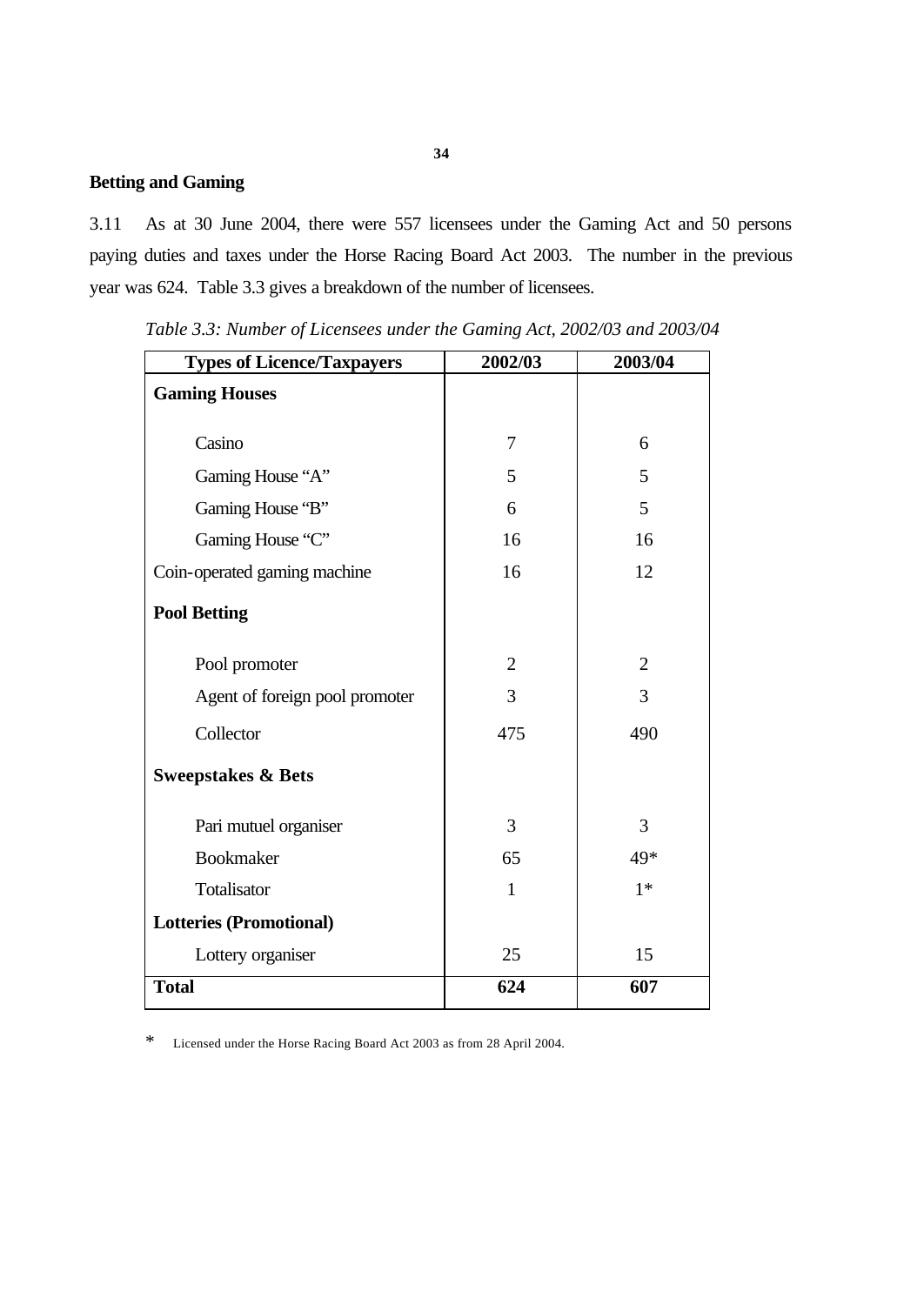# **Rum and Liquor Licences**

3.12 As at 30 June 2004, there were 5,374 rum and liquor licensees under Part II of the Second Schedule to the Excise Act 1994. The corresponding figure for the previous year was 5306. Table 3.4 gives a breakdown of the number of licensees by district.

| <b>District</b>             | 2002/03 | 2003/04 |
|-----------------------------|---------|---------|
| <b>Black River</b>          | 369     | 381     |
| Flacq                       | 696     | 713     |
| <b>Grand Port</b>           | 585     | 591     |
| <b>Lower Plaine Wilhems</b> | 645     | 634     |
| <b>Upper Plaine Wilhems</b> | 649     | 662     |
| Moka                        | 329     | 338     |
| Port Louis                  | 462     | 461     |
| Pamplemousses               | 603     | 615     |
| Rivière du Rempart          | 651     | 658     |
| Savanne                     | 317     | 321     |
| <b>Total</b>                | 5,306   | 5,374   |

*Table 3.4: Number of Rum and Liquor Licensees by District, 2002/03 and 2003/04*

# **Staffing**

3.13 As at 30 June 2004, 214 officers, including 66 supporting staff, were employed in the Department. The corresponding figures for 2002/03 were 208 and 66 respectively.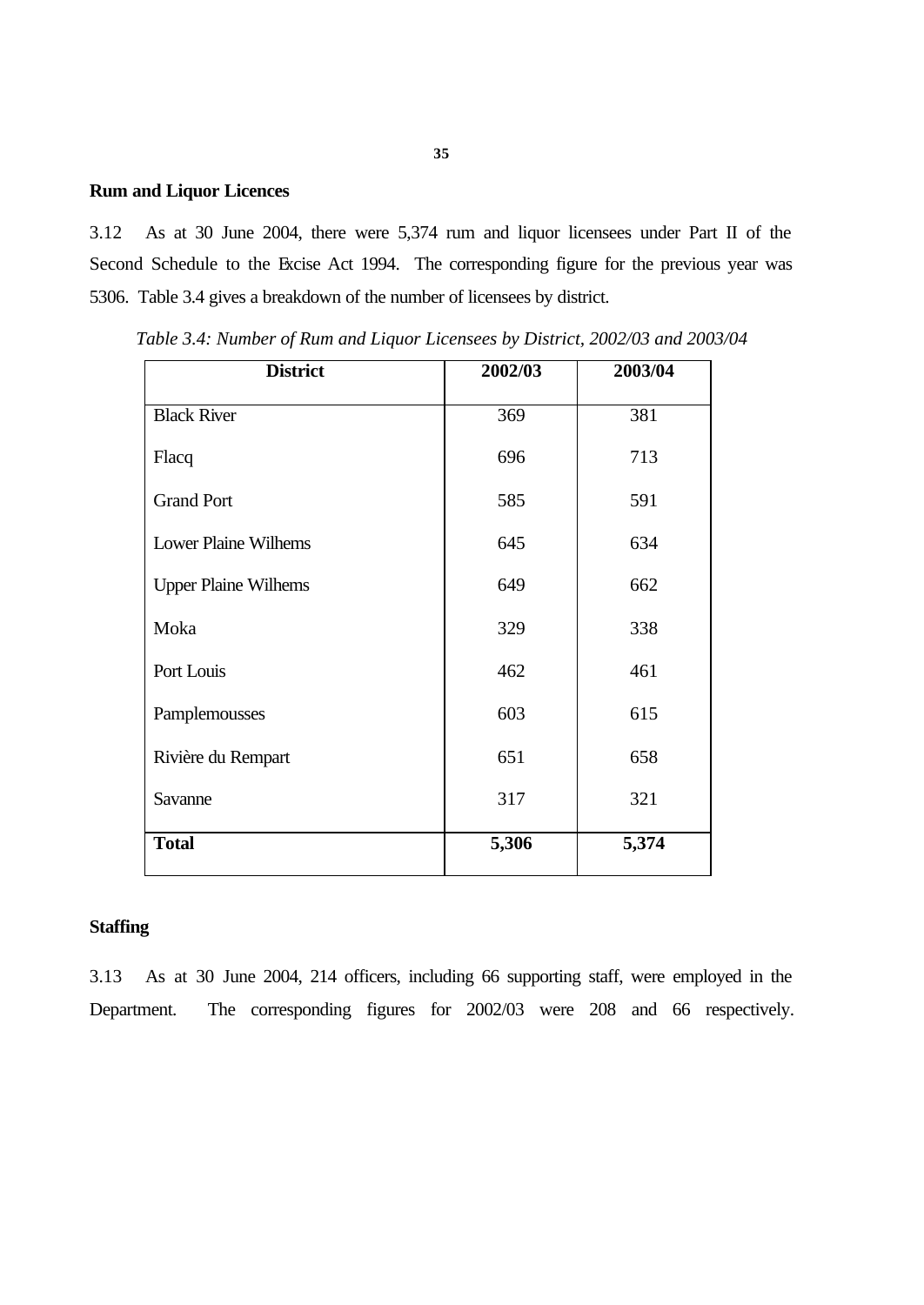# **Training Courses and Seminars**

3.14 During the year, this Department made effective use of training opportunities available at the Tax Training School and other Institutions to upgrade the skills and raise the level of competence of its employees. Also, some 85 officers attended workshops and seminars on topics such as prevention of corruption, International Accounting Standard and IT organized by other agencies.

# **VAT Rulings**

3.15 The Department issued two VAT Rulings (VAT R4 and VAT R5) during the year. The Rulings are reproduced at Appendix A.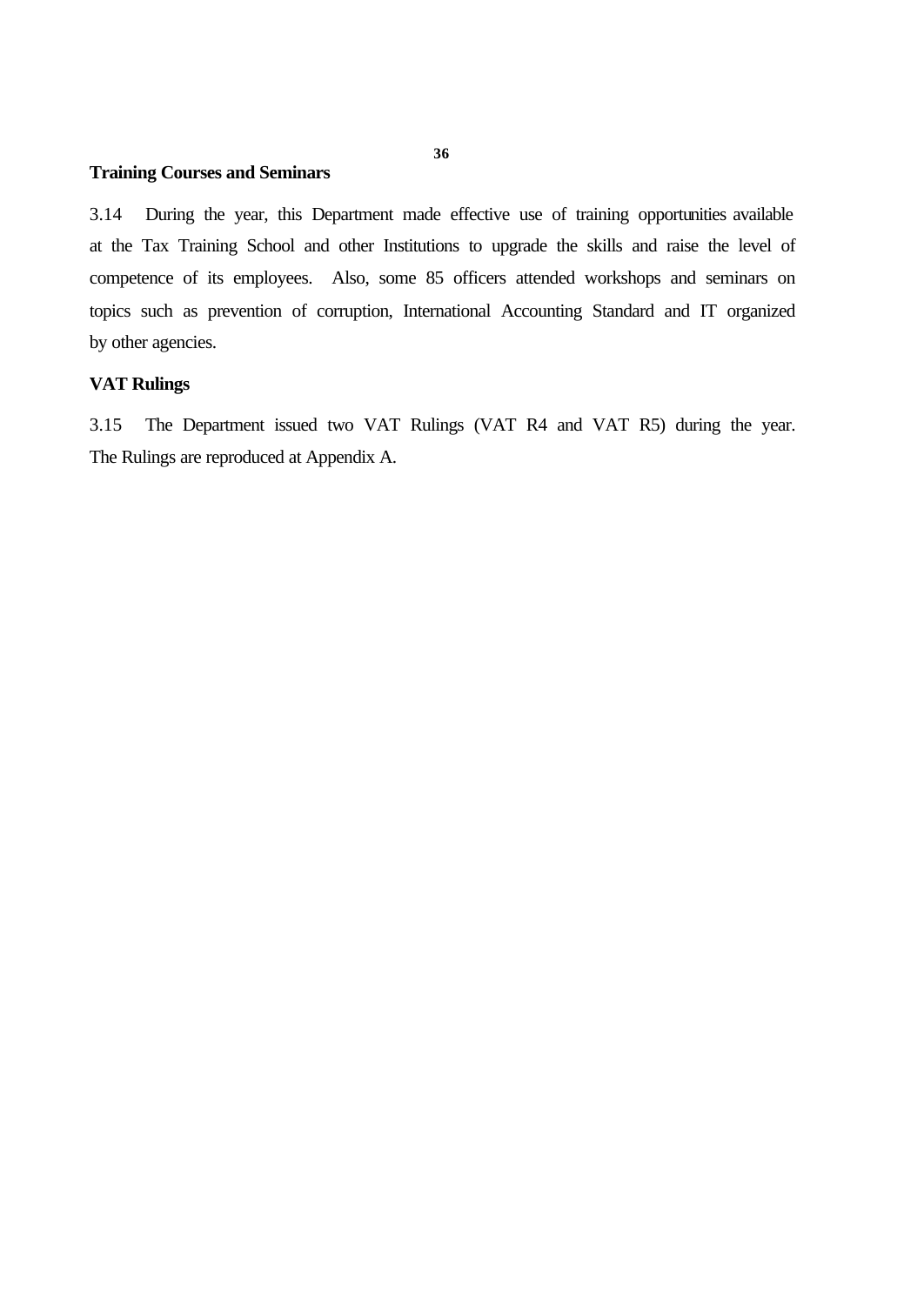# **4. INCOME TAX DEPARTMENT**

# **Responsibilities**

4.1 The Income Tax Department is responsible for the collection and administration of tax on the income of individuals and companies.

# **The Income Tax System**

4.2 Mauritius runs a self-assessment system based on the residence concept. A resident of Mauritius is liable to income tax on his worldwide income. In the case of earned income derived from overseas by an individual resident in Mauritius, it is taxable only to the extent it is remitted to Mauritius.

4.3 Income Tax is payable in Mauritius on income derived in the preceding year. The fiscal year commences on 1 July. Individuals are required to submit their returns of income by 30 September while the due date for companies to furnish their return is 31 January following the income year. Where a company closes its accounts on a date other than 30 June, the due date for submission of return is 30 September in the year of assessment.

4.4 The Income Tax rates applicable in respect of year of assessment 2004/05 are as follows:–

### **Individuals**

| On the first Rs 25,000 of chargeable income | 15% |
|---------------------------------------------|-----|
| On the remainder                            | 25% |
| <b>Companies</b>                            |     |
| Tax incentive companies                     | 15% |
| Others                                      | 25% |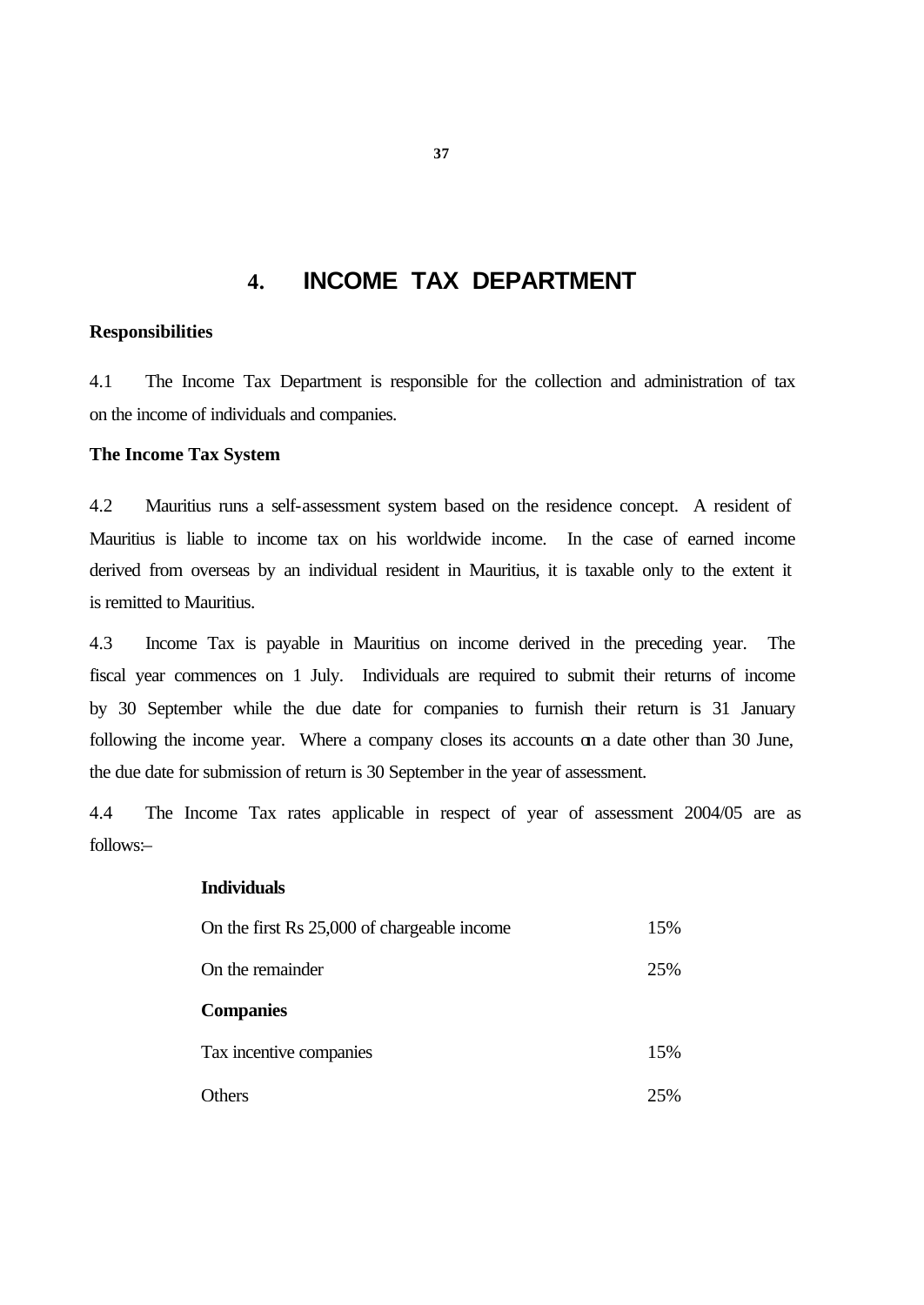# **Revenue from Income Tax**

4.5 Total revenue from Income Tax in 2003/04 amounted to Rs 2,636.0 million compared to Rs 1,975.5 million in 2002/03. Table 4.1 and Figure 4.1 show the evolution of revenue collection from 2000/01 to 2003/04.

*Table 4.1: Revenue from Income Tax, 2000/01 to 2003/04*

|                    |         |          |             | Rs million |
|--------------------|---------|----------|-------------|------------|
|                    | 2000/01 | 2001/02  | 2002/03     | 2003/04    |
| <b>Individuals</b> | 1,517.9 | 1,619.0  | 1,034.5     | 1,323.1    |
| Companies          | 1,521.2 | 1,874.9  | 941.0       | 1,312.9    |
| <b>Total</b>       | 3,039.1 | 3,493.9* | $1,975.5**$ | 2,636.0    |

\* Includes an amount of Rs 989.1m collected by Large Taxpayer Department which became operational on 1 January 2002.

\*\* Excludes revenue from Income Tax collected by Large Taxpayer Department in respect of large taxpayers.



*Figure 4.1: Revenue from Income Tax, 2000/01 to 2003/04*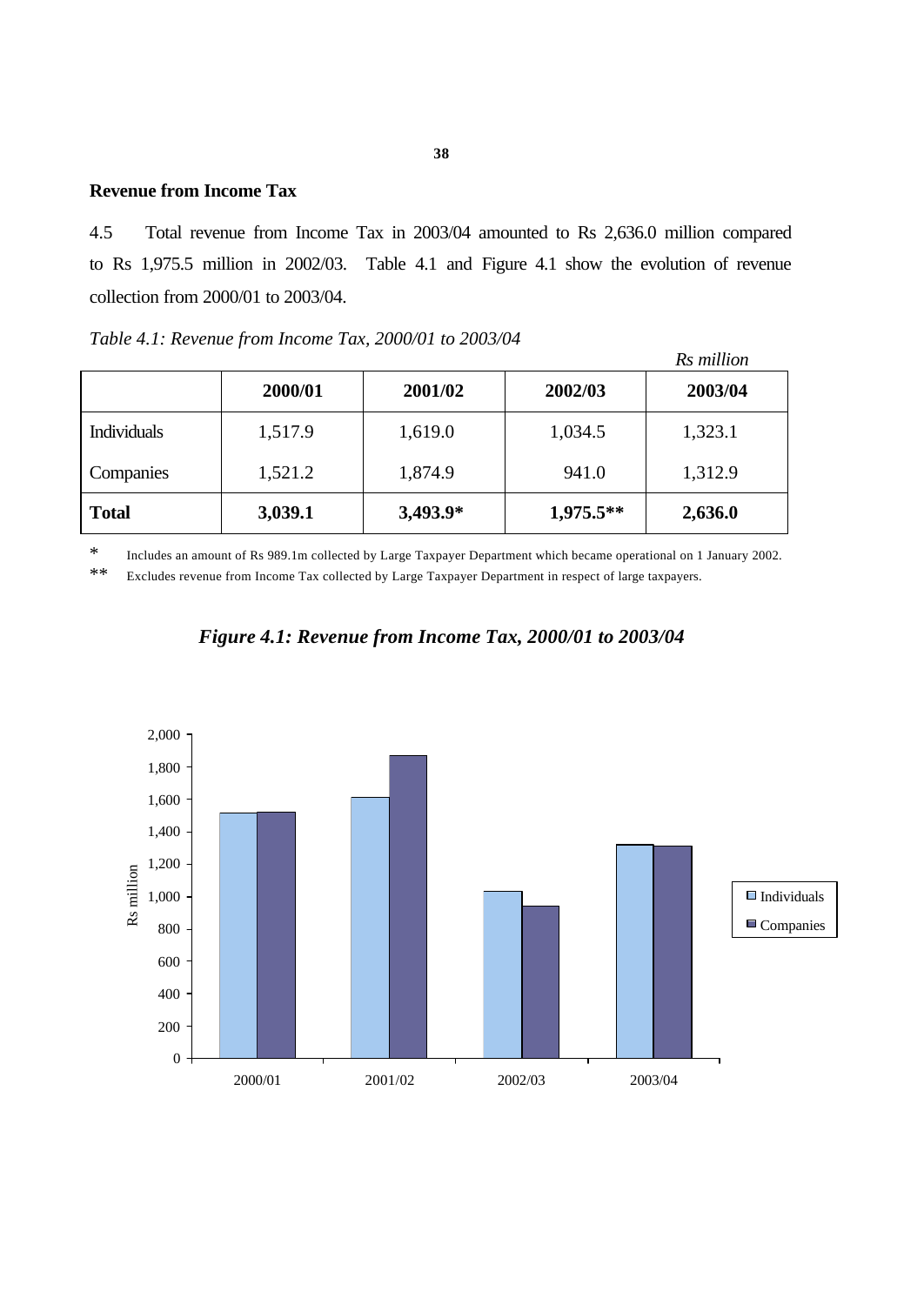### **Pay As You Earn (PAYE) and Current Payment System (CPS)**

4.6 Non-cumulative PAYE and CPS were introduced on 1 July 1993. The PAYE system applies to emoluments whereas the CPS concerns self-employed deriving income from trade, business, profession and rent.

4.7 Under PAYE, in order to calculate the amount of tax to be withheld from the emoluments of an employee, the employer has to take into account the reliefs and deductions claimed by the employee in his PAYE Employee Declaration Form. The employer has to remit tax withheld to the Income Tax Department within 20 days from the end of the month in which the tax is withheld. Employers with 50 or more employees are required to submit their PAYE returns and remit tax withheld electronically. As an incentive to those employers who decide to join the system, the time-limit for payment of tax has been extended to the end of the month instead of  $20<sup>th</sup>$  of the month immediately following the month in which the tax is withheld. In 2003/04, there were 4,421 registered employers withholding tax under PAYE, compared to 4,301 in 2002/03.

4.8 A person deriving income falling under CPS is required to submit not later than 31 March a Statement of Income in respect of his income for the half year ended 31 December and at the same time pay any tax due in accordance with the Statement.

### **Collection under PAYE**

4.9 The amount of tax collected under PAYE for the years 2002/03 and 2003/04 is shown in Table 4.2.

|                          | 2002/03                              |                         | 2003/04                       |                         |
|--------------------------|--------------------------------------|-------------------------|-------------------------------|-------------------------|
|                          | <b>Number of</b><br><b>Employees</b> | <b>Amount</b><br>(Rs m) | Number of<br><b>Employees</b> | <b>Amount</b><br>(Rs m) |
| Tax collected under PAYE | $76,511*$                            | 782.1                   | 114,839                       | 1,033.6                 |
| Tax collected on returns |                                      | 115.4                   |                               | 110.8                   |
| Total tax collected      |                                      | 897.5                   |                               | 1,144.4                 |
| Tax refunded             | 81,555                               | 236.3                   | 85,698                        | $259.1**$               |
| Net tax collected        |                                      | 661.2                   |                               | 885.3                   |

*Table 4.2: Income Tax Collected under PAYE, 2002/03 and 2003/04*

Figure does not include number of employees from whose emoluments tax was withheld and remitted to Large Taxpayer Department

\*\* The refunds made in 2003/04 relate to tax collected in the year 2002/03.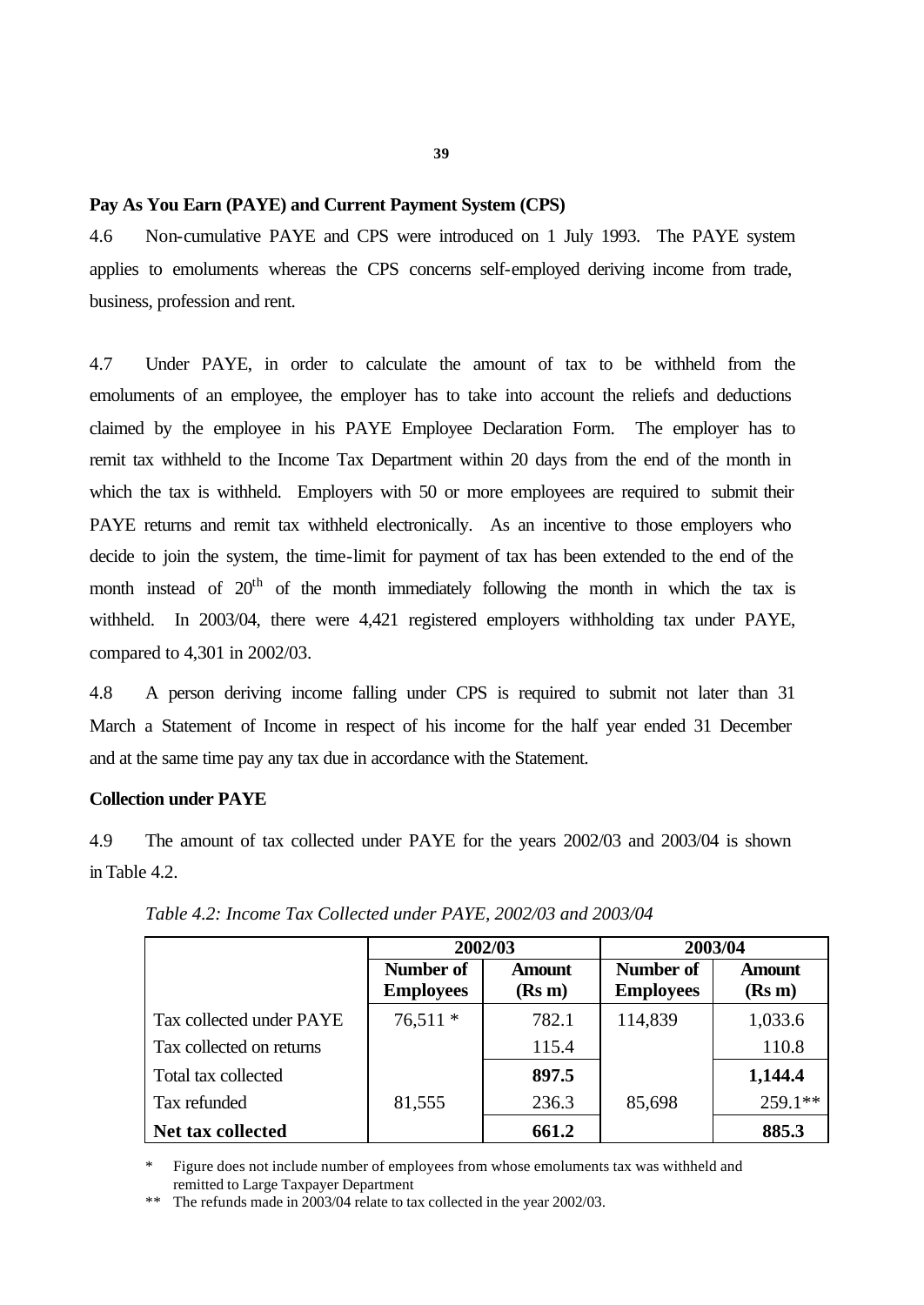Out of the total amount of PAYE collected, Rs 116.6 million were received through the electronic payment system.

# **Collection under CPS**

4.10 The amount of tax collected under CPS for the years 2002/03 and 2003/04 is shown in Table 4.3.

|                                                            | 2002/03       |                         | 2003/04       |                         |
|------------------------------------------------------------|---------------|-------------------------|---------------|-------------------------|
|                                                            | <b>Number</b> | <b>Amount</b><br>(Rs m) | <b>Number</b> | <b>Amount</b><br>(Rs m) |
| No. of self-employed<br>submitting Statements<br>of Income | 5,125         | 90.4                    | 5,520         | 108.0                   |
| No. of self-employed<br>submitting Returns of<br>Income    | 4,522         | 110.7                   | 5,493         | 132.9                   |
| <b>Total tax collected</b>                                 |               | 201.1                   |               | 240.9                   |

*Table 4.3: Income Tax Collected under CPS, 2002/03 and 2003/04*

# **Breakdown of Total Revenue**

4.11 Table 4.4 shows revenue from PAYE, CPS, self-assessments and assessments raised by the Department in the years 2002/03 and 2003/04.

|  | Table 4.4: Revenue from PAYE, CPS, Self-assessments and Assessments, 2002/03 and 2003/04 |  |
|--|------------------------------------------------------------------------------------------|--|
|--|------------------------------------------------------------------------------------------|--|

|                    | 2002/03                                                |                         |                    | 2003/04                 |                         |         |  |
|--------------------|--------------------------------------------------------|-------------------------|--------------------|-------------------------|-------------------------|---------|--|
|                    | <b>Individuals</b><br><b>Companies</b><br><b>Total</b> |                         | <b>Individuals</b> | <b>Companies</b>        | <b>Total</b>            |         |  |
|                    | <b>Amount</b><br>(Rs m)                                | <b>Amount</b><br>(Rs m) | (Rs m)             | <b>Amount</b><br>(Rs m) | <b>Amount</b><br>(Rs m) | (Rs m)  |  |
| <b>PAYE</b>        | 782.1                                                  |                         | 782.1              | 1,033.6                 |                         | 1,033.6 |  |
| <b>CPS</b>         | 90.4                                                   |                         | 90.4               | 108.0                   |                         | 108.0   |  |
| Self-assessments   | 251.0                                                  | 762.3                   | 1,013.3            | 272.7                   | 1,203.2                 | 1,475.9 |  |
| <b>Assessments</b> | 147.3                                                  | 179.2                   | 326.5              | 167.9                   | 117.5                   | 285.4   |  |
| <b>Total</b>       | 1,270.8                                                | 941.5                   | 2,212.3            | 1,582.2                 | 1,320.7                 | 2,902.9 |  |
| Less refund        | 236.3                                                  | 0.5                     | 236.8              | 259.1                   | 7.8                     | 266.9   |  |
| Net revenue        | 1,034.5                                                | 941.0                   | 1,975.5            | 1,323.1                 | 1,312.9                 | 2,636.0 |  |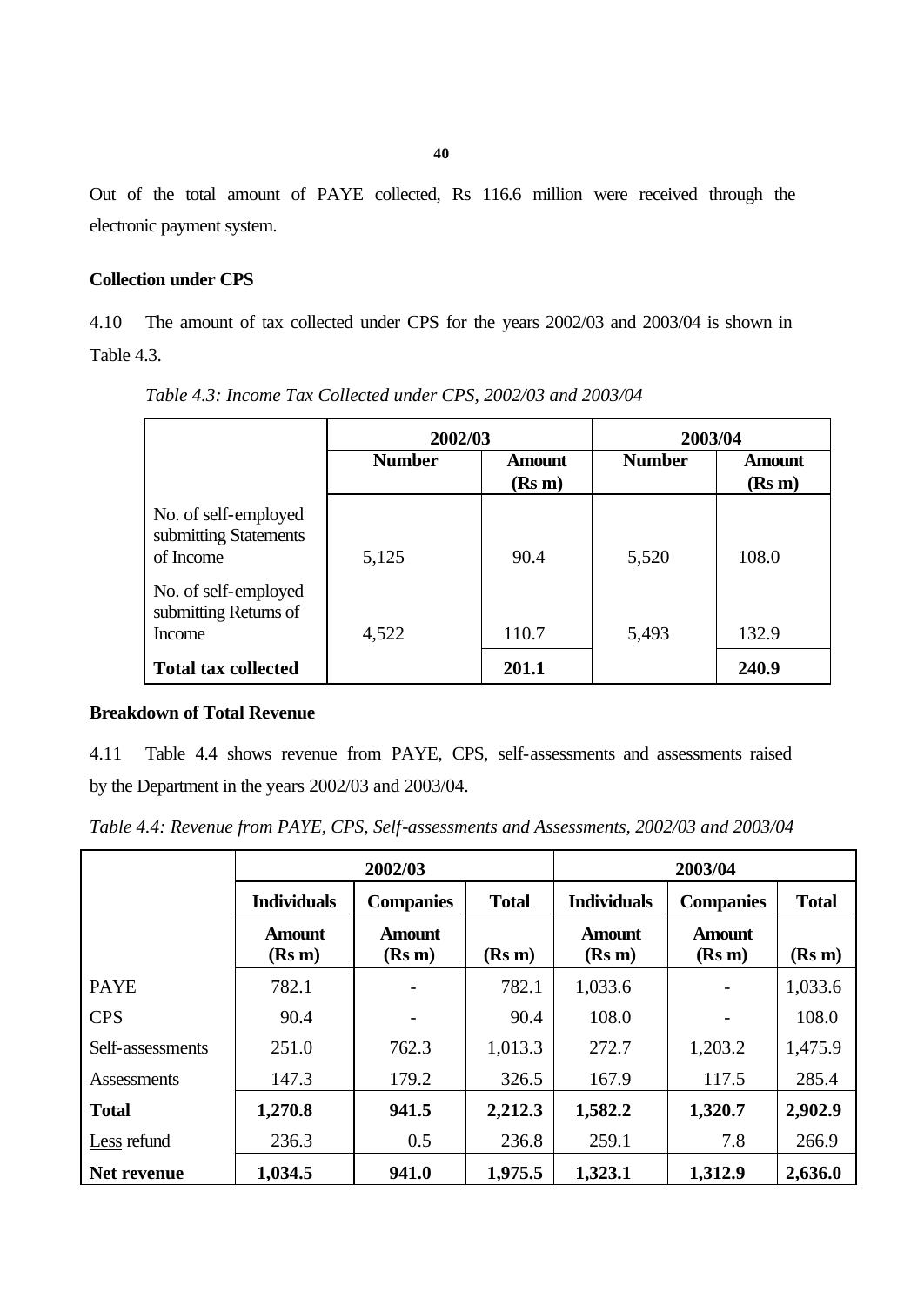## **Number of Self-assessments and Assessments**

4.12 The number of self-assessments and the number of assessments raised by the Department in the years 2002/03 and 2003/04 is given in Table 4.5.

*Table 4.5: Number of Self-assessments and Assessments, 2002/03 and 2003/04*

|                  | 2002/03            |                  |              | 2003/04            |                  |              |
|------------------|--------------------|------------------|--------------|--------------------|------------------|--------------|
|                  | <b>Individuals</b> | <b>Companies</b> | <b>Total</b> | <b>Individuals</b> | <b>Companies</b> | <b>Total</b> |
| Self-assessments | 56,319             | 2,648            | 58,967       | 60,460             | 3,282            | 63,742       |
| Assessments      | 3,921              | 423              | 4,344        | 3,063              | 433              | 3,496        |

# **Register of Taxpayers**

4.13 As at 30 June 2004, there were 331,946 taxpayers in the register. Table 4.6 gives a breakdown of the number of registered taxpayers as at that date.

*Table 4.6: Number of Registered Taxpayers at the Income Tax Department, 2003/04*

|                                                                        | <b>Individuals</b> | <b>Companies</b> | <b>Societes</b> | <b>Successions</b> | <b>Total</b>   |
|------------------------------------------------------------------------|--------------------|------------------|-----------------|--------------------|----------------|
| As at 1 July 2003                                                      | 279,480            | 25,279           | 3,499           | 1,380              | 309,638        |
| Revived and transferred<br>from old register<br>Unaccounted in balance | 1,677              | 58               |                 |                    | 1,735          |
| as at 1 July $2003$                                                    | 3                  | 3                |                 |                    | 6              |
| Added during year                                                      | 19,414             | 3,207            | 102             | 93                 | 22,816         |
| <b>Total</b>                                                           | 300,574            | 28,547           | 3,601           | 1,473              | 334,195        |
| Removed during year                                                    | 1,284              | 902              | 11              | 9                  | 2,206          |
| <b>Transferred to Large</b><br><b>Taxpayer Department</b>              |                    | 37               |                 |                    | 37             |
| Accounted in excess in<br>balance as at 1 July<br>2003                 |                    |                  | $\overline{2}$  |                    | $\overline{2}$ |
| As at 30 June 2004                                                     | 299,290            | 27,608           | 3,588           | 1,464              | 331,950        |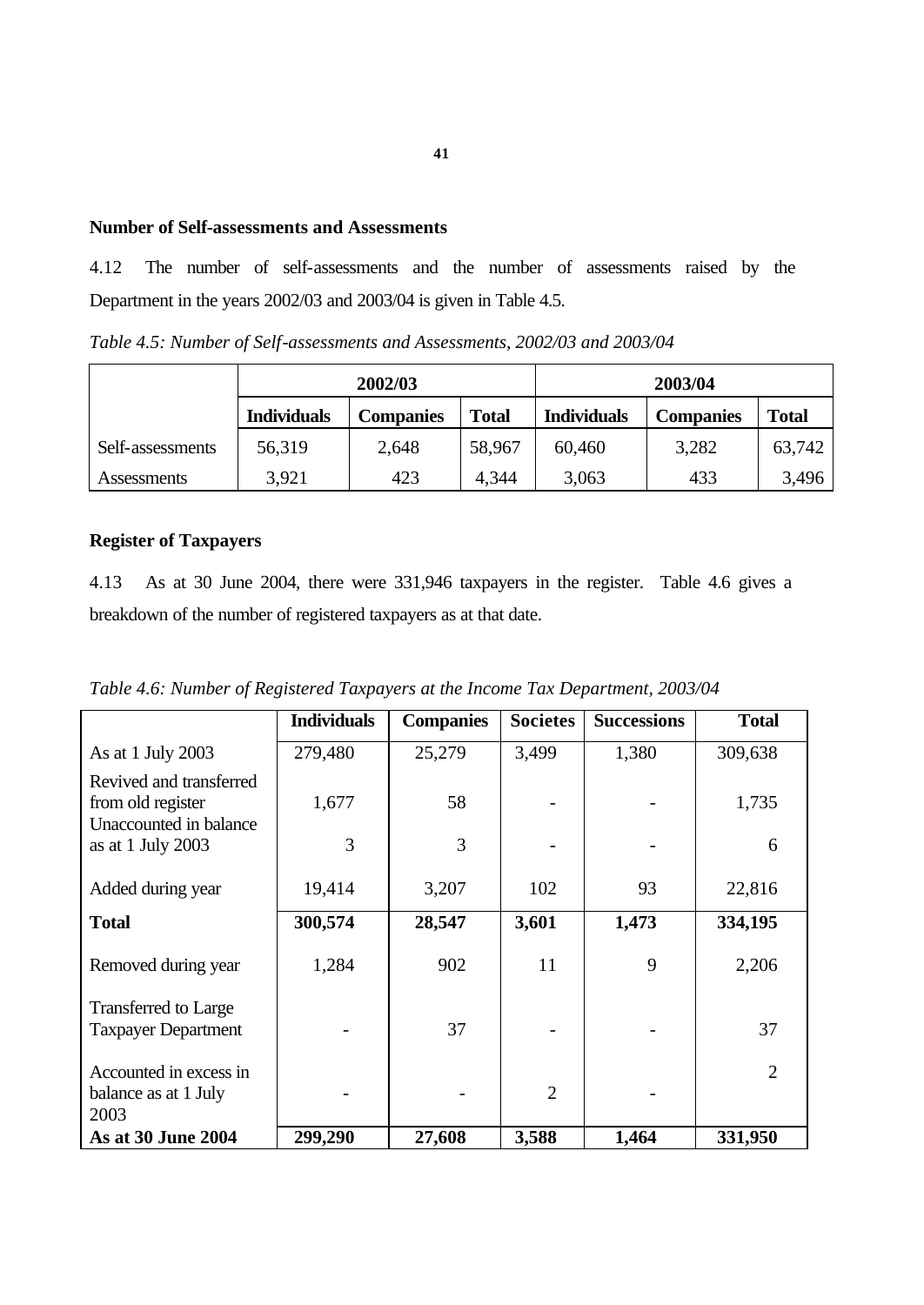# **Summary of Tax Payable by Companies**

4.14 Table 4.7 shows the number of companies and the amount of tax declared and payable by rate of tax for the year 2003/04.

| <b>Corporate Tax by Tax Rates</b> |                                                 |                                  |  |  |  |  |
|-----------------------------------|-------------------------------------------------|----------------------------------|--|--|--|--|
| <b>Tax Rate</b>                   | <b>Number of Companies</b><br><b>Paying Tax</b> | <b>Net Tax Payable</b><br>(Rs m) |  |  |  |  |
| 15%                               | 1,453                                           | 782.8                            |  |  |  |  |
| 25%                               | 1,896                                           | 407.1                            |  |  |  |  |
| <b>Total</b>                      | 3,349                                           | 1,189.9                          |  |  |  |  |

 *Table 4.7: Number of Companies and Tax Payable by Rate of Tax, 2003/04*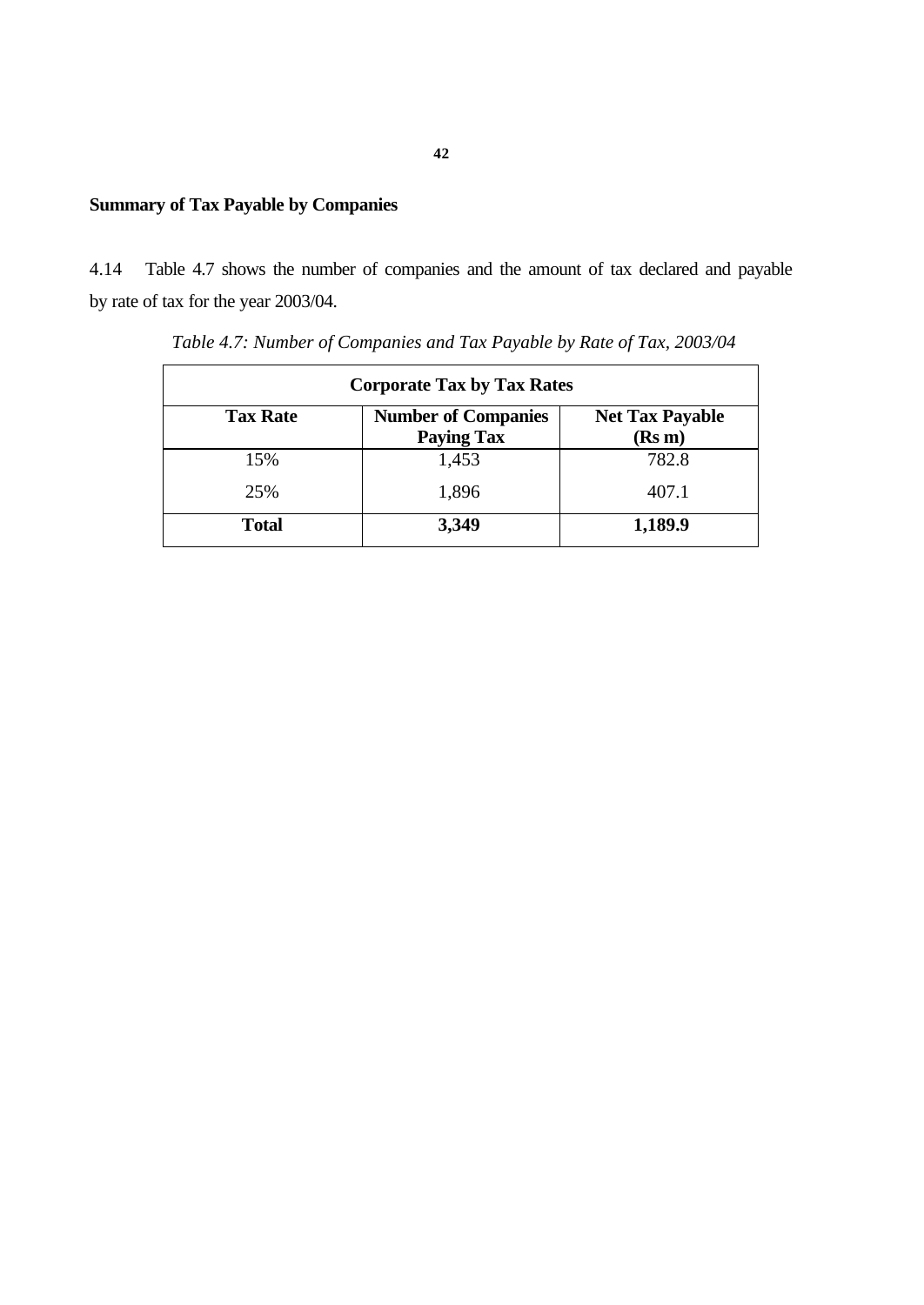# **Returns Submitted and Tax Paid by Industrial Group of Companies**

4.15 Table 4.8 gives a summary, by industrial groups, of number of companies submitting returns and paying tax together with the amount of tax payable for the year 2003/04.

*Table 4.8: Summary by Industrial Group of Companies, 2003/04*

|                        |                   | <b>COMPANIES PAYING CORPORATE TAX</b> |                      |               |            |               |                |
|------------------------|-------------------|---------------------------------------|----------------------|---------------|------------|---------------|----------------|
|                        |                   |                                       | (Rs m)               | (Rs m)        | (Rs m)     | (Rs m)        | (Rs m)         |
|                        | Number of         |                                       | Profit or<br>Loss as |               |            |               |                |
|                        | <b>Companies</b>  | Number of                             | adjusted             |               |            |               |                |
|                        | <b>Submitting</b> | <b>Companies</b>                      | for tax              | Chargeable    | <b>Tax</b> | <b>Tax</b>    | <b>Net Tax</b> |
| <b>Industry Group</b>  | <b>Returns</b>    | <b>Paying Tax</b>                     | purposes             | <b>Income</b> | Payable    | <b>Credit</b> | Payable        |
| <b>Agriculture and</b> |                   |                                       |                      |               |            |               |                |
| fishing                | 271               | 44                                    | 96.4                 | 84.9          | 13.3       | 0.0           | 13.3           |
| of which               |                   |                                       |                      |               |            |               |                |
| Sugar cane             | 64                | 13                                    | 35.6                 | 30.9          | 4.6        | 0.0           | 4.6            |
| Manufacturing,         |                   |                                       |                      |               |            |               |                |
| mining and             | 1,740             | 459                                   | 1,100.2              | 1,146.9       | 182.0      | 1.6           | 180.4          |
| quarrying              |                   |                                       |                      |               |            |               |                |
| of which               |                   |                                       |                      |               |            |               |                |
| <b>Sugar Milling</b>   | 16                | $\overline{4}$                        | 104.9                | 87.0          | 13.1       | 0.0           | 13.1           |
| <b>EPZ</b> Industries  | 1,261             | 332                                   | 665.7                | 726.1         | 116.4      | 1.6           | 114.9          |
| Other                  | 463               | 123                                   | 329.6                | 333.8         | 52.5       | 0.06          | 52.4           |
| Electricity and water  | 15                | $\overline{7}$                        | 18.5                 | 26.6          | 5.0        | 0.5           | 4.5            |
| Construction           | 417               | 99                                    | 252.4                | 231.5         | 40.0       | 11.8          | 28.2           |
| Wholesale and retail   |                   |                                       |                      |               |            |               |                |
| trade; repair of motor |                   |                                       |                      |               |            |               |                |
| vehicles, motorcycles  |                   |                                       |                      |               |            |               |                |
| & personal and         |                   |                                       |                      |               |            |               |                |
| household goods        | 3,947             | 1,085                                 | 1,122.5              | 1,095.4       | 221.3      | 48.6          | 174.5          |
| Hotel and restaurants  | 416               | 75                                    | 80.9                 | 78.8          | 12.8       | 0.0           | 12.8           |
| Transport, storage &   |                   |                                       |                      |               |            |               |                |
| communications         | 601               | 158                                   | 495.7                | 487.2         | 87.3       | 24.8          | 62.8           |
| Financial              |                   |                                       |                      |               |            |               |                |
| intermediation         | 2,893             | 508                                   | 9,402.2              | 9,206.2       | 1,407.8    | 1,069.3       | 338.9          |
| Real estate, renting & |                   |                                       |                      |               |            |               |                |
| business activities    | 3,335             | 741                                   | 7,195.3              | 7,102.5       | 1,096.8    | 759.4         | 337.2          |
| Public administration  |                   |                                       |                      |               |            |               |                |
| & defence:             |                   |                                       |                      |               |            |               |                |
| compulsory social      |                   |                                       |                      |               |            |               |                |
| security               | 8                 | $\overline{c}$                        | 0.05                 | 0.05          | 0.01       | $0.0\,$       | 0.01           |
| Education              | 122               | 40                                    | 20.6                 | 19.5          | 3.4        | 0.0           | 3.4            |
| Health and social      |                   |                                       |                      |               |            |               |                |
| work                   | 61                | 17                                    | 12.6                 | 12.4          | 2.3        | 0.2           | 2.1            |
| Other community,       |                   |                                       |                      |               |            |               |                |
| social & personal      |                   |                                       |                      |               |            |               |                |
| services               | 557               | 112                                   | 212.4                | 212.0         | 39.8       | 8.0           | 31.8           |
| Miscellaneous          | 400               | $\overline{2}$                        | 0.3                  | 0.3           | 0.05       | 0.02          | 0.03           |
| <b>Total</b>           | 14,783            | 3,349                                 | 20,010.0             | 19,704.2      | 3,111.8    | 1,924.2       | 1,189.9        |

Notes: 1. Section 72 of the Income Tax Act 1995 limits the aggregate amount of tax credits to such an amount that would not reduce the tax payable after such tax credits to less than 15 percent of the chargeable income of the company.

2. The above data are based on self-assessment returns.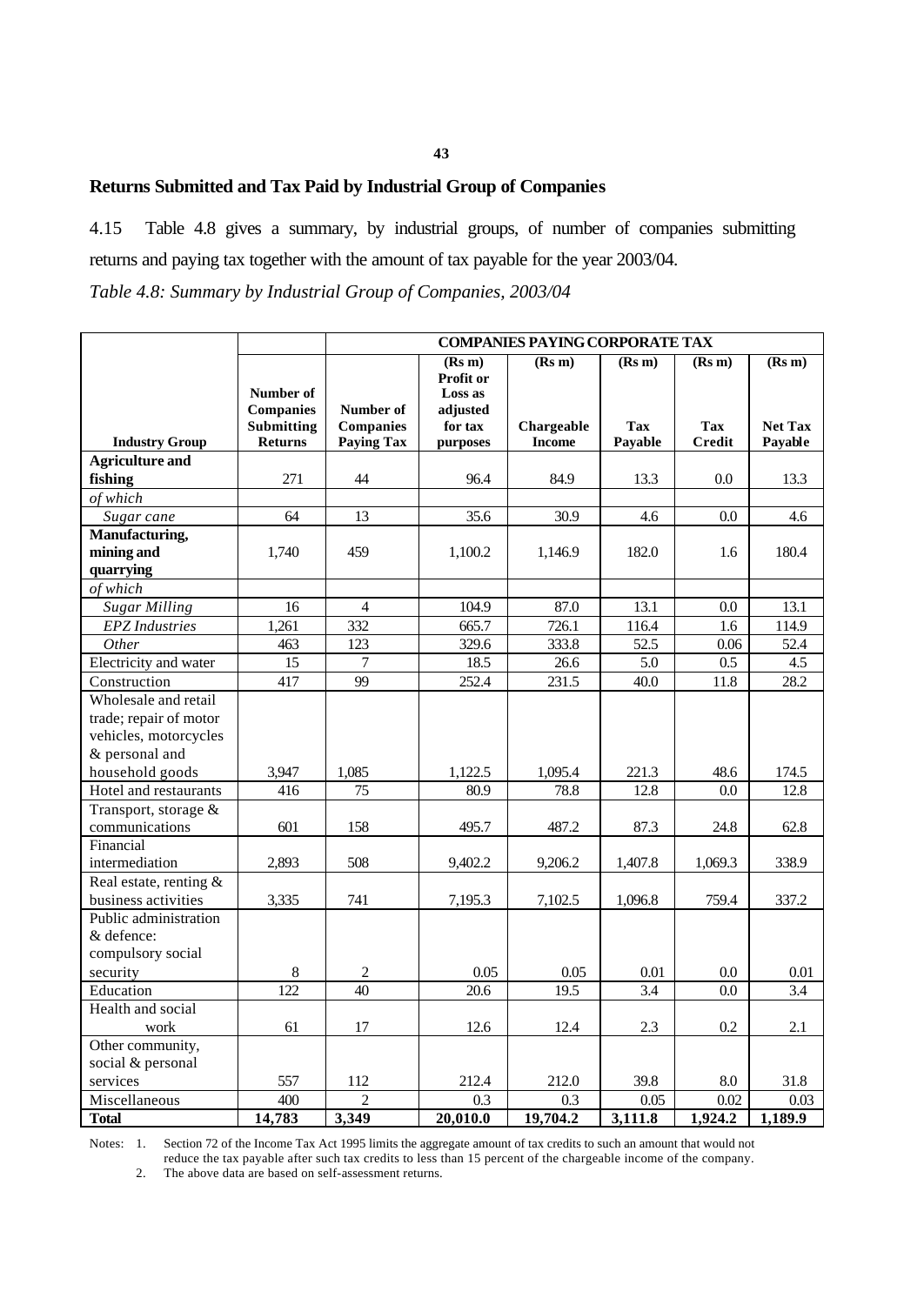# **Staffing**

4.16 The number of officers in the Department as at 30 June 2004 was 339, including 182 supporting staff. The corresponding figures for 2002/03 were 396 and 206 respectively.

**44**

# **Training**

4.17 During the year, 7 senior officers followed advanced training courses overseas organised by the Commonwealth Association of Tax Administrators (CATA), Inland Revenue Authority of Singapore (IRAS) and SADC.

# **Double Taxation Avoidance Treaties**

4.18 As at 30 June 2004, the position concerning Double Taxation Avoidance Treaties with the following 46 countries was as follows:–

### **Double Taxation Avoidance Treaties in force**:

- Belgium Kuwait Singapore
	-
- 
- 
- Croatia Malaysia Swaziland
- Cyprus Mozambique Sweden
- France Namibia Thailand
- - - -
- 
- Botswana Luxembourg South Africa
- China Madagascar Sri Lanka
	-
	-
	-
- Germany Nepal United Kingdom and Northern Ireland
- India Oman Zimbabwe
- Indonesia Pakistan
- Italy Rwanda
- **Negotiations completed but not yet ratified**:
	- Bangladesh Nigeria Tunisia
		-
	-
	- Lesotho Senegal Zambia
- - Barbados Russia Uganda
		-

# **Negotiations on-going**:

- 
- Czech Republic Seychelles
- 
- 
- Malawi
- Canada Portugal
	-
- Greece United Arab Emirates
- Iran Vietnam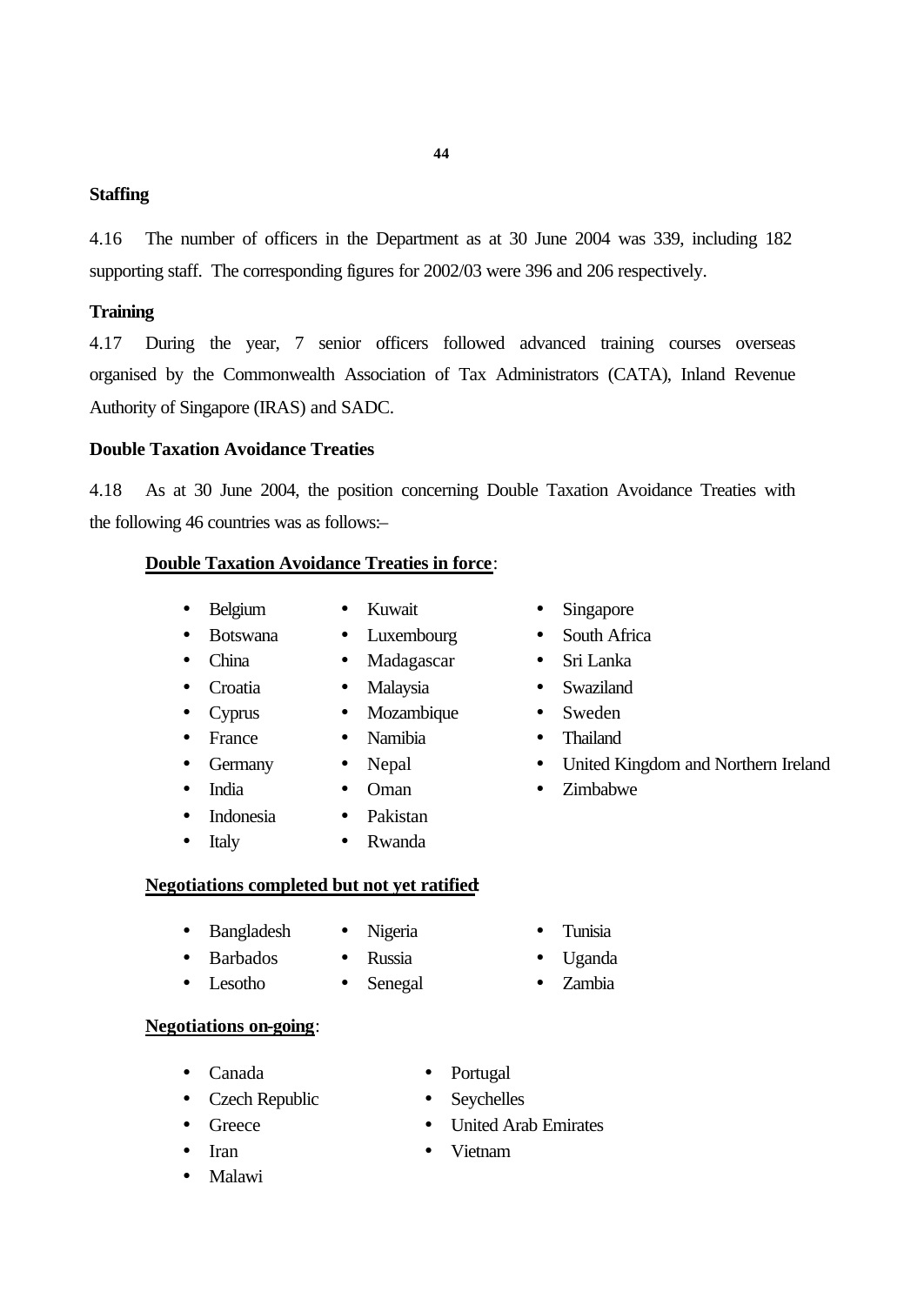# **Tax Rulings**

4.19 During the year, the Department gave 5 Tax Rulings (TR 31 to TR 35) under the Income Tax Act 1995. The 5 Tax Rulings are reproduced at Appendix B.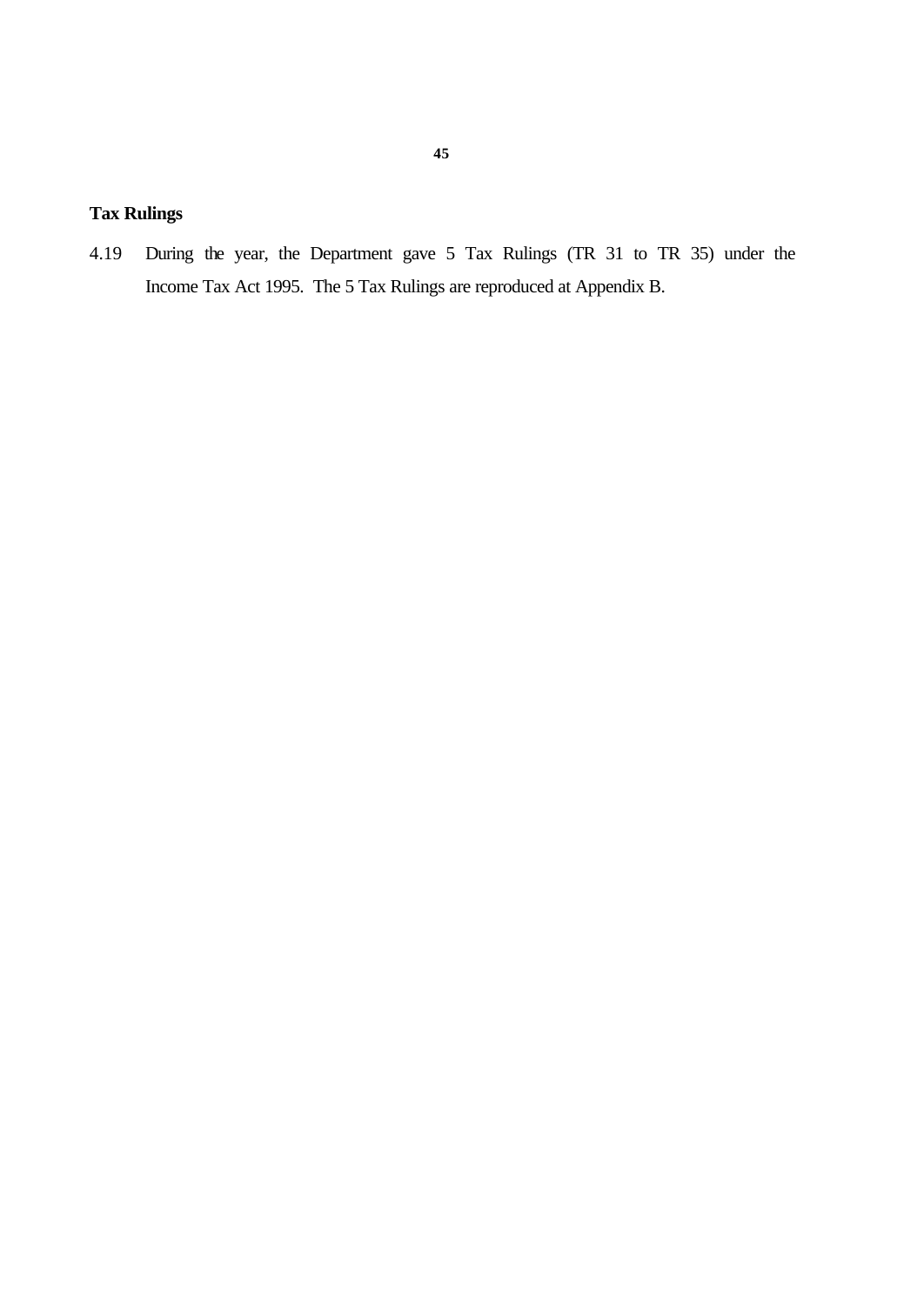# **5. LARGE TAXPAYER DEPARTMENT**

# **Responsibilities**

5.1 The Large Taxpayer Department which became operational on 1 January 2002 is responsible for the collection and administration of Corporate Tax, PAYE and VAT chargeable on large taxpayers by virtue of the Income Tax Act 1995 and the Value Added Tax Act 1998. A large taxpayer is defined as a person whose annual turnover exceeds Rs 200 million.

# **Revenue from Corporate Tax, PAYE and VAT**

5.2 Total revenue collected from large taxpayers in 2003/04 amounted to Rs 5,686.1 million as compared to Rs 5,139.9 million for the year 2002/2003. Table 5.1 and Figure 5.1 show the revenue collected by the Department under Corporate Tax, PAYE and VAT.

*Table 5.1: Revenue Collected under Corporate Tax, PAYE and VAT from Large Taxpayers, 2003/04 Rs million*

|                            |                      |                |                  | KS Muuton          |
|----------------------------|----------------------|----------------|------------------|--------------------|
|                            | <b>Corporate Tax</b> | <b>PAYE</b>    | <b>VAT</b>       | <b>Total</b>       |
| Electronically<br>Manually | 894.2<br>197.7       | 763.1<br>177.6 | 2,695.9<br>957.6 | 4,353.2<br>1,332.9 |
| <b>Total</b>               | 1,091.9              | 940.7          | 3,653.5          | 5,686.1            |



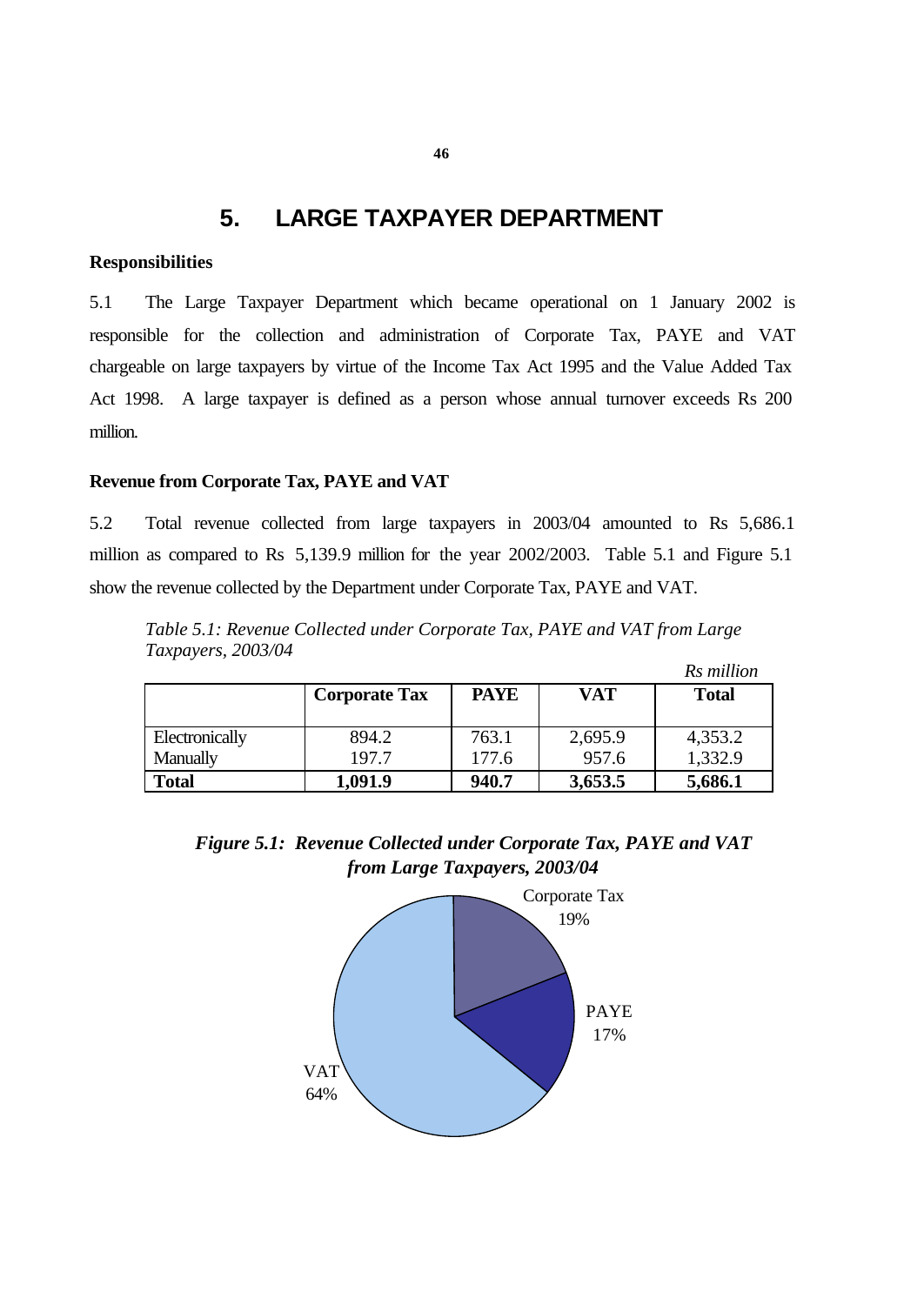# **Register of Taxpayers**

5.3 As at 30 June 2004, there were 300 large taxpayers registered with the Department; 262 were registered for VAT and 294 were employers registered for PAYE. Table 5.2 gives details of registered taxpayers.

|                                                                              | <b>Number</b> |
|------------------------------------------------------------------------------|---------------|
| As at 1 July 2003                                                            | 265           |
| Less transferred to Income Tax Dept and VAT Dept.                            |               |
| Add transferred from Income Tax Dept. and VAT<br>Department during the year. | 35            |
| As at 30 June 2004                                                           | 300           |

### **Repayment of VAT**

5.4 During the year, 804 claims for repayment of VAT for an amount of Rs 1,508.1 million were received. Taking into account the 90 claims of an amount of Rs 135.3 million, outstanding for the previous year, the number of cases required to be processed in 2003/2004 stood at 894. Of these, the Department processed 797 claims and paid out an amount of Rs 1,359.5 million. Of the amount repaid, Rs 197.8 million were in respect of capital goods and Rs 1,161.7 million for zero-rated supplies. Also 97 claims for an amount of Rs 292.8 million were outstanding as at 30 June 2004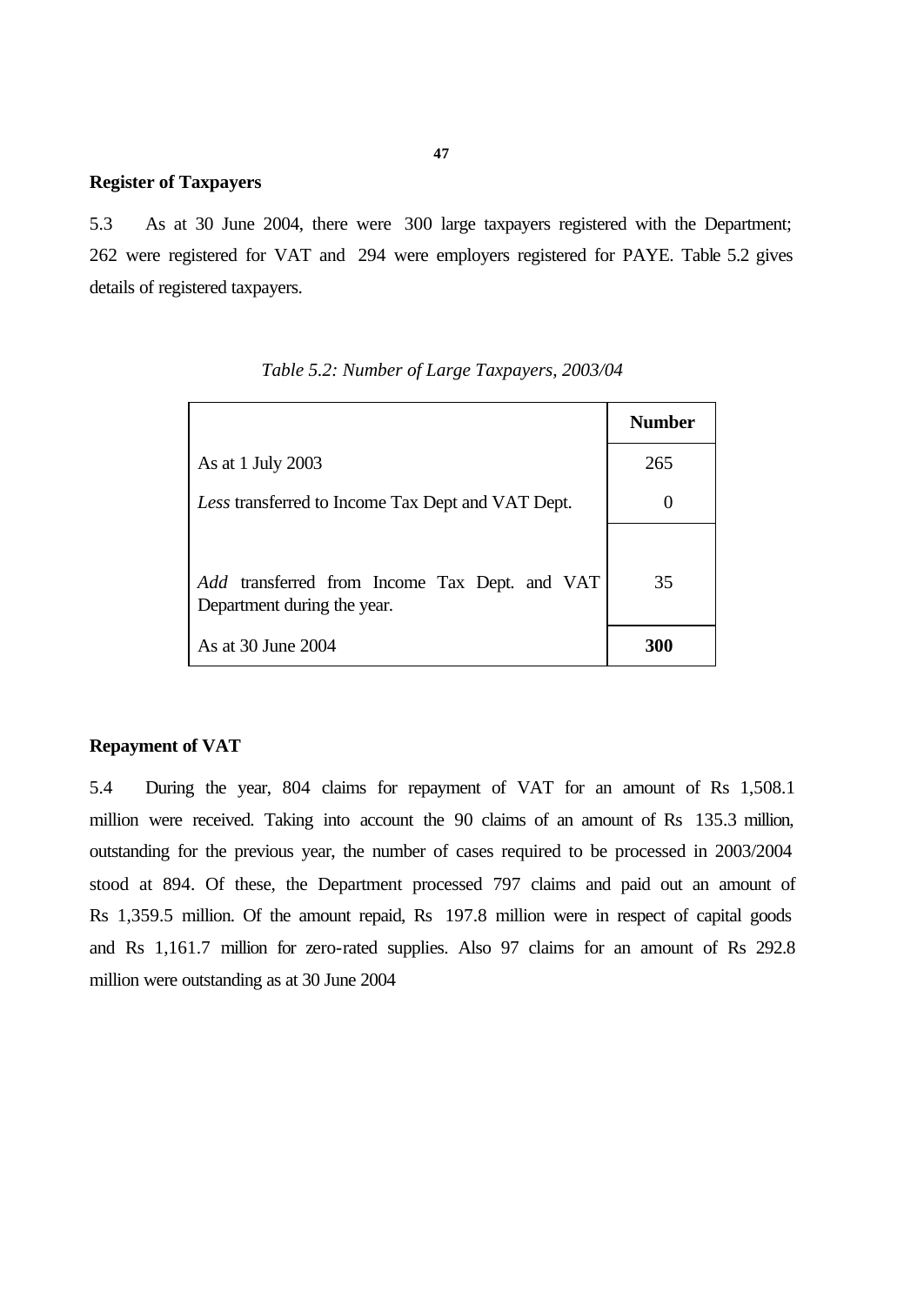### **Assessments**

5.5 During the year, 38 assessments were raised for a total amount of Rs 83 million. Moreover, in 10 other cases which were examined, the amount of tax losses declared was reduced by Rs 308.9 million.

### **Staffing**

5.6 The number of officers in the Department as at 30 June 2004 was 41, including 2 officers on secondment to the Implementation Team of the Mauritius Revenue Authority as from 01 April 2004 and 20 supporting staff. The corresponding figures for 30 June 2003 were 42 and 23 respectively.

### **Training**

5.7 During the year, 14 officers of the Department followed courses and seminars held at the Tax Training School. 2 Assistant Commissioners attended courses organized by SADC in South Africa. In addition, several officers attended courses, seminars and workshops held by the Ministry of Finance on ICT training for Finance Cadre, the Customs Department on Management Training, the Ministry of Civil Service Affairs & Administrative Reforms on Induction courses for Clerical Officers, the Ministry of Telecommunications & Information Technology on information security, the Central Information Systems Division on Oracle & Data Flow Concepts, ACCA Mauritius on the regulation of accountancy services and public sector accountability , the National Productivity and Competitiveness Council on Business Process Management and Customer Care and Excellence in the Public Sector and the ICAC on prevention of corruption.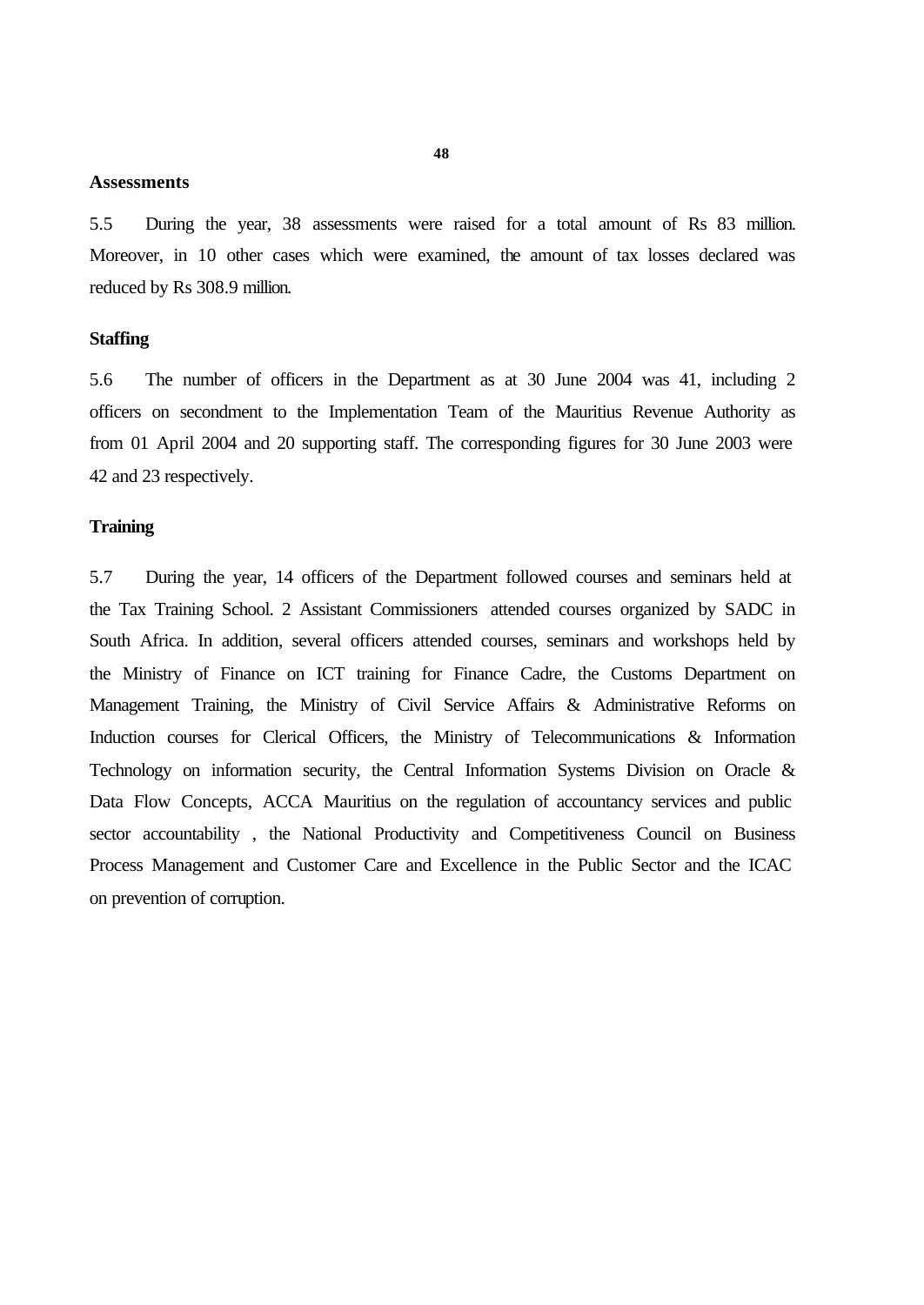# **Summary of Tax Payable by Companies by Rate of Tax**

5.8 Table 5.3 shows the number of companies and the amount of tax declared and payable by rate of tax for the year 2003/04.

| <b>Corporate Tax by Tax Rates</b> |                                                 |                                  |  |  |  |  |
|-----------------------------------|-------------------------------------------------|----------------------------------|--|--|--|--|
| <b>Tax Rate</b>                   | <b>Number of Companies</b><br><b>Paying Tax</b> | <b>Net Tax Payable</b><br>(Rs m) |  |  |  |  |
| 15%                               | 42                                              | 257.5                            |  |  |  |  |
| 25%                               | 85                                              | 814.1                            |  |  |  |  |
| <b>Total</b>                      | 127                                             | 1,071.6                          |  |  |  |  |

*Table 5.3: Number of Companies and Tax Payable by Rate of Tax, 2003/04*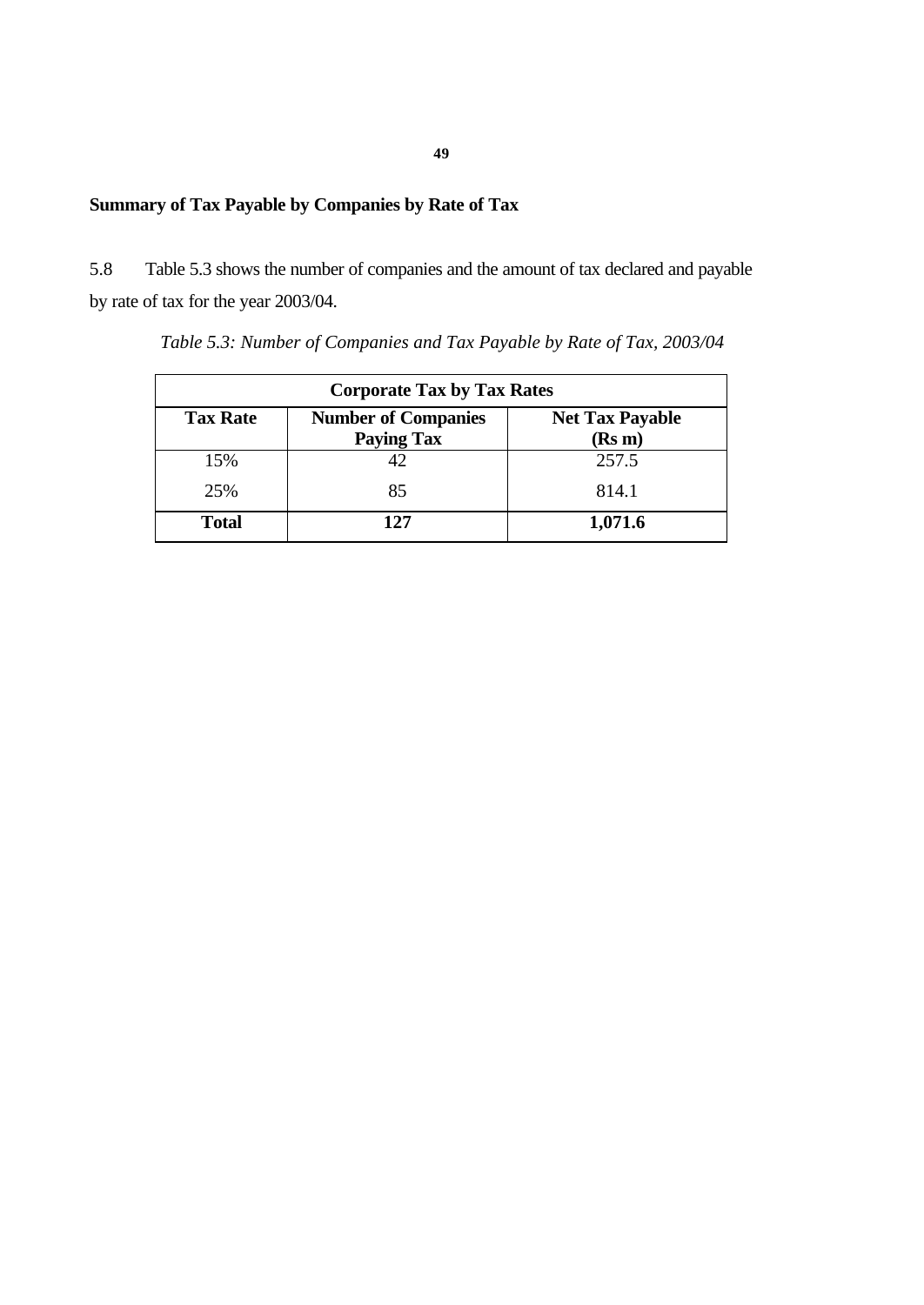# **Returns submitted and Tax Paid by Industrial Group of Companies**

5.9 Table 5.4 gives a summary, by industrial groups, of the number of companies submitting returns and paying tax together with the amount of tax payable for the year 2003/04.

|                              |                               | <b>COMPANIES PAYING CORPORATE TAX</b> |                                      |                  |                    |                  |                |
|------------------------------|-------------------------------|---------------------------------------|--------------------------------------|------------------|--------------------|------------------|----------------|
|                              |                               |                                       | (Rs m)                               | (Rs m)           | (Rs m)             | (Rs m)           | (Rs m)         |
|                              | Number of<br><b>Companies</b> | Number of                             | <b>Profit or Loss</b><br>as adjusted |                  |                    |                  |                |
|                              | <b>Submitting</b>             | <b>Companies</b>                      | for tax                              | Chargeable       |                    | <b>Total Tax</b> | <b>Net Tax</b> |
| <b>Industry</b> group        | <b>Returns</b>                | <b>Paying Tax</b>                     | purposes                             | <b>Income</b>    | <b>Tax Payable</b> | <b>Credits</b>   | Payable        |
| Agriculture and              |                               |                                       |                                      |                  |                    |                  |                |
| fishing                      | 11                            | $\sqrt{2}$                            | 91.8                                 | 91.8             | 13.9               | 0.1              | 13.8           |
| of which                     |                               |                                       |                                      |                  |                    |                  |                |
| Sugar cane                   | 6                             | $\mathbf{0}$                          | 0.0                                  | 0.0              | 0.0                | 0.0              | 0.0            |
| Manufacturing,<br>mining and |                               |                                       |                                      |                  |                    |                  |                |
| quarrying                    | 80                            | 35                                    | 1,145.1                              | 1,048.4          | 195.5              | 0.2              | 195.3          |
| of which                     |                               |                                       |                                      |                  |                    |                  |                |
| Sugar milling                | $\overline{7}$                | $\sqrt{2}$                            | 90.0                                 | 29.6             | 4.4                | 0.0              | 4.4            |
| EPZ industries               | 39                            | $\overline{9}$                        | 227.5                                | 191.5            | 28.7               | 0.0              | 28.7           |
| Other                        | 34                            | 24                                    | 827.6                                | 827.3            | 162.3              | 0.2              | 162.1          |
| <b>Electricity</b> and       |                               |                                       |                                      |                  |                    |                  |                |
| water                        | $\overline{4}$                | $\boldsymbol{0}$                      | 0.0                                  | 0.0              | 0.0                | 0.0              | 0.0            |
| Construction                 | 16                            | 5                                     | 293.2                                | 250.9            | 39.9               | 0.0              | 39.9           |
| Wholesale and                |                               |                                       |                                      |                  |                    |                  |                |
| retail trade; repair         |                               |                                       |                                      |                  |                    |                  |                |
| of motor vehicles,           |                               |                                       |                                      |                  |                    |                  |                |
| motorcycles,                 |                               |                                       |                                      |                  |                    |                  |                |
| personal and                 |                               |                                       |                                      |                  |                    |                  |                |
| household goods              | 79                            | 48                                    | 1,101.2                              | 1,092.9          | 270.5              | 2.0              | 268.5          |
| Hotels and                   |                               |                                       |                                      |                  |                    |                  |                |
| restaurants                  | 23                            | $\sqrt{5}$                            | 292.8                                | 292.8            | 45.6               | 0.0              | 45.6           |
| Transport, storage           |                               |                                       |                                      |                  |                    |                  |                |
| and                          |                               |                                       |                                      |                  |                    |                  |                |
| communications               | 19                            | 10                                    | 1,025.1                              | 1,006.3          | 225.3              | 0.8              | 224.5          |
| Financial<br>intermediation  | 26                            | 16                                    | 1,147.9                              | 1,147.9          | 274.0              | 9.9              | 264.1          |
| Real estate, renting         |                               |                                       |                                      |                  |                    |                  |                |
| and business                 |                               |                                       |                                      |                  |                    |                  |                |
| activities                   | 14                            | $\overline{4}$                        | 48.9                                 | 48.9             | 12.2               | 0.0              | 12.2           |
| Public                       |                               |                                       |                                      |                  |                    |                  |                |
| administration and           |                               |                                       |                                      |                  |                    |                  |                |
| defence:                     |                               |                                       |                                      |                  |                    |                  |                |
| compulsory social            |                               |                                       |                                      |                  |                    |                  |                |
| security                     | $\boldsymbol{0}$              | $\boldsymbol{0}$                      | 0.0                                  | 0.0              | 0.0                | 0.0              | $0.0\,$        |
| Education                    | $\boldsymbol{0}$              | $\mathbf 0$                           | $0.0\,$                              | 0.0              | 0.0                | 0.0              | 0.0            |
| Health and social            |                               |                                       |                                      |                  |                    |                  |                |
| work                         | $\boldsymbol{0}$              | $\boldsymbol{0}$                      | $0.0\,$                              | 0.0              | 0.0                | 0.0              | 0.0            |
| Other community,             |                               |                                       |                                      |                  |                    |                  |                |
| social and personal          |                               |                                       |                                      |                  |                    |                  |                |
| services                     | $\ensuremath{\mathfrak{Z}}$   | $\sqrt{2}$                            | 35.7                                 | $30.8\,$         | 7.7                | 0.0              | 7.7            |
| Miscellaneous                | $\boldsymbol{0}$              | $\boldsymbol{0}$                      | $\boldsymbol{0}$                     | $\boldsymbol{0}$ | $\boldsymbol{0}$   | $\boldsymbol{0}$ | $\overline{0}$ |
| <b>TOTAL</b>                 | 275                           | 127                                   | 5,181.7                              | 5,010.7          | 1,084.6            | 13.0             | 1,071.6        |

*Table 5.4: Summary by Industrial Group of Companies, 2003/04*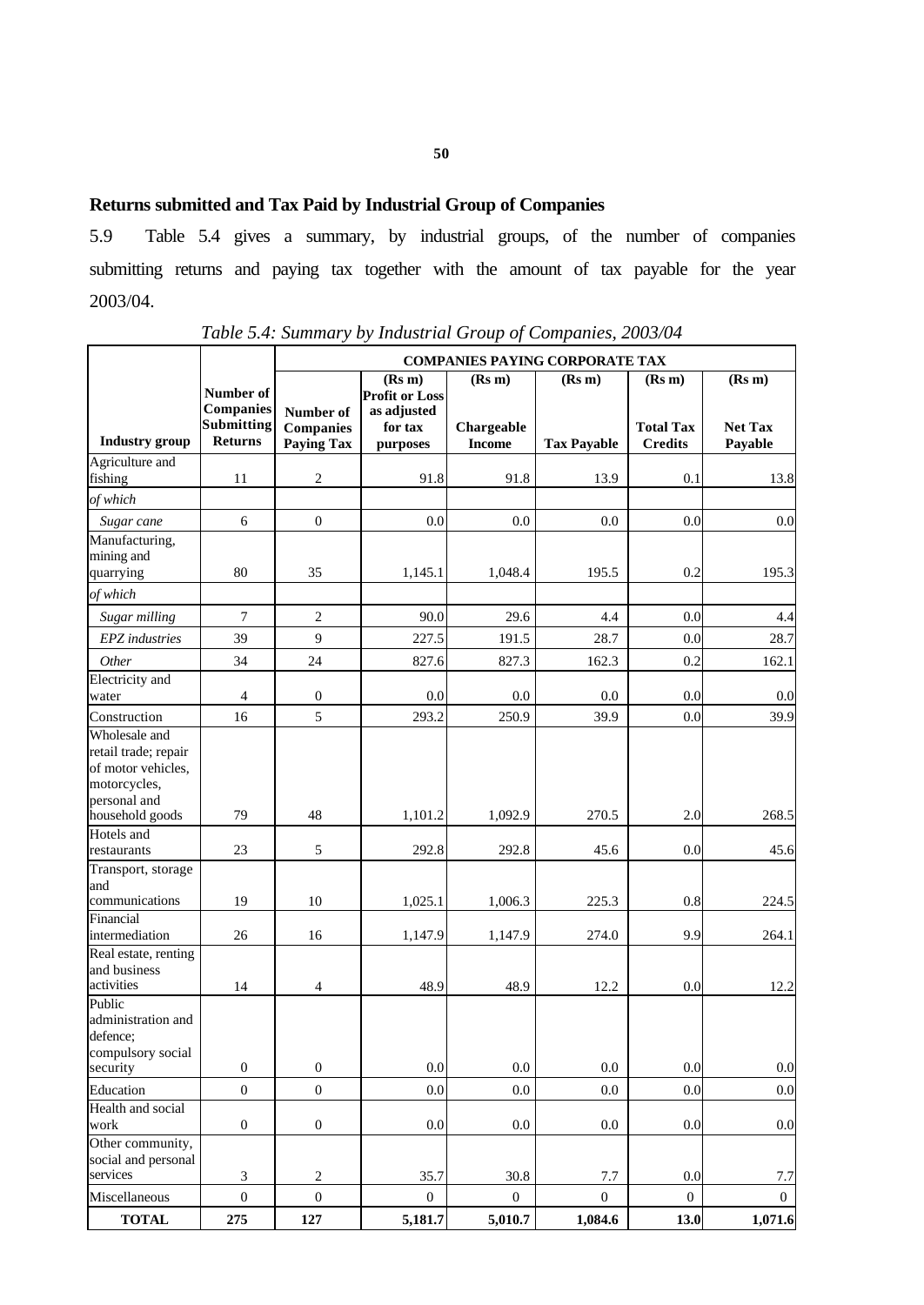# **6. REGISTRAR-GENERAL'S DEPARTMENT**

### **Responsibilities**

6.1 The Registrar-General's Department which is administered by the Registrar-General who also acts as Conservator of Mortgages is responsible for the collection of:-

- Registration duty;
- Capital Gains (Morcellement)Tax/Land Transfer Tax;
- Campement Site Tax;
- Campement Tax;
- Tax on transfer of leasehold rights in State land; and
- Stamp duty.

The Department is also responsible for the Land Conversion Tax leviable under the Sugar Industry Efficient Act 2001.

The preservation of all mortgages is vested in the Conservator who, in addition to the transcription of deeds and inscription of privileges and mortgages, has to levy the fees in connection therewith.

The Land Registry provides publicity regarding land ownership and obligation, against payment of a prescribed fee payable either daily or monthly.

### **Registration Duty**

6.2 The registration of deeds and documents presented to the Department attracts either a fixed registration duty of Rs 50 or proportional duty ranging from 0.1 per cent to 12 per cent or donation duty ranging from 10 per cent to 45 per cent together with a 10 per cent surcharge.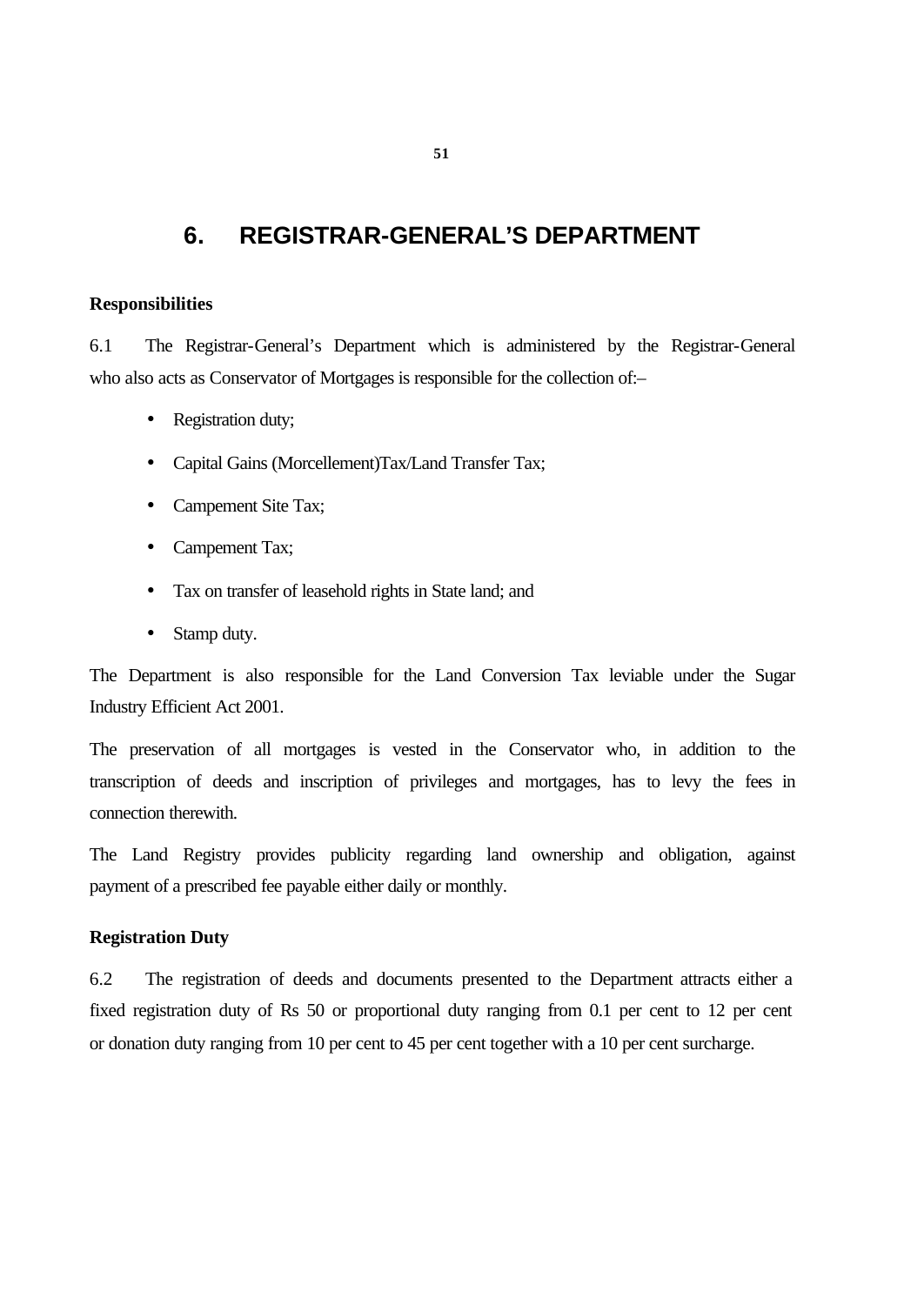### **Capital Gains (Morcellement) Tax/Land Transfer Tax**

6.3 Capital Gains (Morcellement) Tax or Land Transfer Tax, whichever is higher, is payable by the transferor on the transfer of immovable properties.

- Capital Gains (Morcellement) Tax is levied on the transfer of any lot in a morcellement on the excess of the sale price of the lot over the purchase price together with costs of infrastructure works and notarial costs at the rate of:–
	- (i) 30 per cent where any lot is transferred less than 5 years from date of acquisition of the property; or
	- (ii) 25 per cent where any lot is transferred more than 5 years but less han 10 years from date of acquisition of the property; or
	- (iii) 20 per cent where any lot is transferred more than 10 years but less han 15 years from date of acquisition of the property.
- Land Transfer Tax is computed at the rate of 5 per cent on the sale price where the transfer takes place after 5 years from date of acquisition and at the rate of 10 per cent where the transfer takes place within 5 years from date of acquisition.

# **Tax on Transfer of Leasehold Rights in State Land**

6.4 A tax of 20 per cent payable by the transferor and the transferee in equal proportion is levied on the registration of a deed of transfer of:-

- (a) leasehold rights in State land;
- (b) shares in a civil society, partnership, association or company which reckons among its assets any leasehold rights in State land;
- (c) shares in a company which is an associate in a partnership which reckons among its assets any leasehold rights in State land.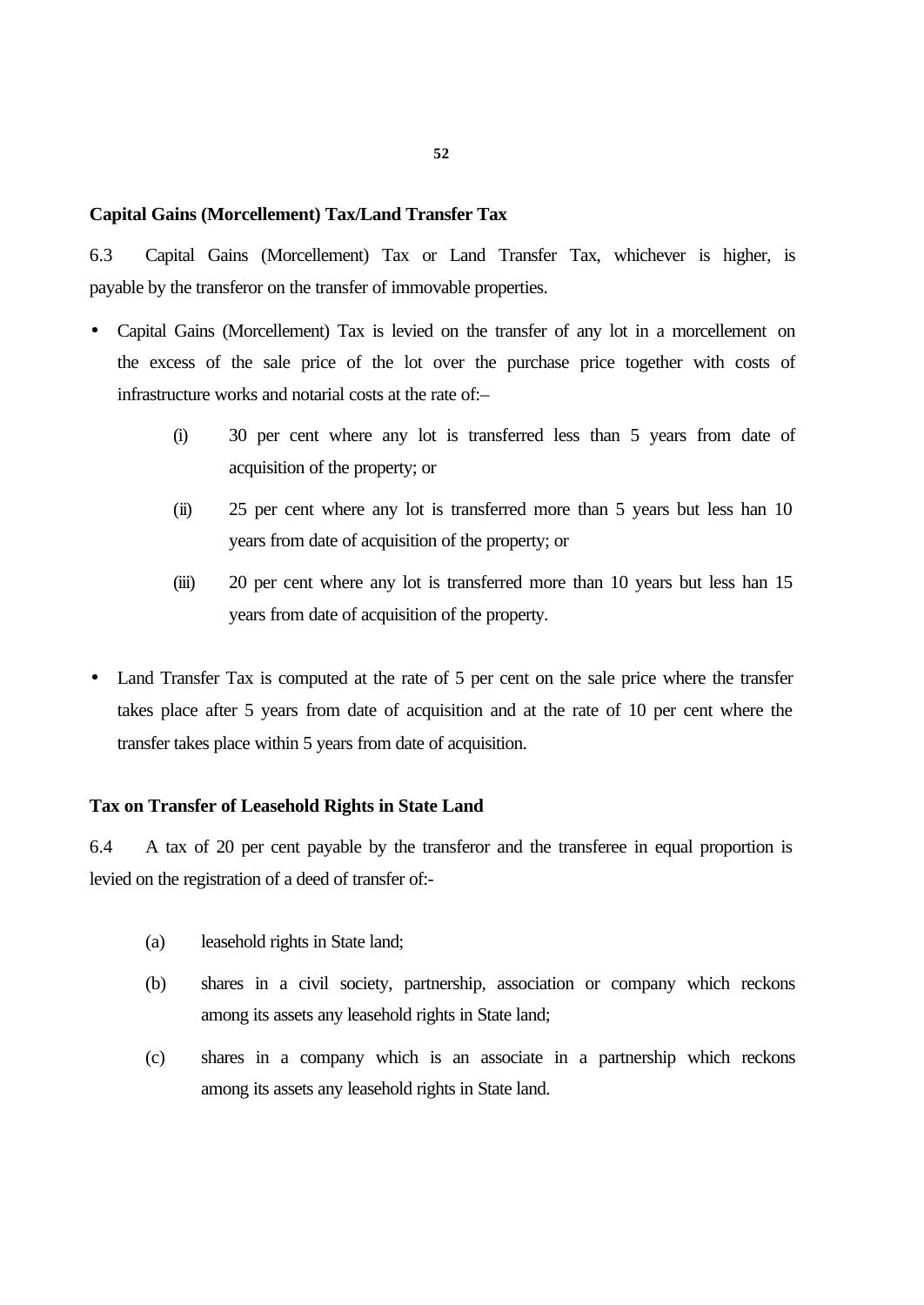# **Campement Site Tax**

6.5 Campement Site Tax is levied on every owner of a campement site situated in a zone specified in Part 1 of the Fifth Schedule to the Land (Duties and Taxes) Act as an annual tax varying from Rs 2. per  $m^2$  to Rs 6. per  $m^2$ .

### **Campement Tax**

6.6 Campement Tax introduced on 1 July 2002 is levied at the rate of 0.5 per cent on the open market value of campements after deducting therefrom the campement site tax. However, an owner of a campement being used as the sole residence of the owner and the open market value of which is less than Rs 5 million is exempted from this tax.

### **Revenue**

6.7 Total receipts from registration duty, land transfer tax, capital gains (Morcellement) tax, mortgage fees, stamp duty, campement site tax, campement tax, land conversion tax and arrears in respect of succession duties (now abolished but still applicable to succession prior to October 1987) amounted to Rs 1,468.9 million in 2003/04 as compared to Rs 1,376.9 million in 2002/03. Table 6.1 and Figure 6.1 show the trend in revenue collection from registration duty, land transfer tax, stamp duty, campement site tax, campement tax and land conversion tax since 2000/01.

*Table 6.1: Revenue from Registration Duty, Land Transfer Tax, Campement Site Tax, Campement Tax and Land Conversion Tax, 2000/01 to 2003/04 Rs million*

|                          |         |         |         | 1 W 11 <i>vvvvv</i> v |
|--------------------------|---------|---------|---------|-----------------------|
|                          | 2000/01 | 2001/02 | 2002/03 | 2003/04               |
| <b>Registration duty</b> | 1,017.1 | 1,027.9 | 1,060.5 | 1,117.0               |
| Land transfer tax        | 175.7   | 175.4   | 224.0   | 248.0                 |
| Stamp duty               | 11.3    | 12.6    | 11.4    | 13.0                  |
| Campement site tax       | 37.5    | 31.4    | 23.3    | 28.6                  |
| Campement tax            |         |         | 26.9    | 34.5                  |
| Land conversion tax      | 29.1    | 10.1    | 8.4     | 7.5                   |
| Other*                   | 38.9    | 29.4    | 22.4    | 20.3                  |
| <b>Total</b>             | 1,309.6 | 1,286.8 | 1,376.9 | 1,468.9               |

\* Item "Other" includes Capital Gains (Morcellement)Tax, Tax on transfer of leasehold rights in State land, Mortgage Fees and arrears of Succession Dues.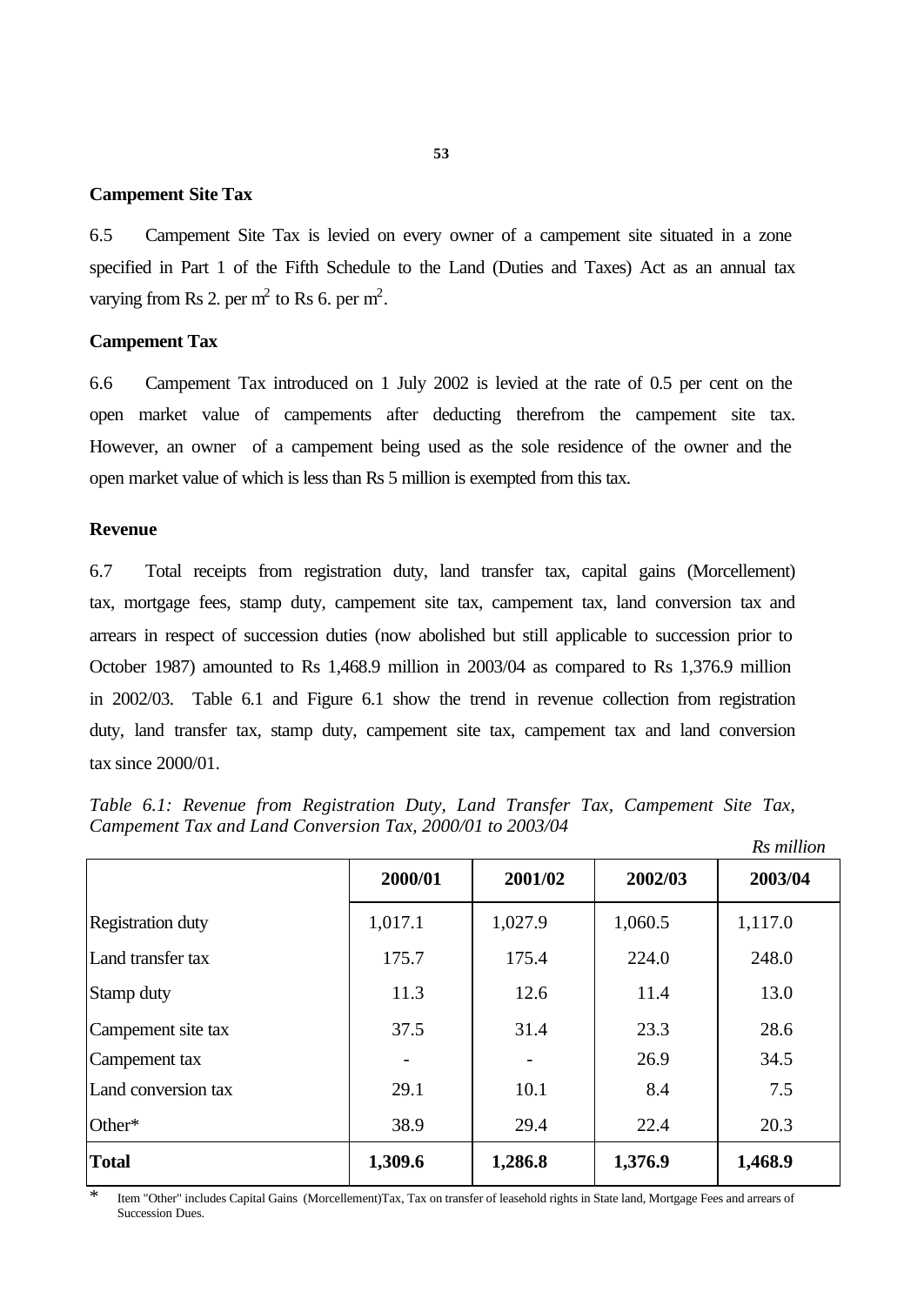*Figure 6.1: Revenue from Registration Duty, Land Transfer Tax, Campement Site Tax, Campement Tax and Land Conversion Tax, 2000/01 to 2003/04*



# **Number of Documents Presented for Registration and Registration Duty Collected**

6.8 During the year, 209,185 documents were presented for registration compared to 182,515 in the previous year. The Registration duty collected amounted to Rs 1,117.0 million compared to Rs 1,060.5 million in the previous year. The number of documents presented for registration and the amount of registration duty collected in the years 2002/03 and 2003/04 are given in Table 6.2.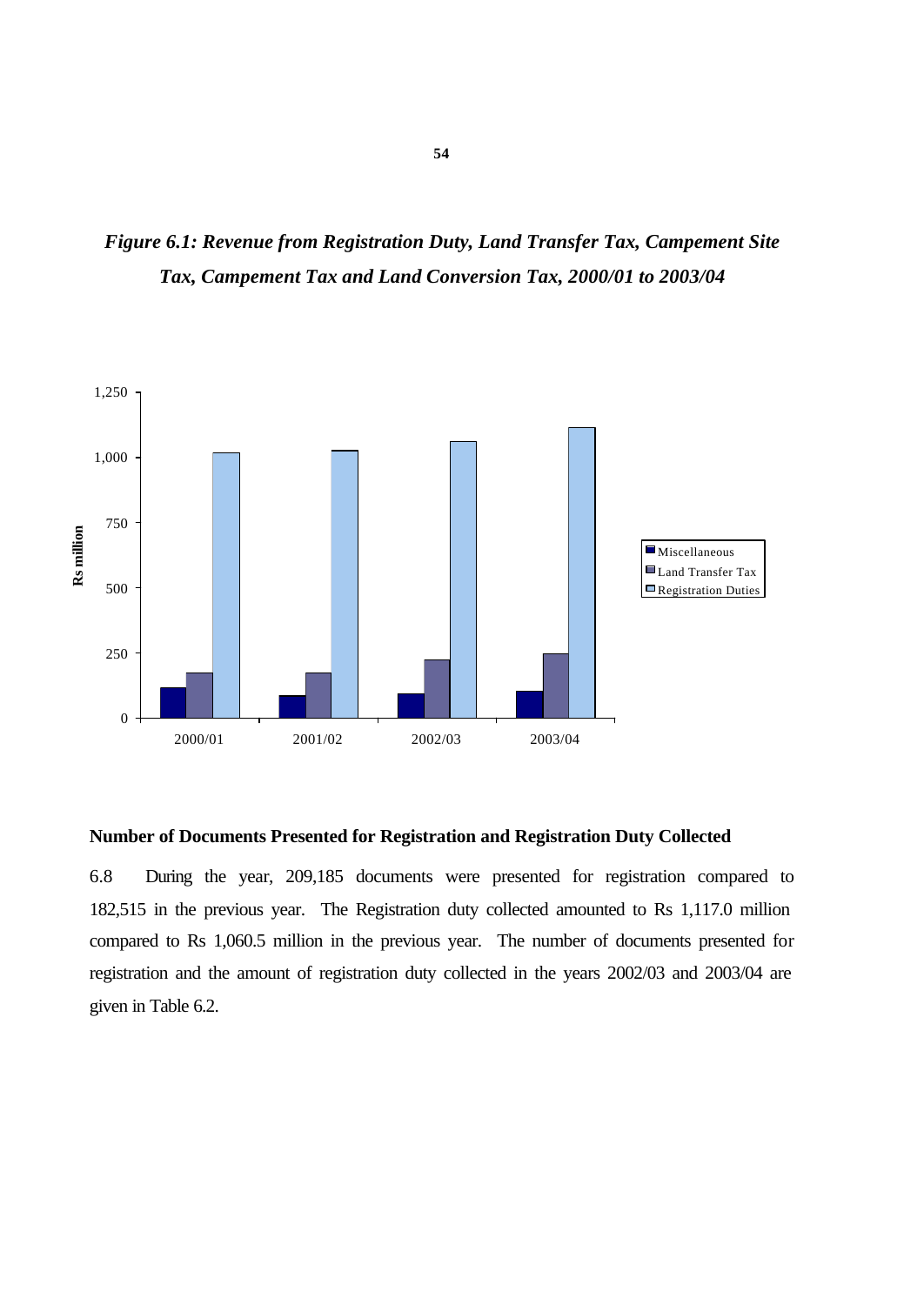|                                               | 2002/03                |                               | 2003/04                |                               |  |
|-----------------------------------------------|------------------------|-------------------------------|------------------------|-------------------------------|--|
| <b>Type of document</b>                       | Number of<br>documents | Amount<br>collected<br>(Rs m) | Number of<br>documents | Amount<br>collected<br>(Rs m) |  |
| Transfer of immovable<br>properties*          | 22,437                 | 408.7                         | 22,687                 | 492.2                         |  |
| Transfer of motor vehicles                    | 32,081                 | 518.2                         | 40,911                 | 449.2                         |  |
| Deeds creating mortgage/pledge                | 9,258                  | 14.2                          | 6,809                  | 14.5                          |  |
| Instruments creating<br>fixed/floating charge | 23,694                 | 60.0                          | 27,196                 | 92.2                          |  |
| Leases $*$                                    | 7,062                  | 25.5                          | 5,844                  | 23.9                          |  |
| Transfer of shares in companies               | 2,811                  | 4.8                           | 6,451                  | 11.1                          |  |
| Other (affidavits, security bonds)            | 85,172                 | 29.1                          | 99,287                 | 33.9                          |  |
| etc)<br><b>Total</b>                          | 182,515                | 1,060.5                       | 209,185                | 1,117.0                       |  |

*Table 6.2: Number of Documents Presented for Registration and Registration Duty Collected, 2002/03 and 2003/04*

\* Items 'Transfer of immovable properties' and 'Leases' include documents presented for registration as well as for transcription.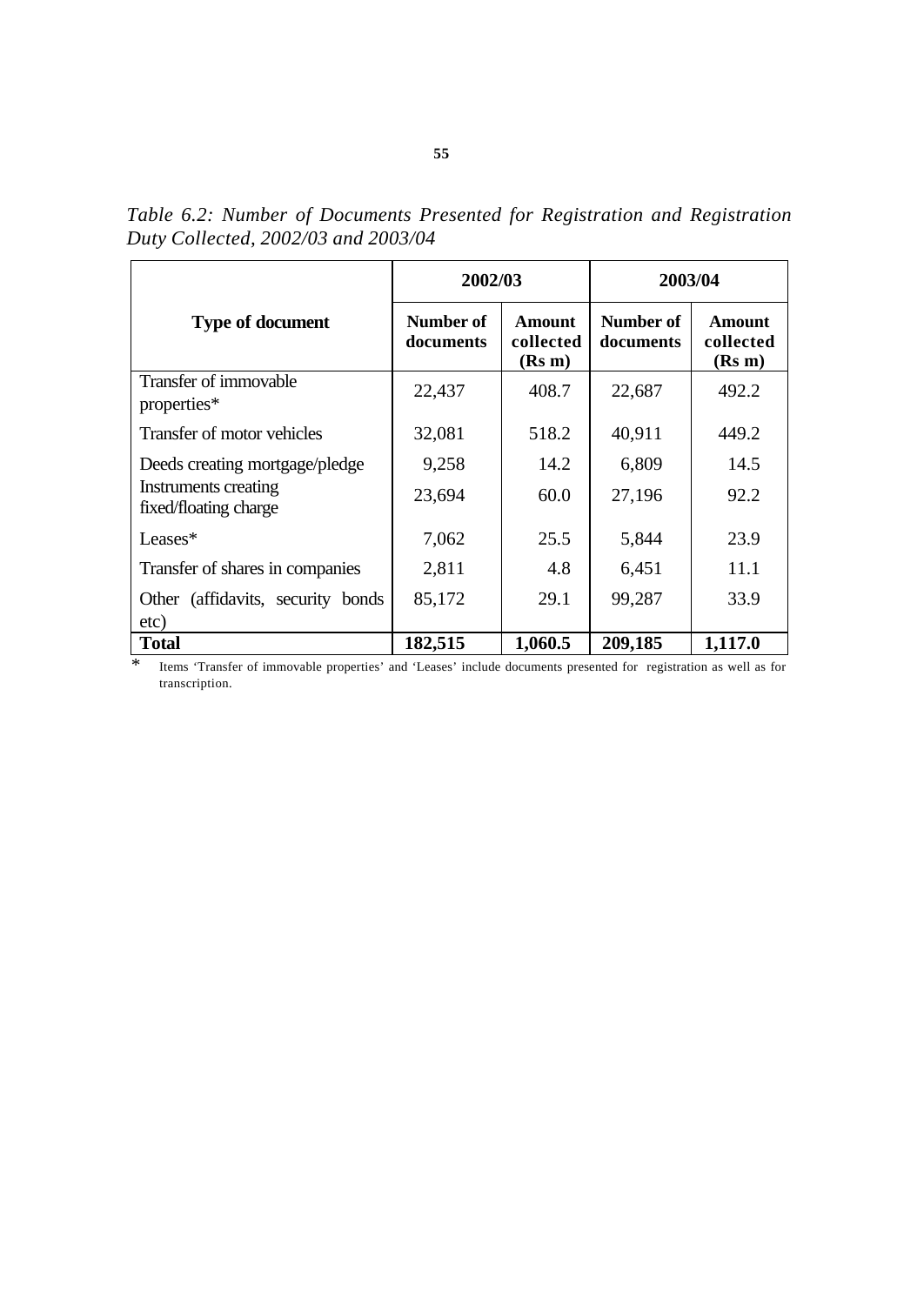# **Transfer of Immovable Property**

6.9 A total of 9,200 deeds of transfer of immovable property were transcribed as against 9,550 in the previous year. Details of these transfers are shown in Table 6.3.

*Table 6.3: Extent and Value of Immovable Property transferred, 2002/03 and 2003/04*

|                                                | 2002/03<br>2003/04                      |                                            |                                        |                                         |                                            |                                        |
|------------------------------------------------|-----------------------------------------|--------------------------------------------|----------------------------------------|-----------------------------------------|--------------------------------------------|----------------------------------------|
| <b>Value</b><br>(Rs)                           | <b>Number</b><br>of<br><b>Transfers</b> | <b>Total</b><br><b>Extent</b><br>(hectare) | <b>Total</b><br><b>Value</b><br>(Rs m) | <b>Number</b><br>of<br><b>Transfers</b> | <b>Total</b><br><b>Extent</b><br>(hectare) | <b>Total</b><br><b>Value</b><br>(Rs m) |
| Up to 100,000                                  | 2,216                                   | 188.2                                      | 110.4                                  | 1807                                    | 192.0                                      | 112.2                                  |
| 100,001<br>300,000<br>$\overline{a}$           | 3,217                                   | 485.9                                      | 686.0                                  | 3041                                    | 926.4                                      | 647.2                                  |
| 300,001<br>500,000<br>$\overline{\phantom{a}}$ | 1,752                                   | 267.1                                      | 712.9                                  | 1623                                    | 242.1                                      | 660.8                                  |
| 500,001<br>700,000<br>$\overline{a}$           | 859                                     | 113.9                                      | 511.7                                  | 888                                     | 119.7                                      | 538.4                                  |
| 700,001<br>900,000<br>$\blacksquare$           | 441                                     | 80.2                                       | 355.1                                  | 615                                     | 76.3                                       | 498.1                                  |
| $-1,000,000$<br>900,001                        | 174                                     | 35.1                                       | 170.3                                  | 187                                     | 34.0                                       | 182.2                                  |
| $1,000,001 - 2,000,000$                        | 613                                     | 175.5                                      | 864.7                                  | 697                                     | 177.9                                      | 981.4                                  |
| $2,000,001 - 4,000,000$                        | 199                                     | 117.6                                      | 553.7                                  | 221                                     | 159.4                                      | 615.4                                  |
| $4,000,001 - 8,000,000$                        | 56                                      | 37.7                                       | 317.1                                  | 77                                      | 90.2                                       | 431.1                                  |
| 8,000,001 -15,000,000                          | 9                                       | 5.8                                        | 102.5                                  | 24                                      | 61.6                                       | 263.6                                  |
| 15,000,001 and over                            | 14                                      | 90.8                                       | 546.1                                  | 20                                      | 336.9                                      | 793.5                                  |
| <b>Total</b>                                   | 9,550                                   | 1,597.8                                    | 4,930.5                                | 9,200                                   | 2,416.5                                    | 5,723.9                                |

# **Succession Dues collected and the Number of Successions declared**

6.10 No succession dues were collected during the year as these dues have been abolished. An amount of Rs 30,906 was collected in respect of successions declared during previous years.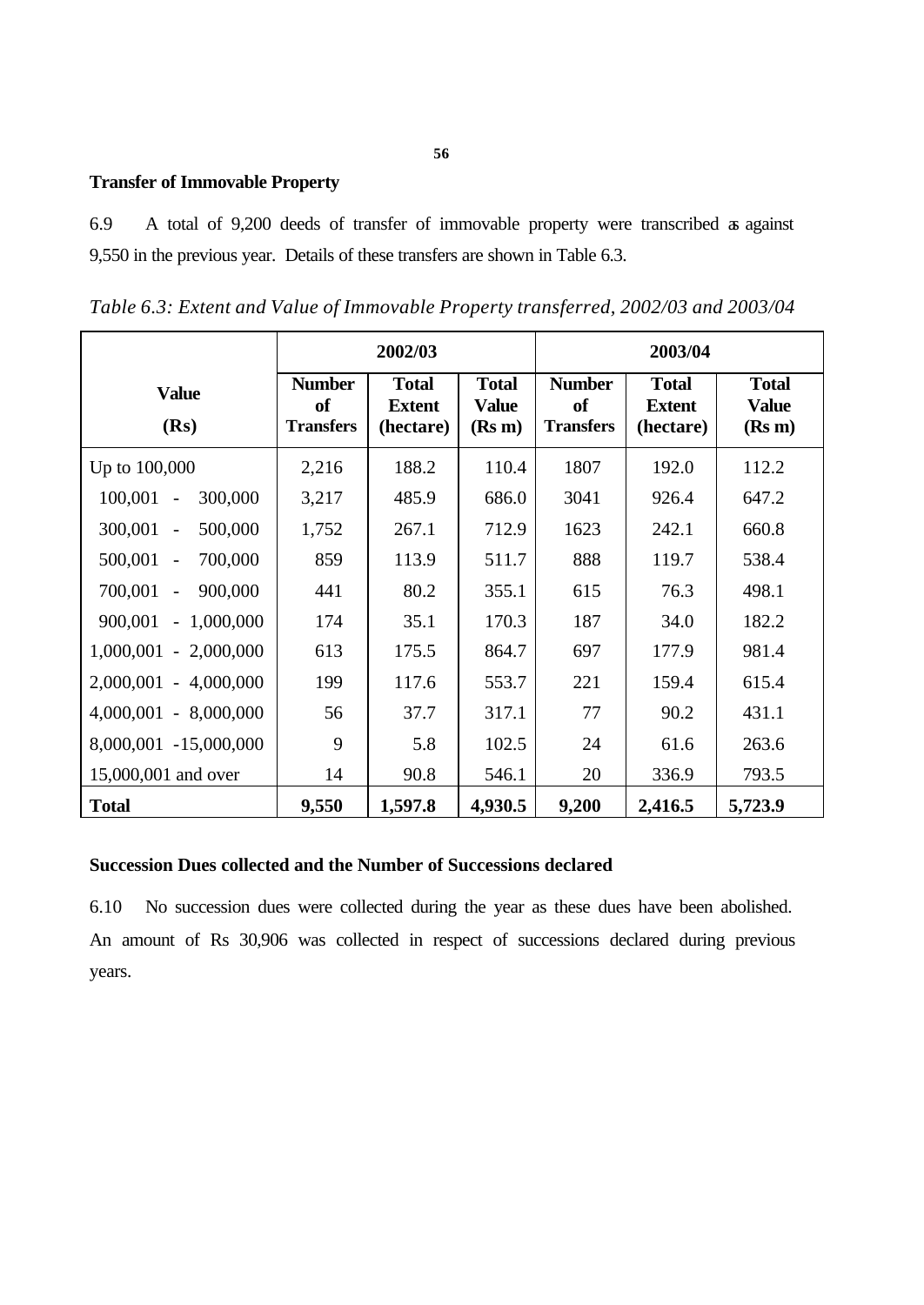# **Amount secured by Mortgage Inscription/Charges**

6.11 The total amount secured by mortgage inscription/charges was Rs 37,904.3 million compared to Rs 47,288.2 million in the previous year. The amount secured in the years 2002/03 and 2003/04 is shown in Table 6.4.

|                                       |          | Rs million |
|---------------------------------------|----------|------------|
| Nature of mortgage/charge             | 2002/03  | 2003/04    |
| Conventional mortgage                 | 725.1    | 643.0      |
| Privileges                            | 1,375.8  | 1,321.0    |
| Renewal of mortgages                  | 370.7    | 342.7      |
| Legal mortgages                       | 2.6      | 0.7        |
| Fixed/floating charges and<br>pledges | 44,790.5 | 34,520.6   |
| Judicial mortgage                     | 23.5     | 1,076.3    |
| <b>Total</b>                          | 47,288.2 | 37,904.3   |

*Table 6.4: Amount secured by Mortgage Inscription/Charges, 2002/03 and 2003/04*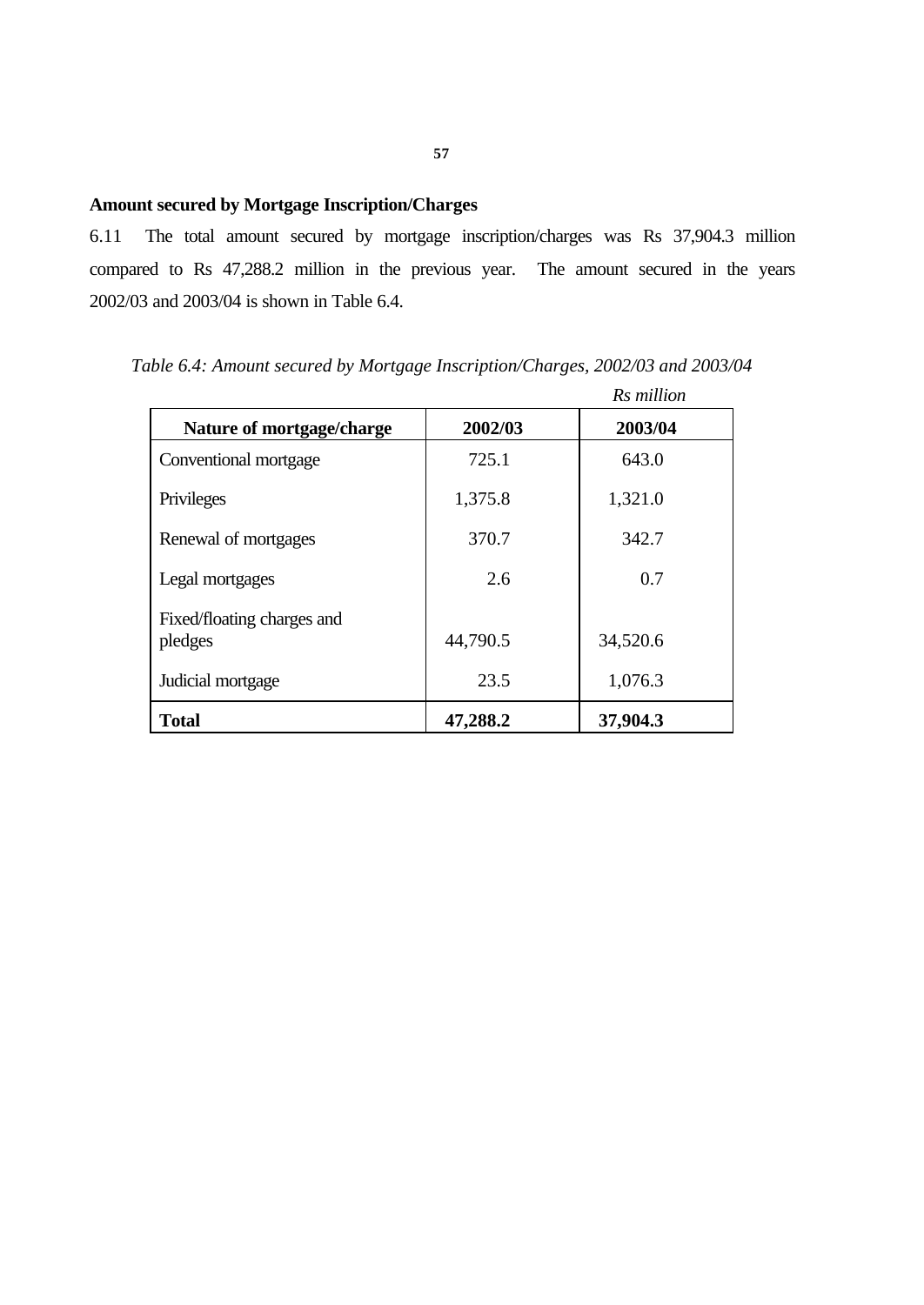### **Documents Transcribed/Inscribed at the Mortgage Office**

6.12 A total of 65,030 documents were transcribed/inscribed at the Mortgage Office of the Department during the year compared to 39,992 in the previous year. Details of the documents transcribed/inscribed in 2002/03 and 2003/04 are given in Table 6.5.

| <b>Nature of documents</b>     | 2002/03 | 2003/04 |
|--------------------------------|---------|---------|
| Leases                         | 3,001   | 5,844   |
| Mortgages and charges          | 26,985  | 34,005  |
| Seizures of immovable property | 456     | 513     |
| Transfer of immovable property | 9,550   | 24,668  |
| <b>Total</b>                   | 39,992  | 65,030  |

*Table 6.5: Documents Transcribed/Inscribed, 2002/03 and 2003/04*

During the year, 14,300 mortgage inscriptions and fixed/floating charges were erased compared to 11,510 in the previous year.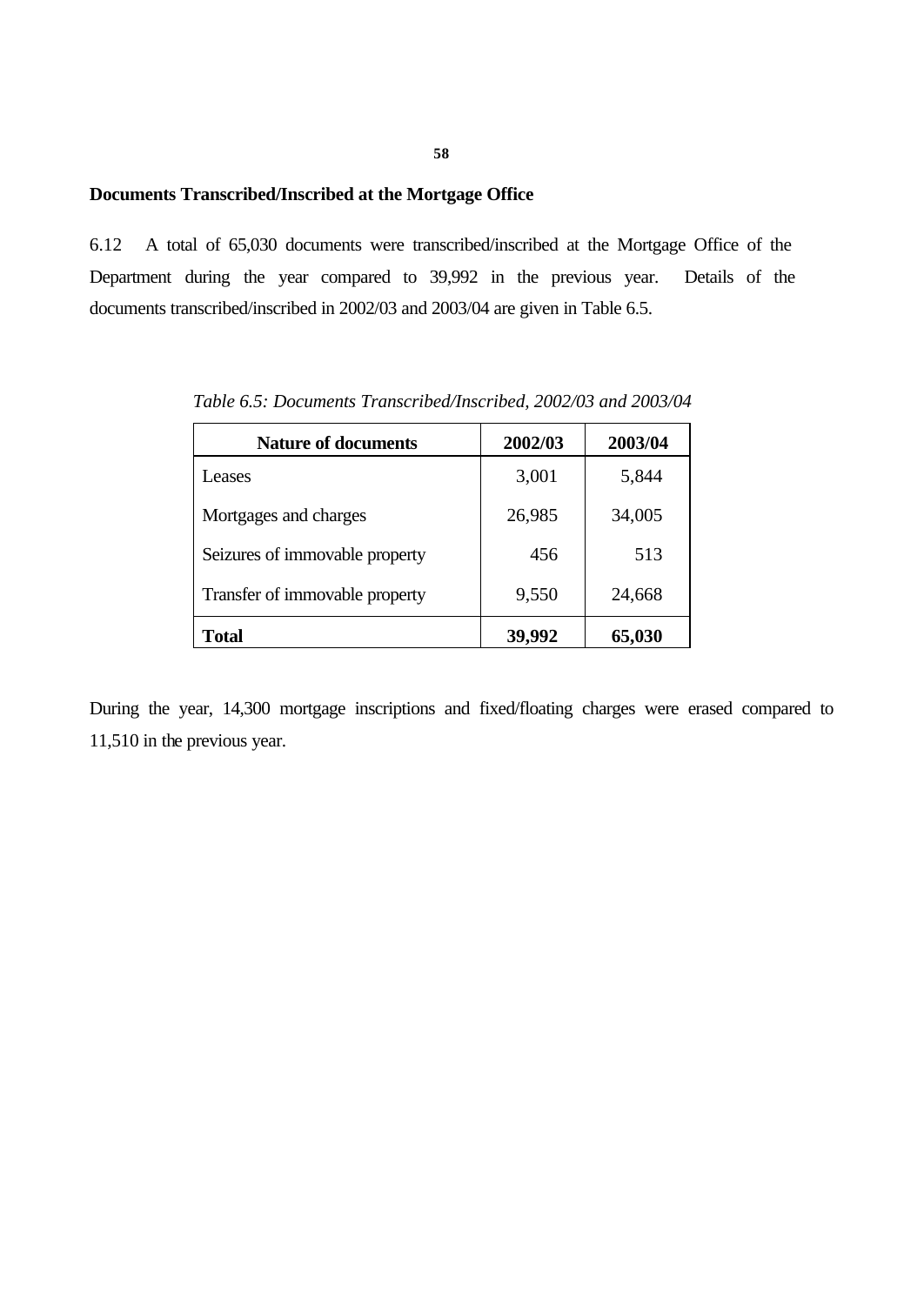### **Staffing**

6.13 As at 30 June 2004, there were 160 officers in the Department, including 65 supporting staff. The corresponding figures in 2002/03 were 152 and 48 respectively.

### **Training Courses and Seminars**

6.14 During the year, 65 officers of the Department followed courses and attended seminars at the Tax Training School with a view to enhancing their skills and broadening their outlook. In addition several officers of the General Service Cadre followed induction courses and courses in Information Technology held at the University of Technology. 15 officers are following part time courses leading to the Diploma in Law and Management at the University of Mauritius as from February 2004 and they have successfully completed the first semester.

--------------------------------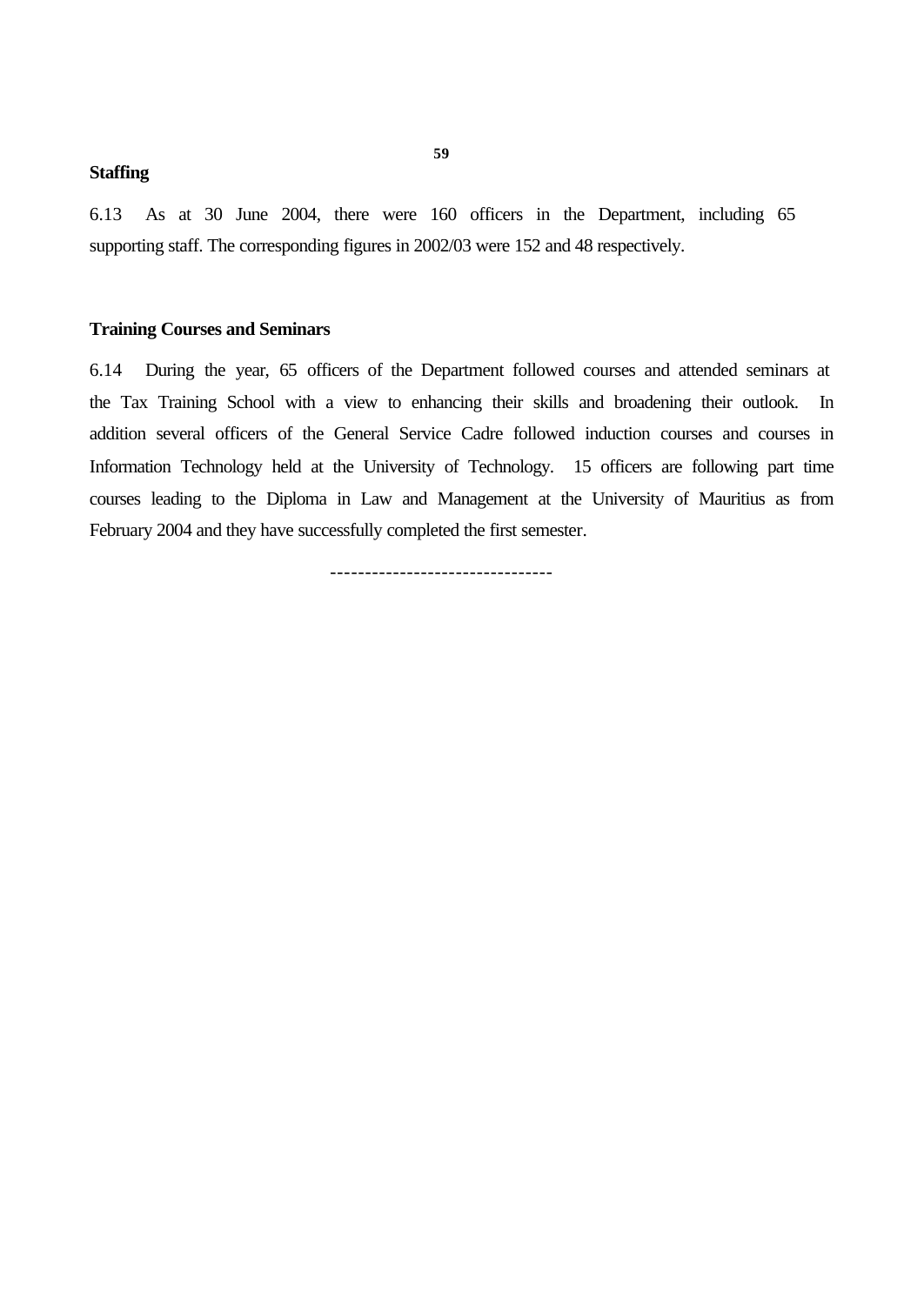# **Rulings under the Value Added Tax Act 1998**

# **VAT R4**

### **Facts:**

Following amendments brought to the Value Added Tax Act by the Finance Act 2003, services provided by an insurance broker are subject to VAT with effect from 1 October 2003 and insurance brokers are compulsorily required to be registered for VAT irrespective of the turnover of their taxable supplies.

### **Point at issue:**

Whether insurance brokers should charge VAT to policyholders or to insurers.

### **Ruling:**

To the extent that an insurance broker arranges insurance business with insurers, the broker therefore makes a taxable supply to the insurers.

VAT should accordingly be charged by the broker to the insurer on the amount of the commission/fees receivable from the insurers.

### **VAT R5**

### **Facts**

A proposed leasing company is to be incorporated as a category 1 Global Business Licence Company (GBL 1) to carry out offshore leasing activities. The activities fall under the definition of financial services or financial business activities as specified in Part II of the First Schedule to the Financial Services Development Act 2001.

### **Point of issue**

Whether VAT is chargeable on the international leasing activities carried out by a GBL 1 company and which are provided outside Mauritius.

#### **Ruling**

Item 50 of the First Schedule to the Value Added tax Act provides for the exemption of certain financial services including such other financial services as may be prescribed.

The prescribed financial services are as laid down in the Sixth Schedule to the regulations of the Value Added Tax Act (GN 87 of 1998).

With regard to leasing, items 30(a) and 38 of the First Schedule to the Value Added tax Act provides for the exemption of charges under a finance lease agreement and aircraft leasing respectively.

**Appendix A**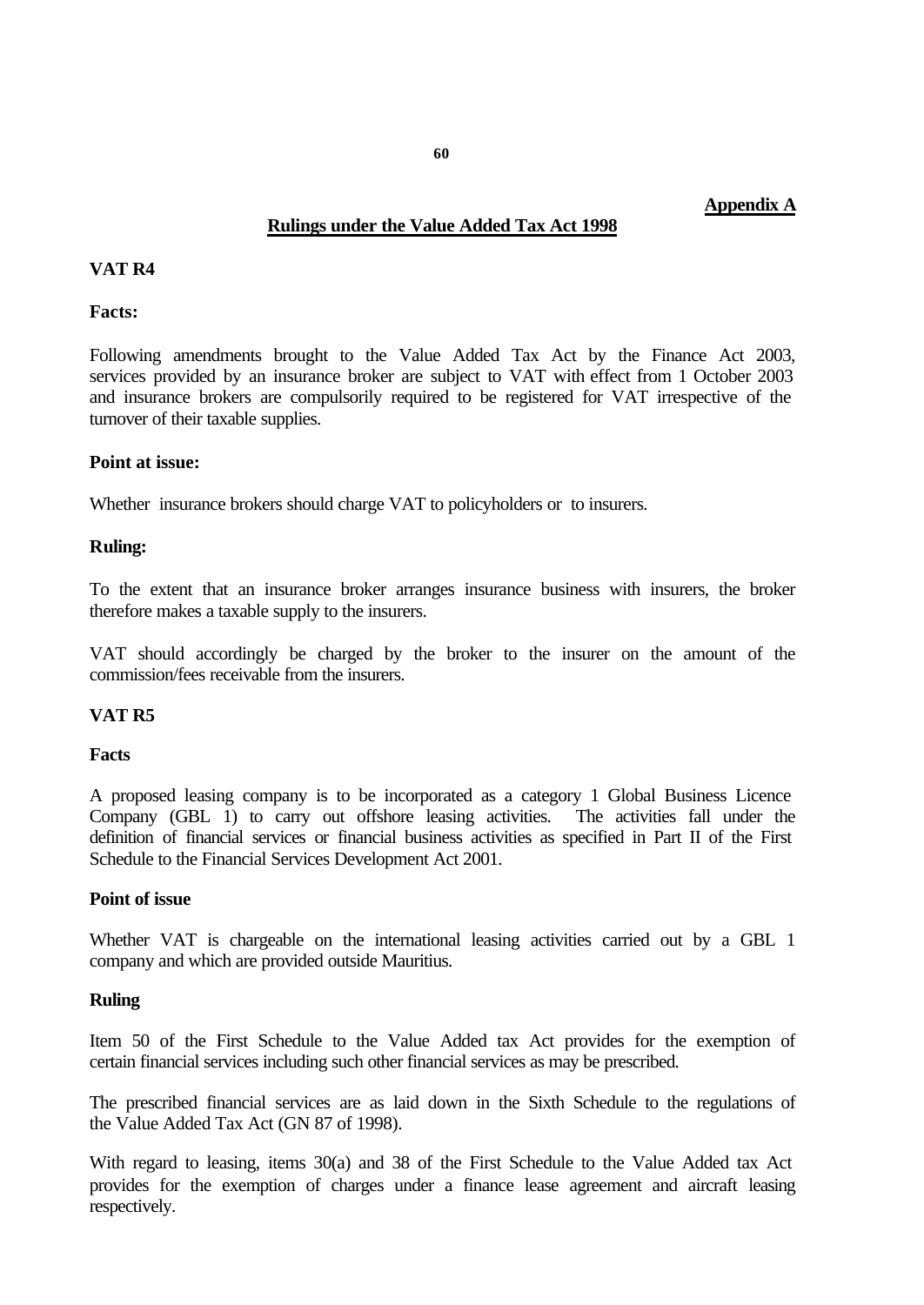However, item 6(a) of Fifth schedule to the Value Added Tax Act provides for the zerorating of –

"The supply of services to a person who belongs in a country other than Mauritius and who is outside Mauritius at the time the services are performed".

In the circumstances, no VAT is to be charged on international leasing activities of the GBL 1 company supplied to persons not resident in Mauritius and who are outside Mauritius at the time the services are performed.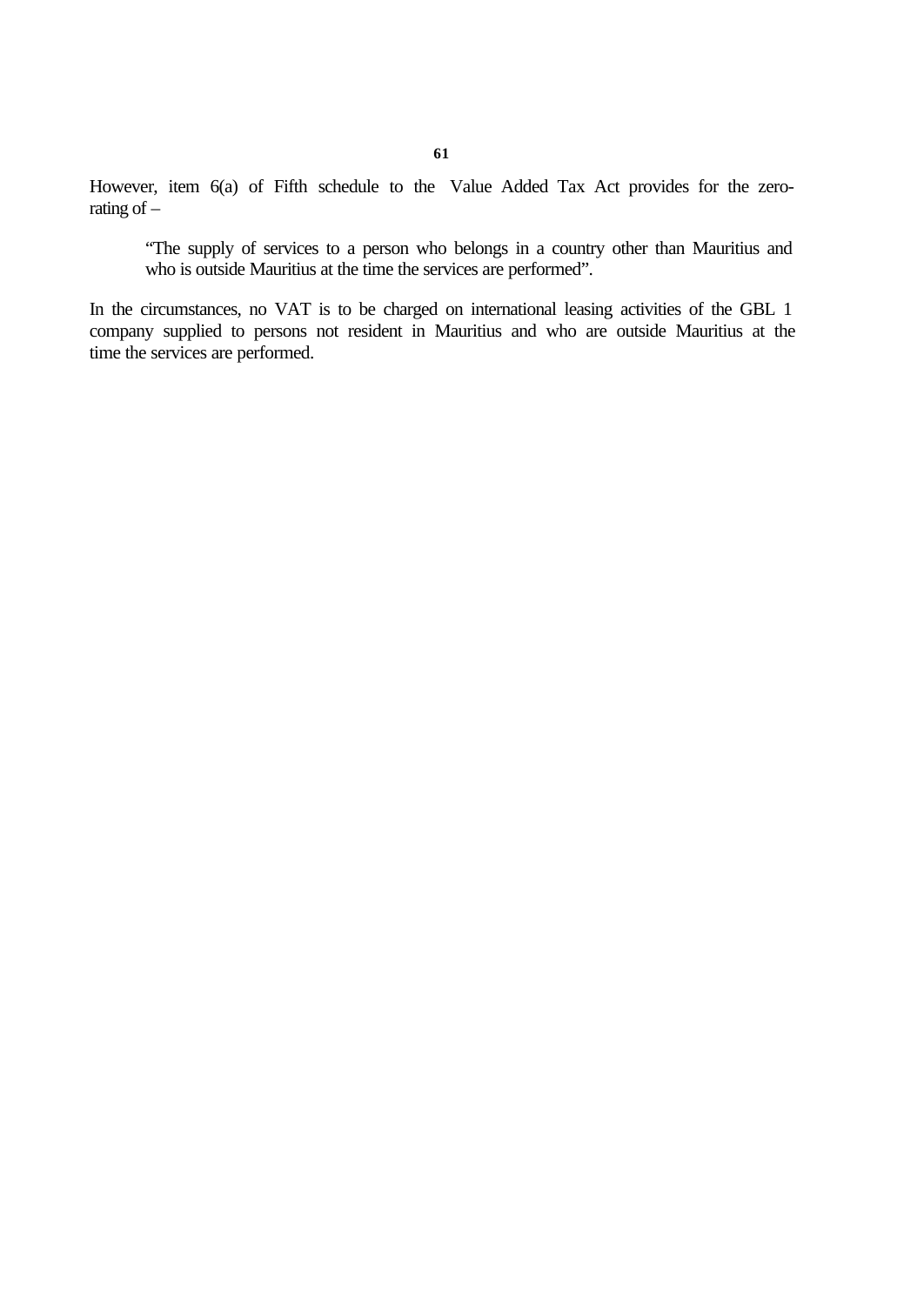### **Appendix B**

### **Rulings under the Income Tax Act 1995**

# **TR 31**

### **Facts**

A foreign company, registered in Mauritius and forming part of a Multinational Group present in many countries all over the world provides marketing, technical services (including installation and maintenance) and post-marketing assistance but is not allowed to accept and conclude any contract with any client nor is it involved in the provision of services to clients in Mauritius. The Multinational Group provides services on a global rather than territorial basis and revenue can be generated in one country but the related costs incurred elsewhere. The company applies a pre-determined cost plus percentages to various categories of costs, irrespective of the actual amount of revenue generated in a territory.

### **Point at issue**

Whether the application of a cost plus basis method could be used for computing the company's chargeable income in Mauritius.

### **Ruling (issued in September 2003)**

The computation of chargeable income varies from one country to another depending on the level of activities and financial risk undertaken by the entities concerned. Cost plus basis is an acceptable method to arrive at the chargeable income as the company is providing some limited services which support the group's core activity.

# **TR 32**

### **Facts**

A shareholder holding the majority of shares in a company engaged in building services contemplates to sell all his shares to another potential new shareholder at a substantial amount in excess of the nominal value thus realising a capital gain. The existing shareholder does not trade in shares and this transaction is a one-off event.

### **Point at issue**

Whether the gains accruing from the sale of shares are taxable in the hands of the seller.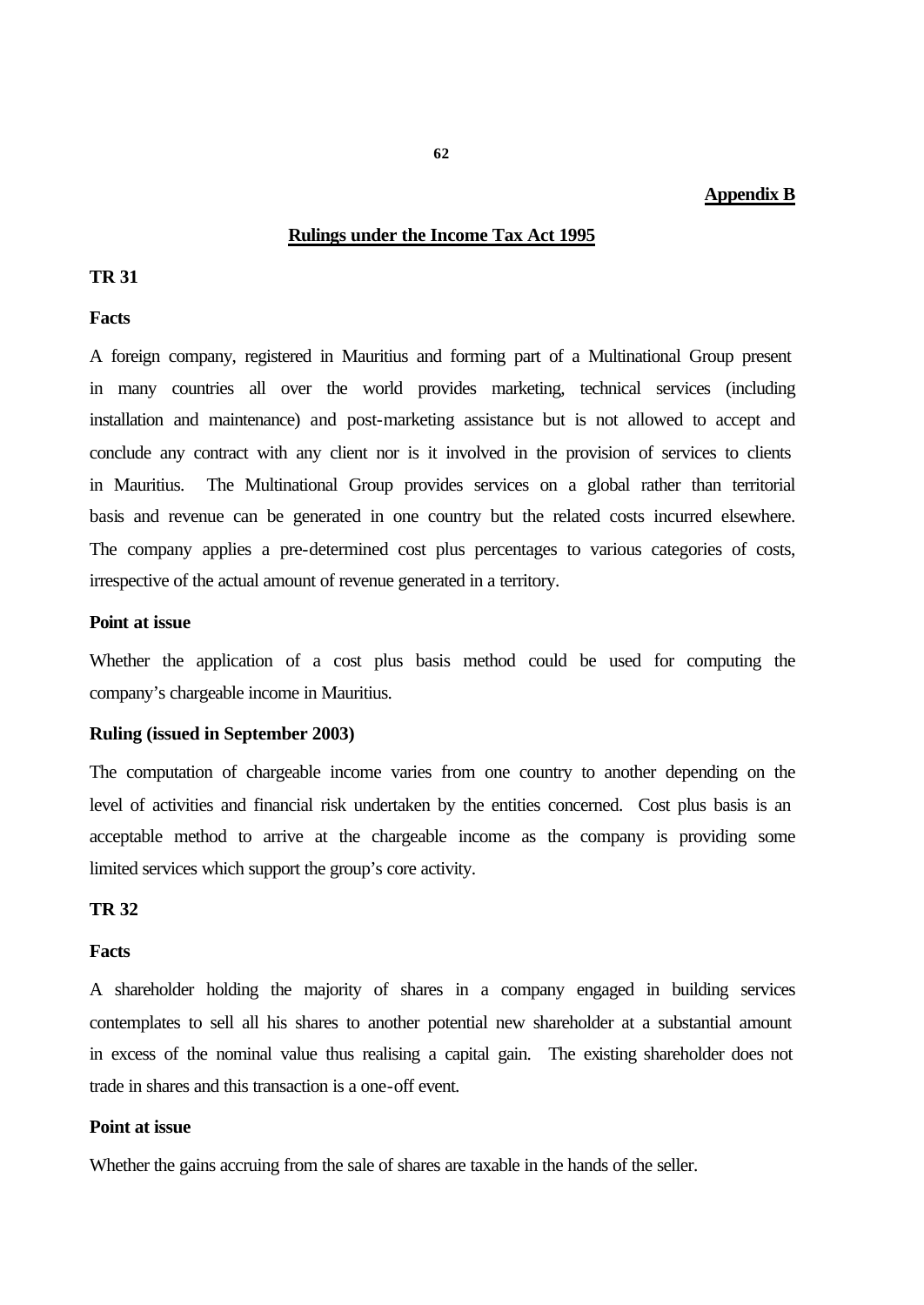### **Ruling (issued in November 2003)**

The gains derived from the sale of shares are not subject to income tax by virtue of the exemption provided under Item 1 of Part IV of the Second Schedule to the Income Tax Act.

### **TR 33**

### **Point 1 : Taxation of Exchange Differences**

#### **Facts**

A company incorporated in Mauritius holds a Category 1 Global Business Licence (GBL 1) for the purpose of holding investments of a group overseas. It intends to invest primarily in securities in some countries denominated in a currency other than its reporting currency viz US Dollars (USD).

At year end, the company may have in its balance sheet amounts due to and from brokers in different countries. The company may also have surplus cash in the bank account in these countries in the relevant underlying currencies for a number of reasons.

The debtors, creditors and cash balances at year end denominated in a currency other than the reporting currency will need to be translated at year end rates in accordance with generally accepted accountancy principles. This would result in exchange differences which would be taken to the statement of operations as results for the year.

### **Point at issue**

Whether the exchange differences resulting from the above would be considered as a deduction or income, as the case may be, in computing the company's chargeable income.

### **Ruling (issued in November 2003)**

The calculation of profits for tax purposes should start with a consideration of the accounts drawn up in accordance with accepted principles of commercial accounting.

If the accounts of the GBL 1 company prepared in accordance with the Companies Act and generally accepted accountancy principles have to take account of translation profits and losses then these profits and losses should also be taken into account for tax purposes unless there are particular reasons relevant to the case in question, including whether they are in respect of capital items, for taking a different view.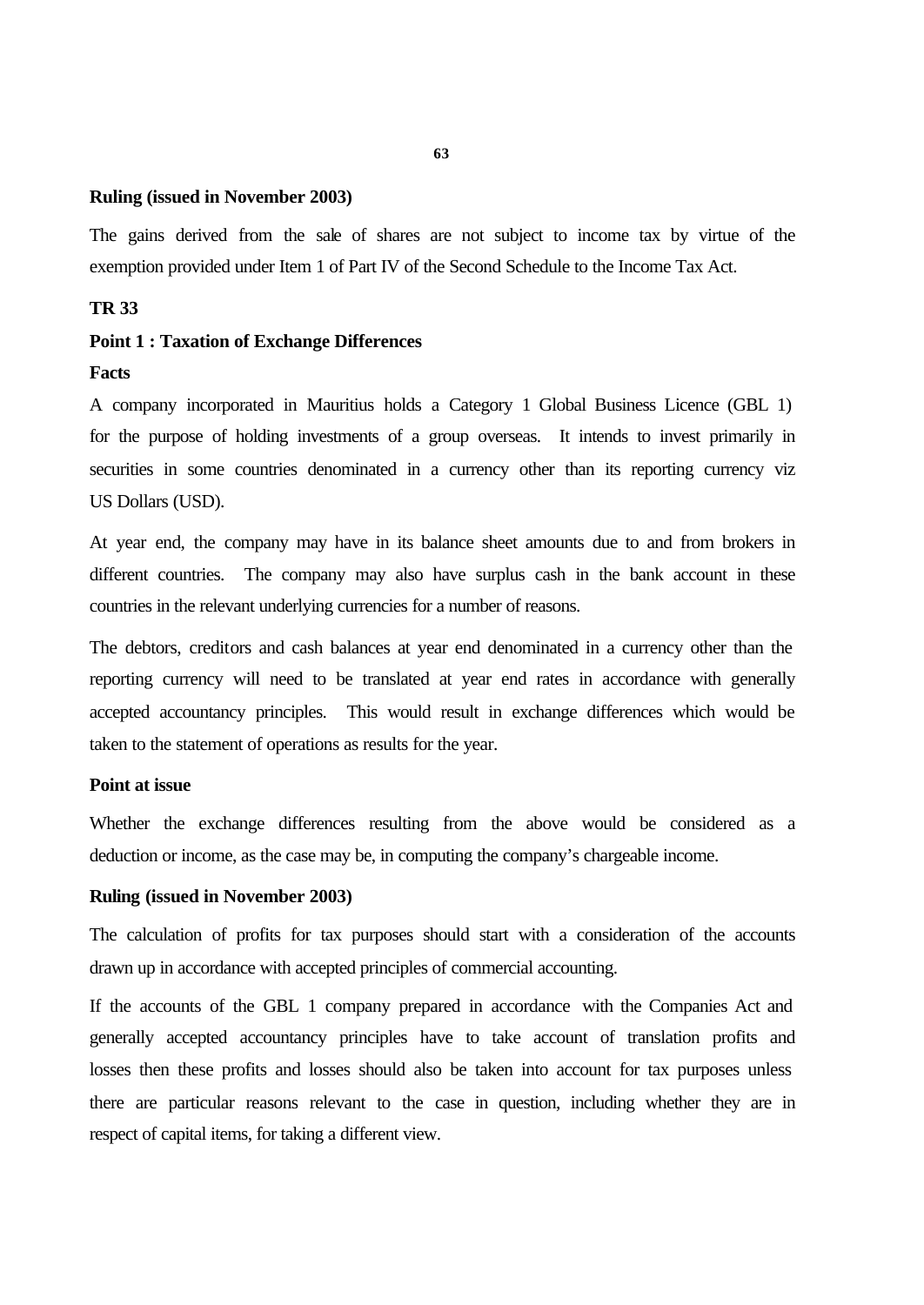In deciding what is the generally accepted accountancy principle for this purpose, regard should be had in particular to IAS  $21 -$  "The effects of changes in Foreign Exchange Rates" and to published accountancy practices.

### **Point 2 : Availability of tax sparing credit**

#### **Facts**

The GBL 1 company would invest in an overseas company (Co A) which is resident in a State with which Mauritius has a Double Taxation Avoidance Agreement. Co A operates in the Free Trade Zone and would accordingly benefit from certain tax incentives. It would thus enjoy a tax holiday for the first 5 years of operations and would pay tax at a concessionary rate for the next five years.

In the initial years of profitability when the full tax exemption is available, Co A proposes to retain the bulk of distributable profits for future plans and operations and distribute to the GBL 1 company only a small proportion.

Depending on future performance and actual results on budget, Co A proposes to distribute all surpluses in later years out of retained earnings accumulated over the 5 initial years. At that time the tax rate in force would be the reduced or concessionary rate.

### **Point at issue**

Whether tax sparing credit would be available in the later years in respect of dividends received from profits earned in earlier years, which would but for the tax incentives have been taxed at the normal rate.

### **Ruling (issued in November 2003)**

In accordance with the Double Taxation Avoidance Agreement in force between Mauritius and the State concerned and the current provisions of the Income Tax (Foreign Tax Credit) Regulations 1996, tax sparing credit would be available to the Mauritian company in respect of dividends received from an investee company in that other State paid out of that investee company's current and/or prior year profits.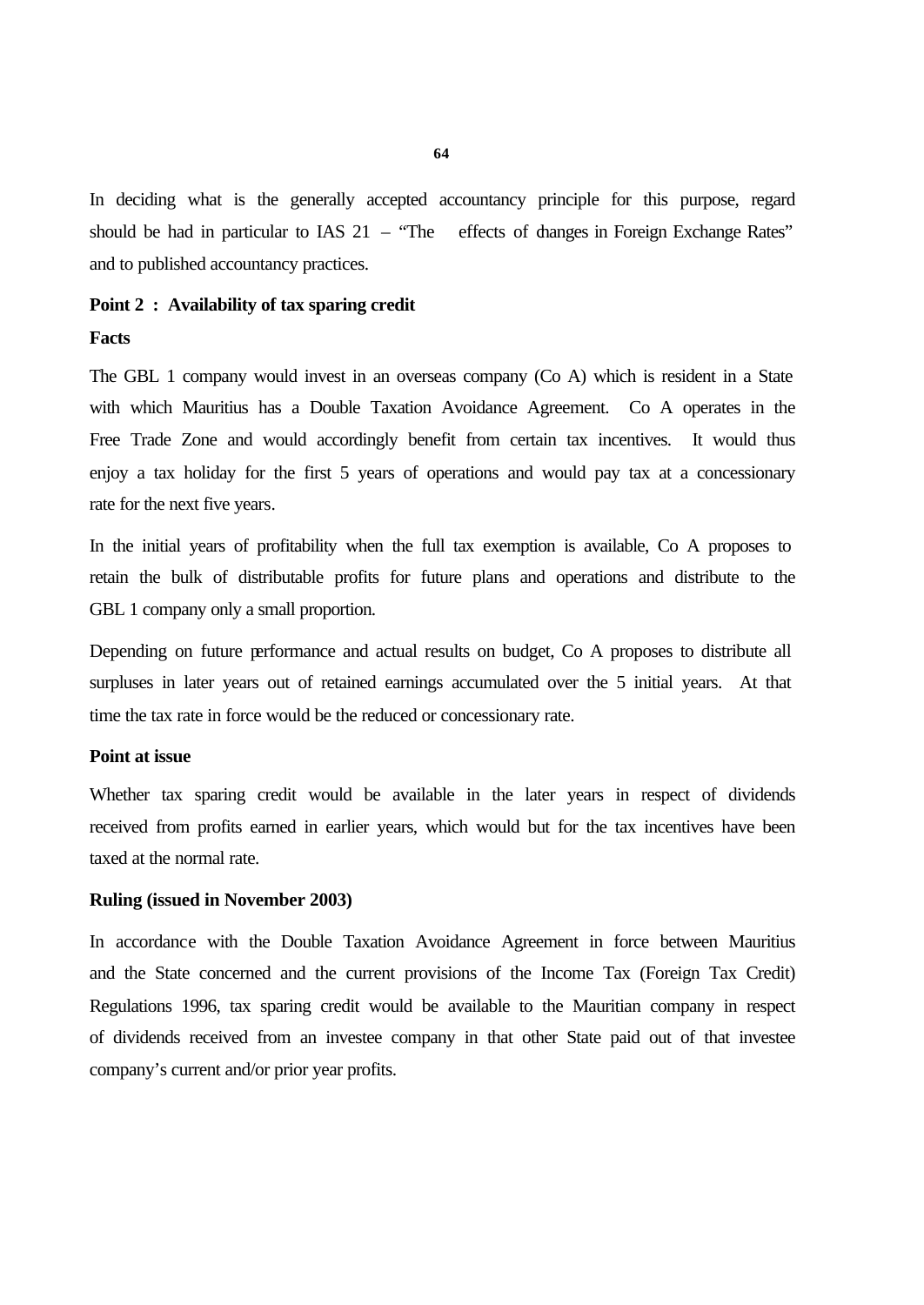# **TR 34**

### **Facts**

A Mauritian citizen who is a Chartered Accountant returned to Mauritius after having spent more than 10 years abroad. She joined a Chartered Accountancy firm and worked there for some 15 months and afterwards took up employment in a company holding a Management Licence issued under Section 24(2) of the Financial Services Development Act 2001.

### **Point at issue**

Whether the Mauritian citizen can be considered as a specified Mauritian employee as defined at Item 14(b)(i) of Part II of the Second Schedule to the Income Tax Act for the 50% tax exemption on emoluments.

# **Ruling (issued in January 2004)**

The company licensed as a Management Company is not authorised to conduct any of the business activities referred to in Item 25 of Part IV of the First Schedule to the Income Tax Act. Hence, the Mauritian citizen cannot be considered as a specified Mauritian employee and is therefore not entitled to the 50% tax exemption on emoluments.

### **TR 35**

### **Facts**

A company is mainly engaged in the construction of golf courses of international standard. The construction of a golf course includes among other `works' the levelling of land, landscaping, the construction of drainage system, the preparation of soil, construction of the basement for the purpose of installation of irrigation equipment and concrete works.

### **Point at issue**

Whether the company engaged in the construction of golf courses is liable to income tax at the rate of 15%.

### **Ruling (issued in April 2004)**

The company cannot be considered as a manufacturing company as defined in Section 2 of the Income Tax Act 1995. As it does not qualify as a tax incentive company, it is liable to income tax at the normal rate of 25%.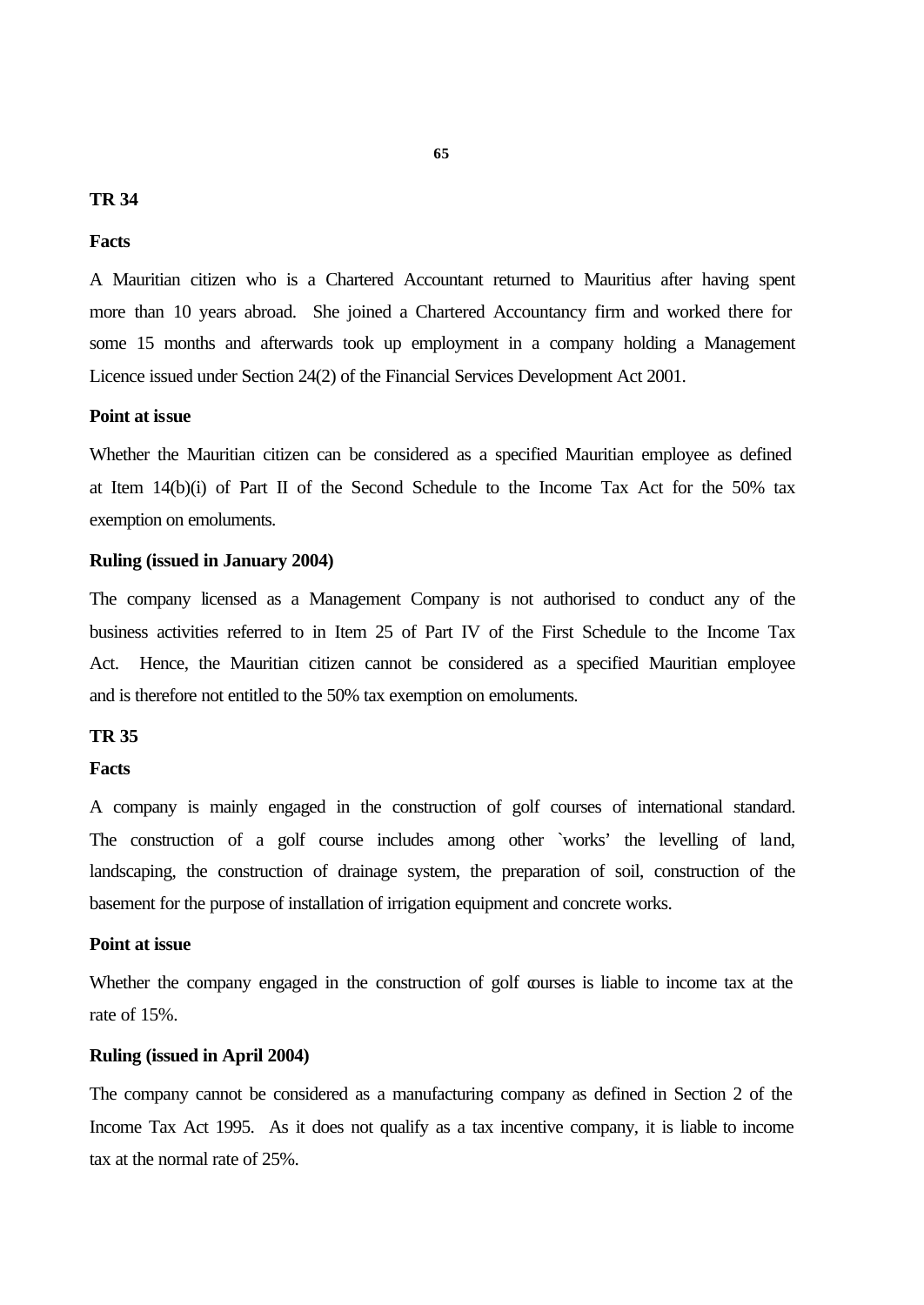**LIST OF TABLES PAGE**

| <b>Table 1.1:</b> | Revenue from Taxes and Duties, 2000/01 to 2003/04                                     | 6              |
|-------------------|---------------------------------------------------------------------------------------|----------------|
| <b>Table 1.2:</b> | <b>Expenditure by Revenue Department, 2002/03 and 2003/04</b>                         | $\overline{7}$ |
| <b>Table 1.3:</b> | Appeals to Tax Appeal Tribunal, 2003/04                                               | 15             |
| <b>Table 1.4:</b> | <b>Representations to Assessment Review Committee, 2003/04</b>                        | 16             |
| <b>Table 1.5:</b> | Number of Courses/Seminars held at the Tax Training School,<br>2000/01 to 2003/04     | 17             |
| Table 1.6         | Number of Participants in Courses and Seminars, 2000/01 to 2003/04                    | 18             |
| <b>Table 2.1:</b> | Revenue from Customs and Excise Duties, 2000/01 to 2003/04                            | 20             |
| <b>Table 2.2:</b> | Number of Bills of Entry and the Value of Imports and Exports,<br>2002/03 and 2003/04 | 21             |
| <b>Table 3.1:</b> | <b>Revenue from VAT and Taxes/Duties on Gaming and Betting,</b><br>2000/01 to 2003/04 | 31             |
| <b>Table 3.2:</b> | Number of Registrations at the VAT Department 2002/03 and 2003/04                     | 32             |
| <b>Table 3.3:</b> | Number of Licensees under the Gaming Act, 2002/03 and 2003/04                         | 34             |
| <b>Table 3.4:</b> | Number of Rum and Liquor Licensees by District, 2002/03<br>and 2003/04                | 35             |
| <b>Table 4.1:</b> | Revenue from Income Tax, 2000/01 to 2003/04                                           | 38             |
| <b>Table 4.2:</b> | Income Tax Collected under PAYE, 2002/03 and 2003/04                                  | 39             |
| <b>Table 4.3:</b> | Income Tax Collected under CPS, 2002/03 and 2003/04                                   | 40             |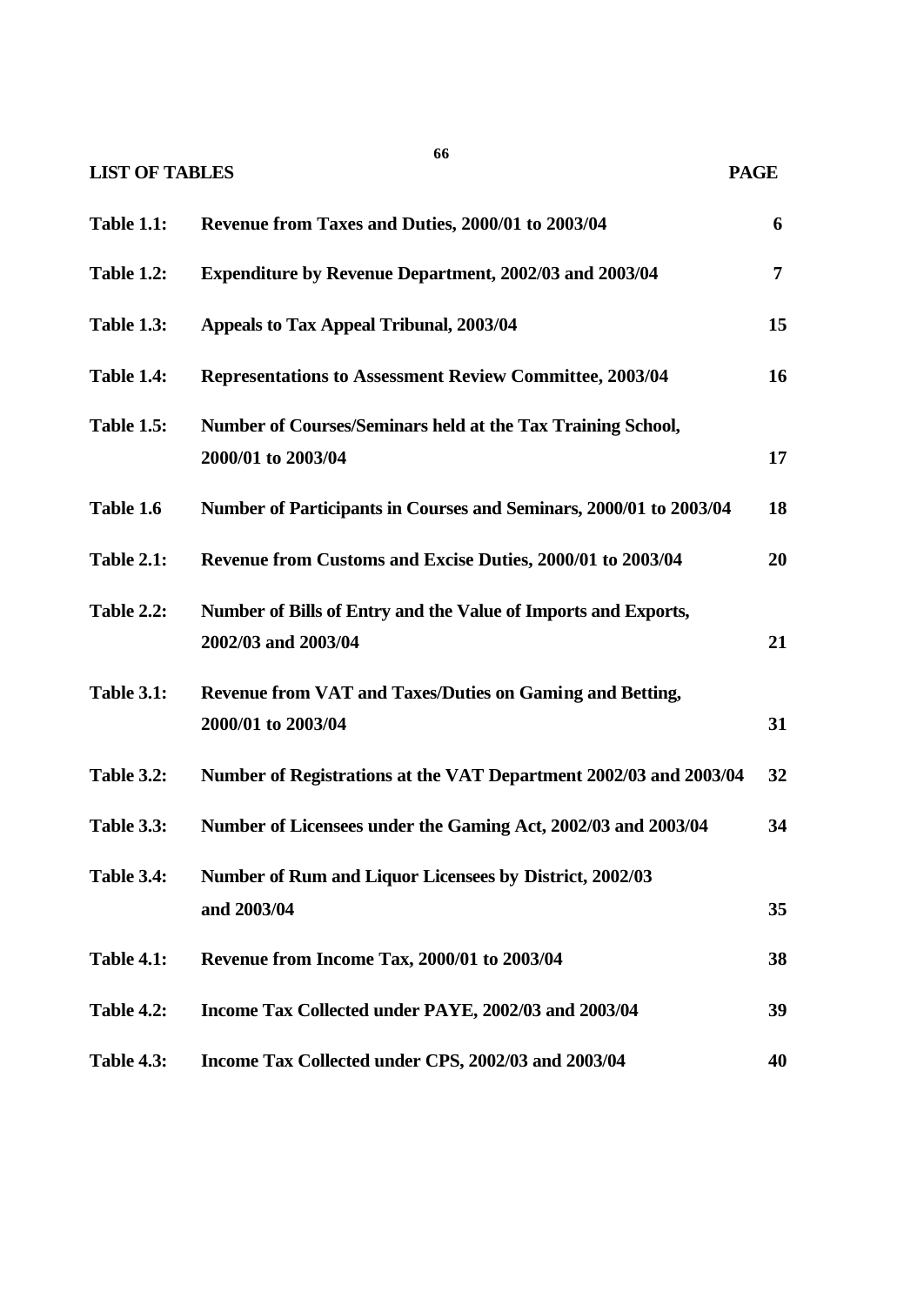| <b>Table 4.4:</b> | Revenue from PAYE, CPS, Self-assessments and Assessments,                                                                           |    |
|-------------------|-------------------------------------------------------------------------------------------------------------------------------------|----|
|                   | 2002/03 and 2003/04                                                                                                                 | 40 |
| <b>Table 4.5:</b> | Number of Self-assessments and Assessments, 2002/03 and 2003/04                                                                     | 41 |
| <b>Table 4.6:</b> | Number of Registered Taxpayers at the Income Tax Department,<br>2003/04                                                             | 41 |
| <b>Table 4.7:</b> | Number of Companies and Tax Payable by Rate of Tax, 2003/04                                                                         | 42 |
| <b>Table 4.8:</b> | <b>Summary by Industrial Group of Companies, 2003/04</b>                                                                            | 43 |
| <b>Table 5.1:</b> | Revenue Collected under Corporate Tax, PAYE and VAT from Large<br><b>Taxpayers, 2003/04</b>                                         | 46 |
| <b>Table 5.2:</b> | <b>Number of Large Taxpayers, 2003/04</b>                                                                                           | 47 |
| <b>Table 5.3:</b> | Number of Companies and Tax Payable by Rate of Tax, 2003/04                                                                         | 49 |
| <b>Table 5.4:</b> | <b>Summary by Industrial Group of Companies, 2003/04</b>                                                                            | 50 |
| <b>Table 6.1:</b> | Revenue from Registration Duty, Land Transfer Tax, Campement Site Tax,<br>Campement Tax and Land Conversion Tax, 2000/01 to 2003/04 | 53 |
| <b>Table 6.2:</b> | <b>Number of Documents Presented for Registration and Registration</b><br>Duty Collected, 2002/03 and 2003/04                       | 55 |
| <b>Table 6.3:</b> | <b>Extent and Value of Immovable Property Transferred, 2002/03</b><br>and 2003/04                                                   | 56 |
| <b>Table 6.4:</b> | <b>Amount Secured by Mortgage Inscription/Charges, 2002/03</b><br>and 2003/04                                                       | 57 |
| <b>Table 6.5:</b> | Documents Transcribed/Inscribed, 2002/03 and 2003/04                                                                                | 58 |